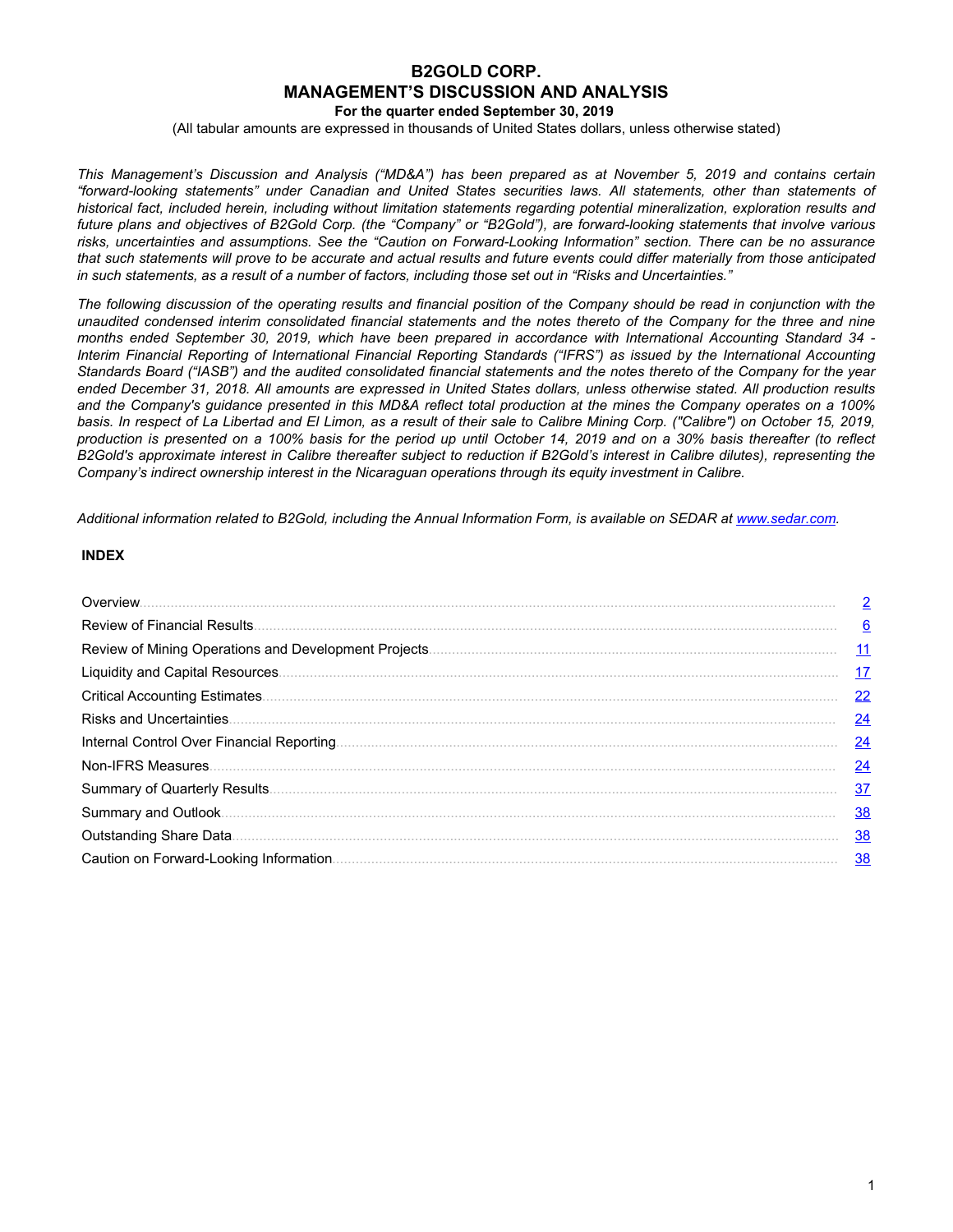# <span id="page-1-0"></span>**OVERVIEW**

B2Gold is a Vancouver-based gold producer with three operating mines (one in Mali, one in the Philippines and one in Namibia). The Company operates the Fekola Mine in Mali, the Masbate Mine in the Philippines and the Otjikoto Mine in Namibia. Up to October 14, 2019, the Company operated two additional mines in Nicaragua - La Libertad and El Limon mines. The Company also has a 48.3% interest in the Gramalote Project in Colombia and an 81% interest in the Kiaka Project in Burkina Faso. In addition, the Company has a portfolio of other evaluation and exploration projects in Mali, Burkina Faso, Colombia, Namibia and Finland.

#### *Basis of Presentation - Nicaraguan Assets - Discontinued Operations*

On August 28, 2019, the Company entered into a Share Purchase Agreement with Calibre to restructure its interests in and for Calibre to acquire, the producing El Limon and La Libertad Gold Mines, the Pavon Gold Project and additional mineral concessions in Nicaragua (collectively, the "Nicaraguan Assets") held by B2Gold. On October 15, 2019 *(see news release dated 10/15/2019)*, B2Gold completed the sale of the Nicaragua Assets to Calibre for aggregate consideration of \$100 million (consisting of a combination of cash, common shares and a convertible debenture) (the "Calibre Transaction"), subject to an additional final payment for closing working capital (estimated to be \$19 million) under the share purchase agreement for the Calibre Transaction. As a result of closing the Calibre Transaction, B2Gold now holds approximately 30% of the total issued and outstanding Calibre Shares. B2Gold's ongoing commitment to continuing involvement with the Nicaraguan operations will be secured by its significant equity interest in Calibre, its right to appoint one director to the Board of Calibre and its participation in an Advisory Board of Calibre.

B2Gold has accounted for the Nicaraguan Assets as held for sale as at September 30, 2019 and as discontinued operations for the three and nine months ended September 30, 2019 and 2018 for financial reporting purposes in accordance with IFRS 5 *Noncurrent assets held for sale and discontinued operations* ("IFRS 5"). The results of the Nicaraguan Assets have been presented as discontinued operations for all periods in the Condensed Interim Consolidated Statement of Operations and the Condensed Interim Consolidated Statements of Cash Flows.

#### *Summary*

Consolidated gold revenue (excluding discontinued operations) in the third quarter of 2019 was \$311 million on sales of 208,900 ounces at an average price of \$1,488 per ounce compared to \$280 million on sales of 232,209 ounces at an average price of \$1,206 per ounce in the third quarter of 2018. The \$31 million (or 11%) increase in gold revenue was attributable to a 23% increase in the average realized gold price partially offset by a 10% decrease in the gold ounces sold. For accounting purposes, gold revenues earned from El Limon and La Libertad mines are excluded from consolidated gold revenue and are included in the "Income (loss) from discontinued operations" line in the Condensed Interim Consolidated Statement of Operations. Gold revenue from discontinued operations in the third quarter of 2019 was \$71 million compared to \$44 million in the third quarter of 2018 as a result of higher production and sales for Nicaragua in the current quarter. When gold sales from El Limon and La Libertad mines are included for the third quarter of 2019, consolidated gold revenue *(Non-IFRS Measure)* was \$382 million (including \$71 million from El Limon and La Libertad mines) on sales of 256,670 ounces (including 47,770 ounces from El Limon and La Libertad mines) at an average realized price of \$1,489 per ounce. Consolidated gold revenue (excluding discontinued operations) in the first nine months of 2019 was \$842 million on sales of 616,000 ounces at an average price of \$1,367 per ounce compared to \$821 million on sales of 645,667 ounces at an average price of \$1,271 per ounce in the first nine months of 2018. The \$21 million (or 3%) increase in gold revenue was attributable to a an 8% increase in the average realized gold price partially offset by a 5% decrease in the gold ounces sold. Gold revenue from discontinued operations for the nine months ended September 30, 2019 was \$152 million, which was \$20 million (or 15%) higher than comparable period of 2018 resulting from 5% more ounces sold and a 9% increase in the average realized gold price. When gold sales from El Limon and La Libertad mines are included for the first nine months of 2019, consolidated gold revenue *(Non-IFRS Measure)* was \$994 million (including \$152 million from El Limon and La Libertad mines) on sales of 725,028 ounces (including 109,028 ounces from El Limon and La Libertad mines) at an average realized price of \$1,371 per ounce.

Consolidated gold production from continuing operations totalled 213,278 ounces in the third quarter of 2019, 4% higher than budget and 3% higher than the third quarter of 2018. Consolidated gold production in the third quarter of 2019, including production from El Limon and La Libertad mines, was a quarterly record of 258,200 ounces, 7% (15,807 ounces) above budget and 7% (16,160 ounces) higher compared to the third quarter of 2018 with solid performances from all the Company's operations (refer to *"Review of Mining Operations and Development Projects"*) section below. Gold production from all of the Company's mines exceeded their budgeted production for the third quarter of 2019, consisting of: 112,321 ounces at Fekola in Mali (above budget by 4%), 51,546 ounces at Masbate in the Philippines (above budget by 4%), 49,411 ounces at Otjikoto in Namibia (above budget by 6%), 24,419 ounces at La Libertad in Nicaragua (above budget by 16%), and 20,503 ounces at El Limon in Nicaragua (above budget by 22%). Based on Fekola's strong year-to-date performance, the Company has revised Fekola's production guidance range higher to be between 445,000 to 455,000 ounces of gold (original guidance range was between 420,000 to 430,000 ounces). Consolidated gold production from continuing operations totalled 622,710 ounces in the first nine months of 2019, 7% higher than budget and comparable with the first nine months of 2018. Consolidated gold production (including production from El Limon and La Libertad mines) in the first nine months of 2019 was 735,079 ounces, 7% (or 45,705 ounces) above budget and comparable with the first nine months of 2018.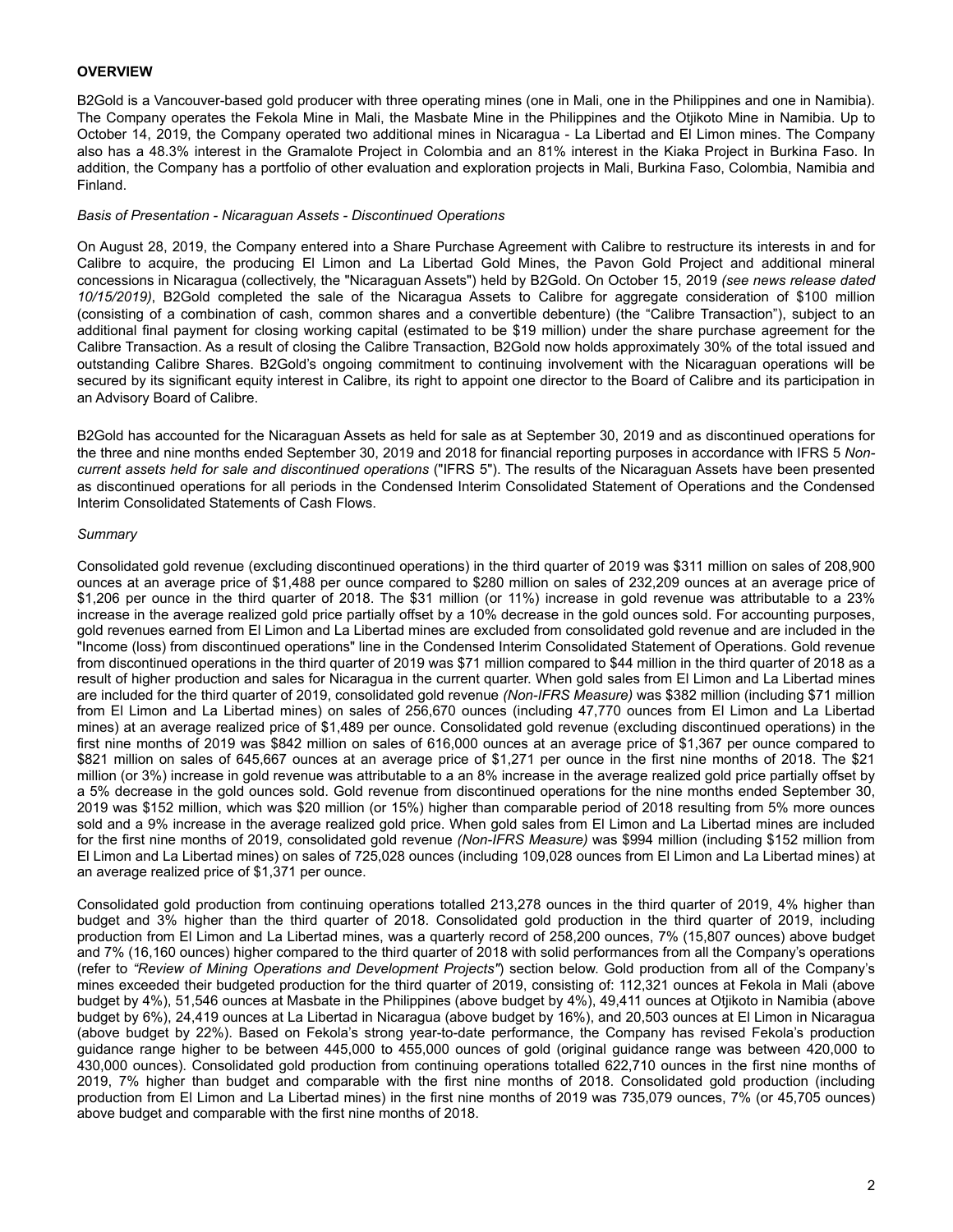In the third quarter of 2019, consolidated cash operating costs<sup>1</sup> (excluding El Limon and La Libertad mines) were \$443 per gold ounce produced (\$433 per gold ounce sold), \$47 per gold ounce produced or 10% less than budget and in-line with the third quarter of 2018. Consolidated cash operating costs (including El Limon and La Libertad mines) for the third quarter of 2019 were \$507 per gold ounce produced (\$507 per gold ounce sold), \$36 per gold ounce produced or 7% less than budget and in-line with the third quarter of 2018. The favourable budget variance was attributable to the strong operating results from all of the Company's operations with above budget gold production and lower than budgeted total cash operating costs at all sites. Compared to the third quarter of 2018, consolidated cash operating costs were higher primarily due to the lower grade ore tonnage processed at Fekola (as a result of Fekola's significantly higher than budgeted mill throughput which was fed partly from low-grade stockpiles) and lower operating costs incurred by Fekola during the start-up phase in the third quarter of 2018. For the first nine months of 2019, consolidated cash operating costs (excluding El Limon and La Libertad mines) were \$451 per gold ounce produced (\$452 per gold ounce sold), \$45 per gold ounce produced or 9% less than budget and \$35 per gold ounce produced or 8% higher than the first nine months of 2018. Consolidated cash operating costs (including El Limon and La Libertad mines) for the first nine months of 2019 were \$527 per gold ounce produced (\$531 per gold ounce sold), \$33 per gold ounce produced or 6% less than budget and \$41 per gold ounce produced or 8% higher than the first nine months of 2018. The variance from budget and prior year were driven by the same factors as those for the third quarter of 2019 described above.

All-in sustaining costs<sup>2</sup> (excluding El Limon and La Libertad mines) for the third quarter of 2019 were \$755 per gold ounce sold compared to budget of \$765 per gold ounce sold and \$644 per gold ounce sold for the third quarter of 2018. All-in sustaining costs (including El Limon and La Libertad mines) for the third quarter of 2019 were \$807 per gold ounce sold compared to budget of \$804 per gold ounce sold and \$717 per gold ounce sold for the third quarter of 2018. All-in sustaining costs (excluding El Limon and La Libertad mines) for the first nine months of 2019 were \$768 per gold ounce sold compared to budget of \$838 per gold ounce sold and \$640 per gold ounce sold for the prior year period. All-in sustaining costs (including El Limon and La Libertad mines) for the nine months ended September 30, 2019 were \$855 per gold ounce sold compared to budget of \$909 per gold ounce sold and \$729 per gold ounce sold for the comparable prior year period. All-in sustaining costs for the first nine months of 2019 were lower than budget as a result of higher gold ounces sold than budgeted and lower than budgeted sustaining capital expenditures resulting from a combination of timing differences and lower than expected prestripping costs. Compared to the prior year, all-in sustaining costs were higher in 2019 as a result of the increased cash operating costs noted above and the timing of Otjikoto's prestripping activities in 2019, which were weighted towards that first half of the year.

B2Gold remains well positioned for continued strong operational and financial performance in 2019. For full-year 2019, the Company forecasts consolidated gold production to come in towards the midpoint of its previously stated guidance range of between 935,000 and 975,000 ounces. The gold production outperformance experienced in the first nine months of 2019 together with the uplift in guidance for Fekola are anticipated to more than offset the Company's reduced share of production from El Limon and La Libertad following the completion of the Calibre Transaction on October 15, 2019. Consolidated cash costs are projected to remain low in 2019 with cash operating costs forecast to be at the lower end of the Company's \$520 and \$560 per ounce guidance range and all-in sustaining costs are forecast to be within the Company's original \$835 and \$875 per ounce guidance range.

Net income for the third quarter of 2019 was \$66 million compared to \$16 million for the third quarter of 2018. For the third quarter of 2019, the Company generated net income attributable to the Shareholders of the Company of \$56 million (\$0.05 per share) compared to net income attributable to the Shareholders of the Company of \$11 million (\$0.01 per share) in the third quarter of 2018. Adjusted net income attributable to Shareholders of the Company<sup>3</sup> for the three months ended September 30, 2019 was \$89 million (\$0.09 per share) compared to adjusted net income of \$38 million (\$0.04 per share) in the same period of 2018. For the nine months ended September 30, 2019, the Company generated net income of \$133 million compared to a net income of \$95 million in the comparable period of 2018. For the nine months ended September 30, 2019, the Company generated net income attributable to the Shareholders of the Company of \$116 million (\$0.11 per share) compared to \$88 million (\$0.09 per share) in the comparable period of 2018. Adjusted net income attributable to the Shareholders of the Company for the nine months ended September 30, 2019 was \$169 million (\$0.17 per share) compared to adjusted net income of \$138 million (\$0.14 per share) in the comparable period of 2018.

 $\mathcal{L}_\text{max}$  , where  $\mathcal{L}_\text{max}$  , we have the set of  $\mathcal{L}_\text{max}$ 

<sup>&</sup>lt;sup>1</sup> "Cash operating costs" a non-IFRS measure; for a reconciliation from this measure to the most directly comparable measure specified, defined *or determined under IFRS and presented in our financial statements, refer to "Non-IFRS Measures"*

<sup>&</sup>lt;sup>2</sup> "All-in sustaining costs" is a non-IFRS measure; for a reconciliation from this measure to the most directly comparable measure specified, *defined or determined under IFRS and presented in our financial statements, refer to "Non-IFRS Measures"*

 $^3$  "Adjusted net income attributable to Shareholders of the Company" is a non-IFRS measure; for a reconciliation from this measure to the most directly comparable measure specified, defined or determined under IFRS and presented in our financial statements, refer to "Non-IFRS *Measures"*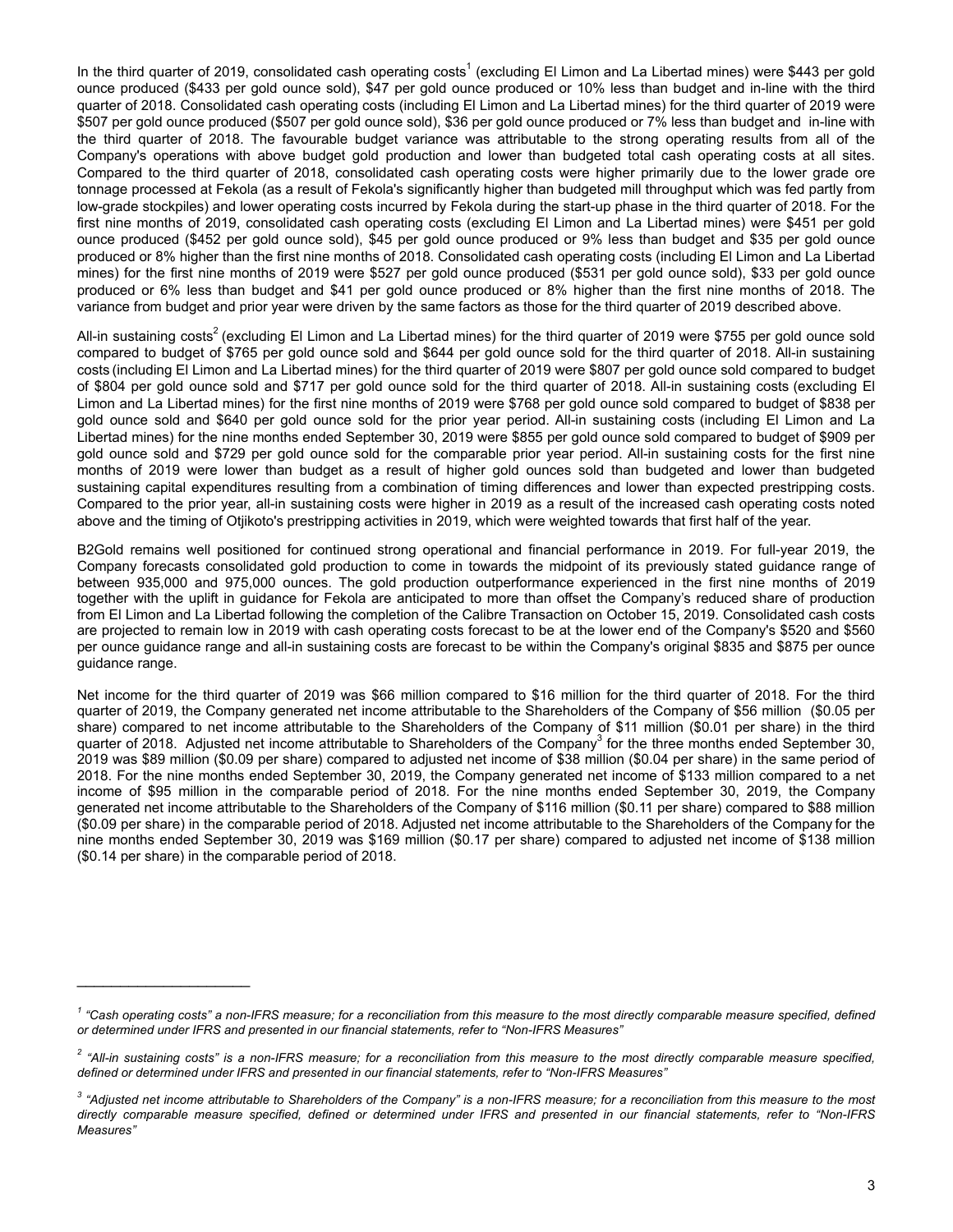Cash flow provided by operating activities was \$168 million in the third quarter of 2019 compared to \$143 million in the third quarter of 2018, an increase of \$25 million. Cash flow provided by operating activities of continuing operations was \$138 million in the third quarter of 2019 compared to \$137 million in the third quarter of 2018, an increase of \$1 million. The increase reflects higher revenues of \$31 million and lower production costs of \$9 million, partially offset by of higher current income tax installment payments including \$14 million for Fekola, \$16 million payment for the Fekola Mine 2018 priority dividend and Otjikoto ore stockpile inventory build up costs of \$5 million. Total cash income tax payments for 2019, including the final Fekola 2018 taxes due, the Fekola 2018 priority dividend and 2019 corporate tax installments, are currently estimated to be approximately \$130 million, an increase of \$10 million from the second quarter of 2019 primarily resulting from higher gold prices and an increase in profitability of the Otjikoto Mine. Included in cash flow provided by operating activities for the third quarter of 2019 was cash provided by operating activities of discontinued operations of \$30 million, compared to \$7 million in the third quarter of 2018, an increase of \$23 million. The increase primarily reflects higher revenues of \$27 million from the Nicaraguan Assets. Cash flow provided by operating activities was \$347 million in the first nine months of 2019 compared to \$377 million in the first nine months of 2018, a decrease of \$30 million. Cash flow provided by operating activities of continuing operations was \$306 million in the first nine months of 2019 compared to \$355 million in the first nine months of 2018, a decrease of \$49 million. The decrease reflects higher income tax installment payments, including \$77 million for Fekola, higher production costs of \$11 million and Otjikoto ore stockpile inventory build up costs of \$10 million, partially offset by higher revenues of \$21 million. Included in cash flow provided by operating activities for the first nine months of 2019 was cash provided by operating activities of discontinued operations of \$41 million compared to \$22 million in the first nine months of 2018, an increase of \$19 million. The increase primarily reflects higher revenues of \$20 million partially offset by the higher production costs of \$11 million.

At September 30, 2019, the Company had cash and cash equivalents of \$146 million (excluding \$19 million of cash associated with discontinued operations) compared to cash and cash equivalents of \$103 million at December 31, 2018. Working capital at September 30, 2019 (excluding \$34 million of working capital related to assets and liabilities classified as held for sale) was \$236 million compared to \$156 million at December 31, 2018 (December 31, 2018 balance sheet presentation remains unchanged.) During the nine months ended September 30, 2019, the Company repaid \$100 million of the outstanding balance on its revolving credit facility ("RCF"). At September 30, 2019, the Company had drawn \$300 million under the \$600 million RCF, leaving an undrawn and available balance under the existing facility of \$300 million. The Company expects to repay a further \$100 million of the outstanding RCF balance in the fourth quarter of 2019, which will leave an estimated drawn balance of \$200 million at December 31, 2019 and an estimated available balance of \$400 million; total debt outstanding at December 31, 2019, including equipment loans and leases, is forecast to be approximately \$260 million, a reduction in the year of \$220 million from opening total debt of approximately \$480 million.

On May 10, 2019, the Company entered into a revised RCF agreement with its existing syndicate of banks plus one new lender, to upsize its RCF capacity from \$500 million to \$600 million and to increase the accordion feature from \$100 million to \$200 million. In addition, as a reflection of B2Gold's financial strength, the upsized RCF included increased flexibility for permitted borrowings and equipment financings, coupled with less onerous financial covenants and lower pricing. The syndicate includes HSBC, ING Bank N.V. and The Bank of Nova Scotia as Joint Lead Arrangers and Joint Bookrunners, and the balance of the syndicate includes Canadian Imperial Bank of Commerce as Documentation Agent and Bank of Montreal and Société Générale as lenders. HSBC will continue to act as the Administrative Agent for the facility. The term of the revised RCF is four years, maturing on May 9, 2023.

The upsized RCF, coupled with strong operating cash flows from the Company's existing mine operations, is expected to provide the Company with continued financial flexibility to advance existing assets and pursue exploration opportunities.

The Company's ongoing strategy is to continue to maximize profitable production from its mines, reduce debt, expand the Fekola Mine throughput and annual production, further advance its pipeline of development and exploration projects and evaluate exploration opportunities.

On March 26, 2019, the Company announced results from the Expansion Study Preliminary Economic Assessment ("PEA") for the Fekola Mine. As a result, the Company is proceeding with an expansion project to increase processing throughput by 1.5 million tonnes per annum ("Mtpa") to 7.5 Mtpa from an assumed base rate of 6 Mtpa. The PEA took into account the significant increase in the Fekola Mineral Resource announced on October 25, 2018. Based on the PEA, once this expansion is complete, the Fekola Mine is expected to produce more gold over a longer life, with higher average annual gold production, revenues and cash flows than the previous Life-of-Mine ("LoM"). Project economic highlights from the PEA include: estimated optimized LoM extended into 2030, including significant estimated increases in average annual gold production to over 550,000 ounces per year during the five-year period 2020-2024 and over 400,000 ounces per year over the LoM (2019-2030) and projected gold production of approximately five million ounces over the new mine life of 12 years of mining and processing (including 2019). Construction commenced in October 2019 and is expected to be completed by the end of July 2020. All major long-lead equipment has been ordered. Detailed engineering and design activities are progressing well and are expected to be completed in November 2019. Fekola pit design, schedule, and costs will be refined in late 2019 and early 2020, when updated resource and geotechnical models are available.

Mineral Resources that are not Mineral Reserves do not have demonstrated economic viability. The Expansion Study PEA is preliminary in nature and includes Indicated (81%) and Inferred Mineral Resources (19%). Inferred Mineral Resources are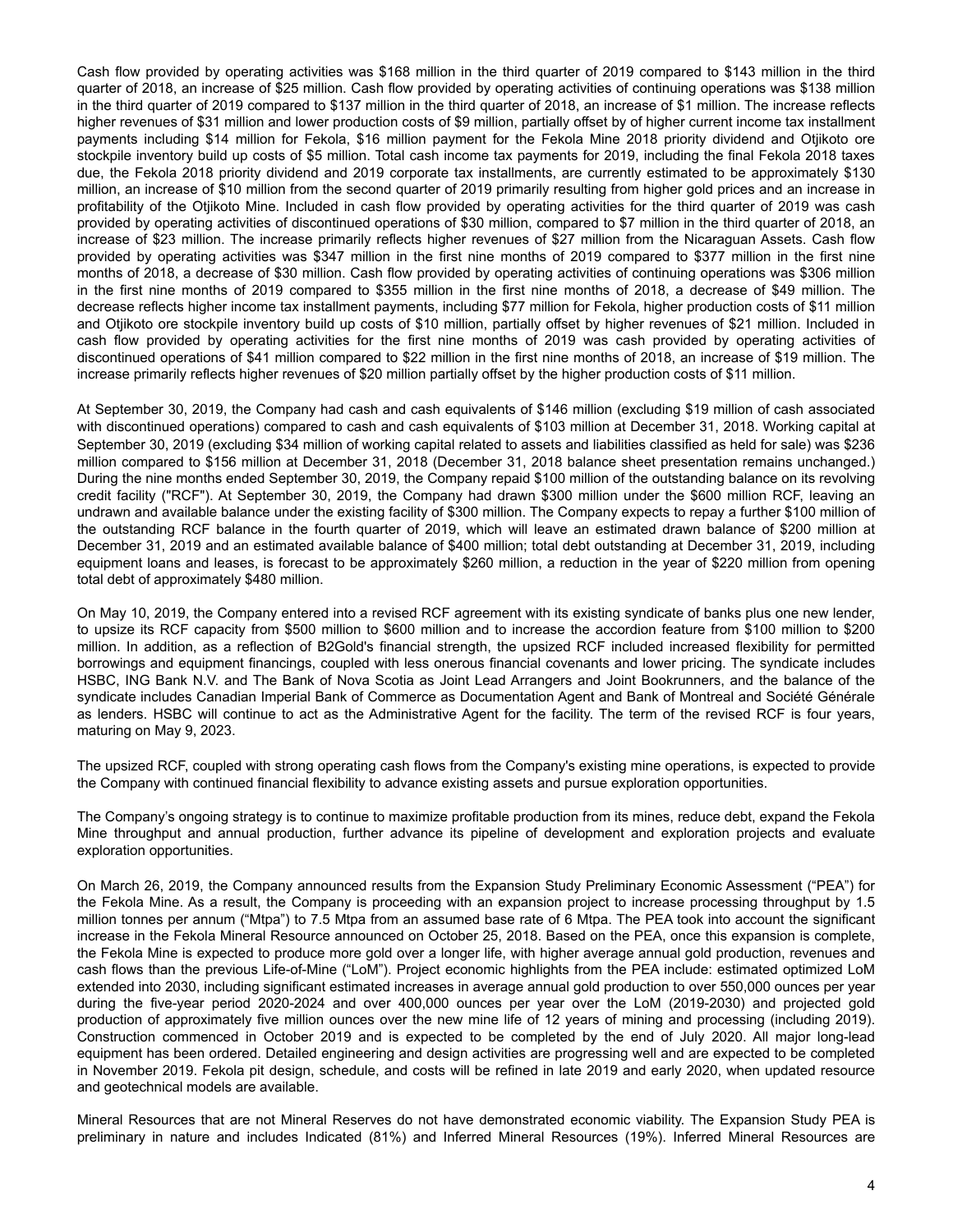considered too speculative geologically to have economic considerations applied to them that would enable them to be categorized as Mineral Reserves. Consequently, there is no certainty that results from the PEA will be realized.

The Company completed a preliminary study in the second quarter of 2019 to evaluate the technical and economic viability of adding an off-grid solar plant to the Fekola Mine. The results of that study indicated that it was a financially sound project and that a plant of approximately 30 megawatts ("MW") of solar generating capacity with a significant battery storage component would provide the best economic result. A second study has now been completed that has established the detailed capital and operating cost analysis for the project. Results indicated that a solar plant can provide significant operating cost reductions (estimated to reduce processing costs by approximately 7%) for a capital cost of approximately \$38 million, of which \$17 million is now expected to be incurred in 2019 with the balance in 2020. The project was approved by the B2Gold Board of Directors in the second quarter of 2019. The project is scheduled for completion in August 2020.

In the second quarter of 2019, the Fadougou Village relocation was completed (the original village of Fadougou was located adjacent to the main Fekola open pit).

During the second quarter of 2019, the Company received the mining permit for the new Jabali Antenna Pit at La Libertad Mine and has commenced construction of roads and other related infrastructure. The Company commenced production from the pit in September 2019 (as budgeted).

On September 16, 2019, the Company and AngloGold Ashanti Limited ("AngloGold") announced an agreement in principle to terms relating to the ownership percentages and future management of the joint venture on the Gramalote gold project in Colombia, in which B2Gold will become manager of the Gramalote project.

In the third quarter of 2019, the Company increased the Mali exploration budget by \$3 million for approximately 14,000 metres of drilling of new exploration targets at Fekola and the surrounding areas, including Cardinal.

On September 16, 2019 the Company announced positive exploration results from the Anaconda area and Fekola deposit, including a sulphide zone below the Mamba saprolite zone, indicating the potential for Fekola-type gold deposits.

For the fourth quarter of 2019, B2Gold's Board of Directors declared its first quarterly dividend of \$0.01 per common share and expects to declare future dividends quarterly at the same level (which on an annualized basis would amount to \$0.04 per common share), subject to authorization of the Board of Directors and all applicable laws.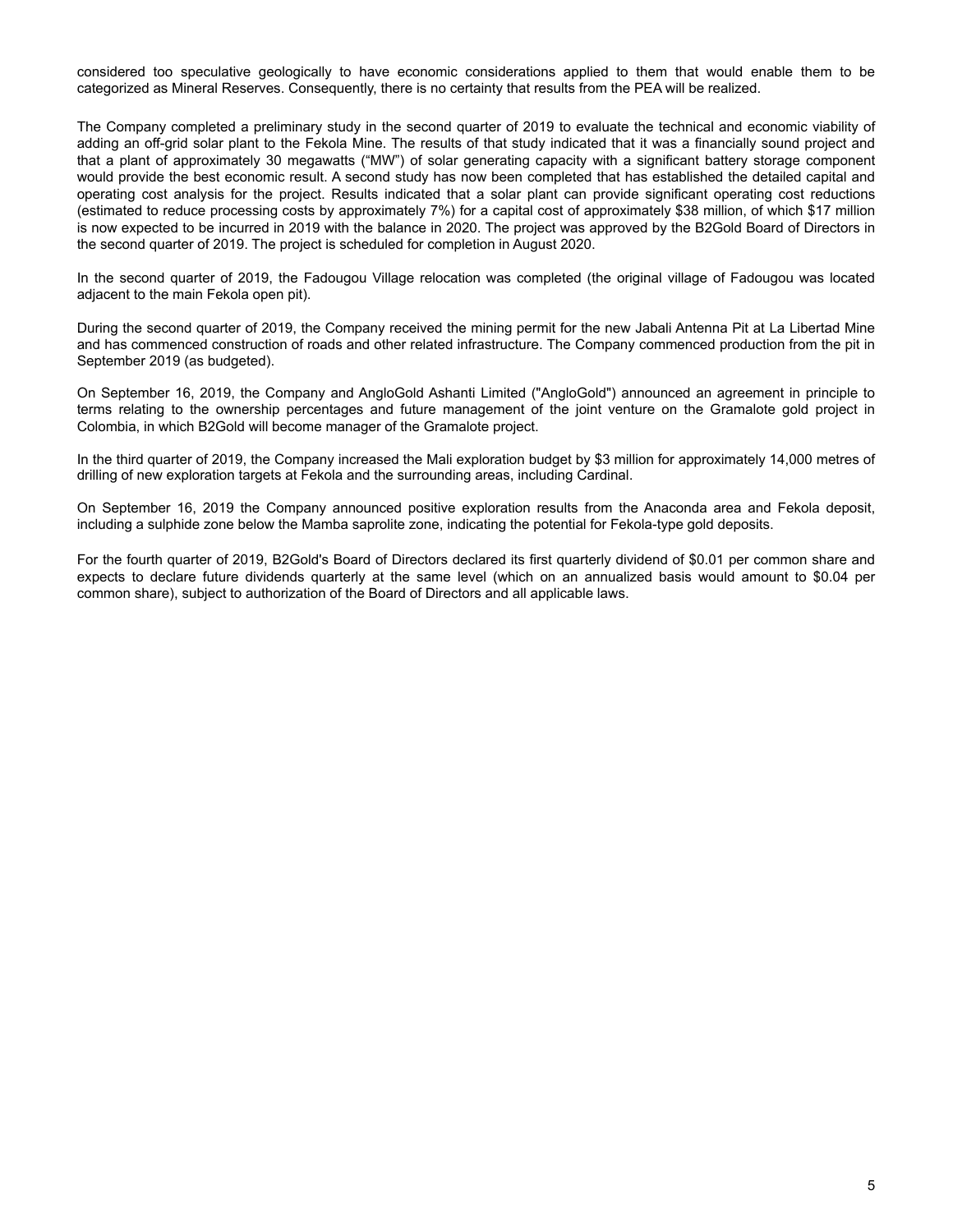# <span id="page-5-0"></span>**REVIEW OF FINANCIAL RESULTS**

#### *Selected Quarterly Financial and Operating Results*

|                                                                                    |               | Three months ended |               | Nine months ended |
|------------------------------------------------------------------------------------|---------------|--------------------|---------------|-------------------|
|                                                                                    | September 30, |                    | September 30, |                   |
|                                                                                    | 2019          | 2018               | 2019          | 2018              |
| Gold revenue from continuing operations (\$ in thousands)                          | 310,783       | 280,044            | 841,978       | 820,514           |
| Net income from continuing operations (\$ in thousands)                            | 49,921        | 39,323             | 130,157       | 133,082           |
| Net income (loss) from discontinued operations (\$ in thousands)                   | 15,662        | (23, 287)          | 3,271         | (38, 285)         |
| Net income (\$ in thousands)                                                       | 65,583        | 16,036             | 133,428       | 94,797            |
| Earnings per share from continuing operations – basic <sup>(1)</sup> (\$/ share)   | 0.04          | 0.03               | 0.11          | 0.13              |
| Earnings per share from continuing operations – diluted <sup>(1)</sup> (\$/ share) | 0.04          | 0.03               | 0.11          | 0.11              |
| Earnings per share – basic <sup>(1)</sup> (\$/ share)                              | 0.05          | 0.01               | 0.11          | 0.09              |
| Earnings per share – diluted <sup>(1)</sup> (\$/ share)                            | 0.05          | 0.01               | 0.11          | 0.07              |
| Cash provided by operating activities of continuing operations<br>(\$ thousands)   | 137,525       | 136,684            | 306,105       | 354,973           |
| Cash provided by operating activities of discontinued operations<br>(\$ thousands) | 30,309        | 6,552              | 40,963        | 21,750            |
| Cash provided by operating activities (\$ in thousands)                            | 167,834       | 143,236            | 347,068       | 376,723           |
| Average realized gold price from continuing operations (\$/ ounce)                 | 1,488         | 1,206              | 1,367         | 1,271             |
| Adjusted net income <sup><math>(1)(2)</math></sup> (\$ in thousands)               | 88,747        | 38,132             | 168,965       | 138,185           |
| Adjusted earnings per share $(1)(2)$ – basic (\$)                                  | 0.09          | 0.04               | 0.17          | 0.14              |
| Excluding El Limon and La Libertad discontinued operations<br>results:             |               |                    |               |                   |
| Gold sold (ounces)                                                                 | 208,900       | 232,209            | 616,000       | 645,667           |
| Gold produced (ounces)                                                             | 213,278       | 206,947            | 622,710       | 621,311           |
| Cash operating costs <sup>(2)</sup> (\$/ gold ounce sold)                          | 433           | 429                | 452           | 415               |
| Cash operating costs <sup>(2)</sup> (\$/ gold ounce produced)                      | 443           | 441                | 451           | 416               |
| Total cash $costs^{(2)}$ (\$/ gold ounce sold)                                     | 539           | 510                | 546           | 501               |
| All-in sustaining $costs^{(2)}$ (\$/ gold ounce sold)                              | 755           | 644                | 768           | 640               |
| Including El Limon and La Libertad discontinued operations<br>results:             |               |                    |               |                   |
| Gold sold (ounces)                                                                 | 256,670       | 268,527            | 725,028       | 749,102           |
| Gold produced (ounces)                                                             | 258,200       | 242,040            | 735,079       | 721,817           |
| Cash operating costs <sup>(2)</sup> (\$/ gold ounce sold)                          | 507           | 496                | 531           | 485               |
| Cash operating costs <sup>(2)</sup> (\$/ gold ounce produced)                      | 507           | 504                | 527           | 486               |
| Total cash $costs^{(2)}$ (\$/ gold ounce sold)                                     | 603           | 571                | 618           | 565               |
| All-in sustaining costs <sup>(2)</sup> (\$/ gold ounce sold)                       | 807           | 717                | 855           | 729               |
|                                                                                    |               |                    |               |                   |

*(1) Attributable to the shareholders of the Company.*

(2) Non-IFRS measure. For a description of how these measures are calculated and a reconciliation of these measures to the most directly comparable measures specified, defined or determined *under IFRS and presented in the Company's financial statements, refer to "Non-IFRS Measures".*

# *Third quarter 2019 and 2018*

### *Revenue*

Consolidated gold revenue (excluding discontinued operations) in the third quarter of 2019 was \$311 million on sales of 208,900 ounces at an average price of \$1,488 per ounce compared to \$280 million on sales of 232,209 ounces at an average price of \$1,206 per ounce in the third quarter of 2018. The \$31 million (or 11%) increase in gold revenue was attributable to a 23% increase in the average realized gold price partially offset by a 10% decrease in the gold ounces sold. For accounting purposes, gold revenues earned from El Limon and La Libertad mines are excluded from consolidated gold revenue and are included in the "Income (loss) from discontinued operations" line in the Condensed Interim Consolidated Statement of Operations. Gold revenue from discontinued operations in the third quarter of 2019 was \$71 million compared to \$44 million in the third quarter of 2018 as a result of higher production and sales for Nicaragua in the current quarter. When gold sales from El Limon and La Libertad mines are included for the third quarter of 2019, consolidated gold revenue *(Non-IFRS Measure)* was \$382 million (including \$71 million from El Limon and La Libertad mines) on sales of 256,670 ounces (including 47,770 ounces from El Limon and La Libertad mines) at an average realized price of \$1,489 per ounce.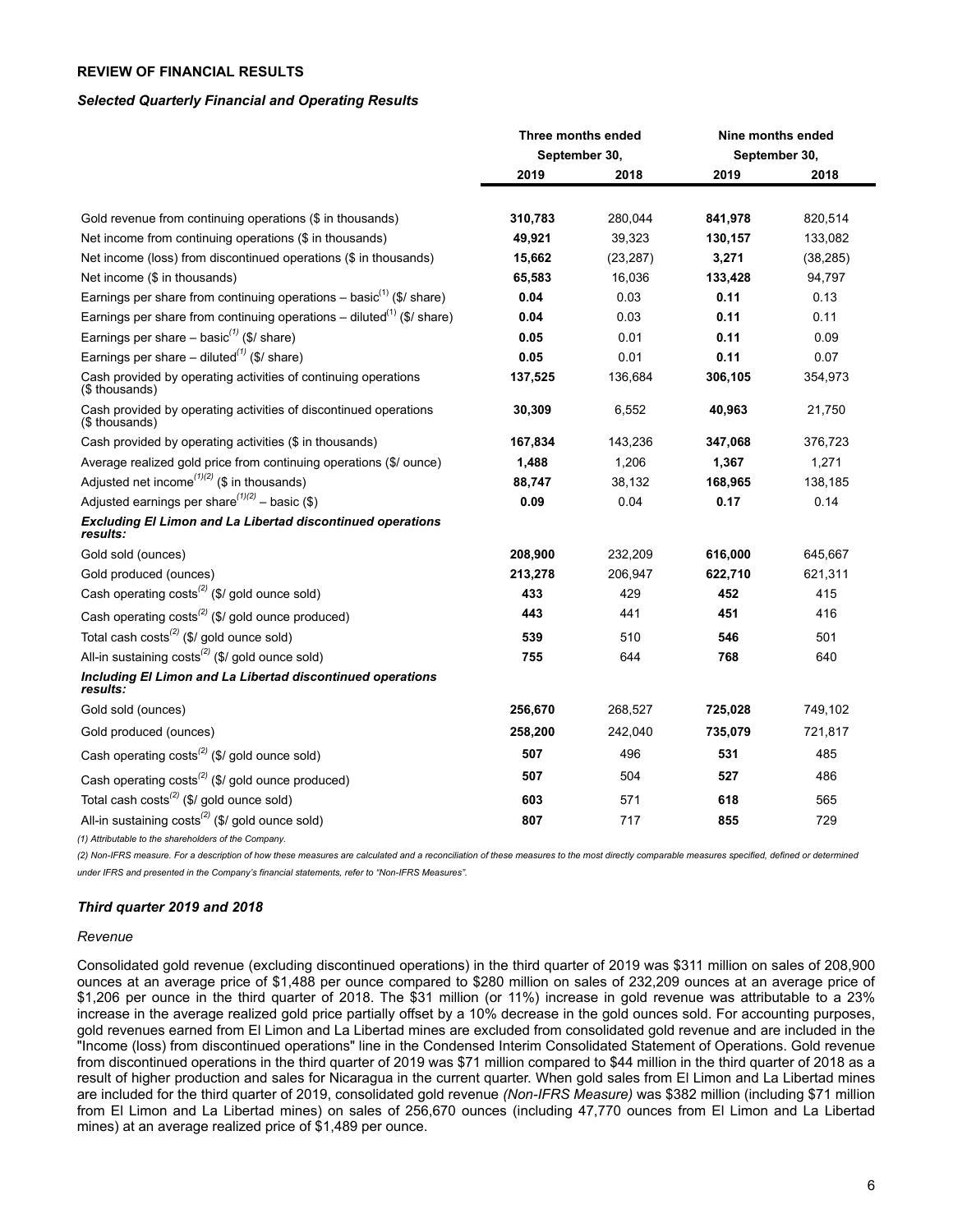Consolidated gold revenue for the third quarter of 2019 did not include any revenue relating to the delivery of gold into the Company's Prepaid Gold Sales contracts associated with the Company's Prepaid Gold Sales transactions as final delivery into these contracts were in the second quarter of 2019.

In the third quarter of 2019, the Fekola Mine accounted for \$162 million (Q3 2018 - \$152 million) of gold revenue from the sale of 108,600 ounces (Q3 2018 - 125,400 ounces), the Masbate Mine accounted for \$76 million (Q3 2018 - \$79 million) of gold revenue from the sale of 51,200 ounces (Q3 2018 - 65,100 ounces) and the Otjikoto Mine accounted for \$73 million (Q3 2018 - \$50 million) of gold revenue from the sale of 49,100 ounces (Q3 2018 - 41,709 ounces). Excluded from gold revenue was La Libertad Mine's gold revenue of \$39 million (Q3 2018 - \$28 million) from the sale of 25,890 ounces (Q3 2018 - 23,324 ounces) and El Limon's gold revenue of \$33 million (Q3 2018 - \$16 million) was El Limon Mine from the sale of 21,880 ounces (Q3 2018 - 12,994 ounces).

# *Production and operating costs*

Consolidated gold production from continuing operations totalled 213,278 ounces in the third quarter of 2019, 4% higher than budget and 3% higher than the third quarter of 2018. Consolidated gold production in the third quarter of 2019, including production from El Limon and La Libertad mines, was a quarterly record of 258,200 ounces, 7% (15,807 ounces) above budget and 7% (16,160 ounces) higher compared to the third quarter of 2018, with solid performances from all the Company's operations (refer to *"Review of Mining Operations and Development Projects"* section below). Gold production from all of the Company's mines exceeded their budgeted production for the third quarter of 2019, consisting of: 112,321 ounces at Fekola in Mali (above budget by 4%), 51,546 ounces at Masbate in the Philippines (above budget by 4%), 49,411 ounces at Otjikoto in Namibia (above budget by 6%), 24,419 ounces at La Libertad in Nicaragua (above budget by 16%), and 20,503 ounces at El Limon in Nicaragua (above budget by 22%). Based on Fekola's strong year-to-date performance, the Company has revised Fekola's production guidance range higher to be between 445,000 to 455,000 ounces of gold (original guidance range was between 420,000 to 430,000 ounces).

In the third quarter of 2019, consolidated cash operating costs (refer to *"Non-IFRS Measures"*) (excluding El Limon and La Libertad mines) were \$443 per gold ounce produced (\$433 per gold ounce sold), \$47 per gold ounce produced or 10% less than budget and in-line with the third quarter of 2018. Consolidated cash operating costs (including El Limon and La Libertad mines) for the third quarter of 2019 were \$507 per gold ounce produced (\$507 per gold ounce sold), \$36 per gold ounce produced or 7% less than budget and in-line with the third quarter of 2018. The favourable budget variance was attributable to the strong operating results from all of the Company's operations with above budget gold production and lower than budgeted total cash operating costs at all sites. Compared to the prior year quarter, consolidated cash operating costs were higher primarily due to the lower grade ore tonnage processed at Fekola (as a result of Fekola's significantly higher than budgeted mill throughput which was fed partly from low-grade stockpiles) and lower operating costs incurred by Fekola during the start-up phase in the third quarter of 2018.

All-in sustaining costs (refer to *"Non-IFRS Measures"*) (excluding El Limon and La Libertad mines) for the third quarter of 2019 were \$755 per gold ounce sold compared to budget of \$765 per gold ounce sold and \$644 per gold ounce sold for the third quarter of 2018. All-in sustaining costs (including El Limon and La Libertad mines) for the third quarter of 2019 were \$807 per gold ounce sold compared to budget of \$804 per gold ounce sold and \$717 per gold ounce sold for the third quarter of 2018. Compared to the third quarter of 2018, all-in sustaining costs were higher in 2019 as a result of the increased cash operating costs noted above and the timing of Otjikoto's prestripping activities, which were weighted towards that first half of the year.

# *Depreciation and depletion*

Depreciation and depletion expense included in total cost of sales was \$66 million in the third quarter of 2019 compared to \$70 million in the third quarter of 2018. The 5% decrease in depreciation expense was primarily due to a 10% decrease in the gold ounces sold offset by a 5% increase in the depreciation charge per ounce of gold sold. *Royalties and production taxes*

Royalties and production taxes included in total cost of sales were \$22 million for the third quarter of 2019 compared to \$19 million for the third quarter of 2018. The 17% increase in royalties and production taxes resulted from a 23% increase in the gold price realized in the third quarter of 2019, partially offset by lower gold ounces sold.

#### *Other*

General and administrative ("G&A") costs relate primarily to the Company's head office in Vancouver, the Bamako office in Mali, the Makati office in the Philippines and the Windhoek office in Namibia. G&A for the third quarter of 2019 was \$11 million which was comparable the third quarter of 2018.

Share-based payment expense for the third quarter of 2019 was \$3 million compared to \$8 million in the comparable period of 2018. The decrease of \$5 million was due the timing of the issuance of stock options, restricted share units ("RSUs") and deferred share units ("DSUs"). Fewer grants were made in the third quarter of 2019 than in the third quarter of 2018.

The Company's results for the third quarter of 2018 included a non-cash mark-to-market loss on the fair value of the convertible notes of \$1 million. On October 1, 2018, the Company repaid the notes in cash.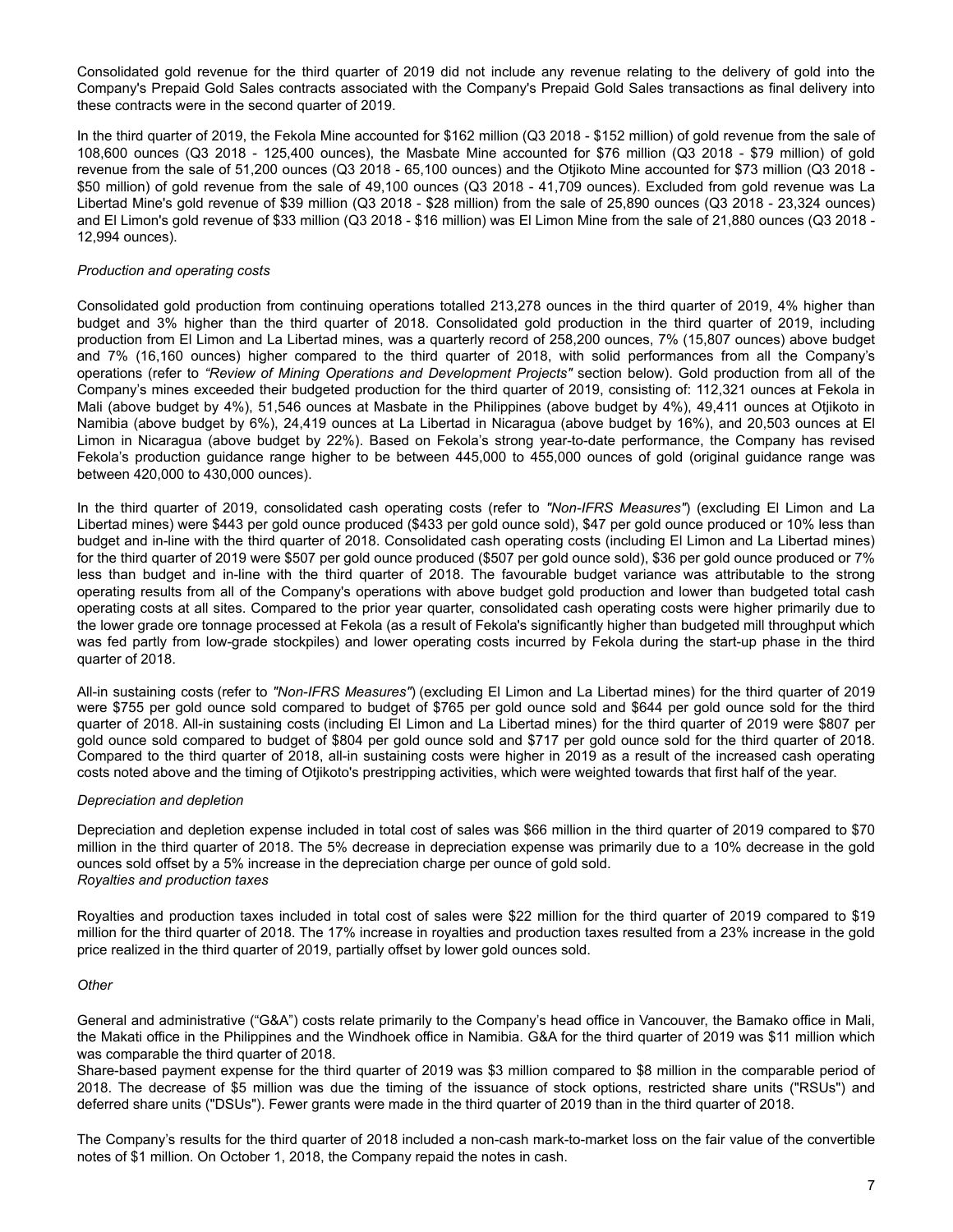The Company reported \$7 million in interest and financing expense during the third quarter of 2019 consistent with the third quarter of 2018.

For the third quarter of 2019, the Company recorded losses on fuel forward contracts and interest rate swap derivative instruments of \$4 million (Q3 2018 - gain of \$4 million). The losses consisted of unrealized losses of \$5 million (Q3 2018 unrealized gain of \$2 million) offset by realized gains of \$1 million (Q3 2018 - realized gain of \$2 million).

For the third quarter of 2019, the Company recorded a net current income and other tax expense of \$35 million compared to \$25 million in the third quarter of 2018, consisting of current income tax of \$27 million (Q3 2018 - \$19 million), the 10% priority dividend to the State of Mali of \$6 million (Q3 2018 - \$4 million) and withholding tax (on intercompany interest/management fees) of \$1 million (Q3 2018 - \$2 million). The priority dividend is accounted for as an income tax in accordance with IAS 12, *Income Taxes.* Compared to the prior year quarter, current tax expense was higher primarily as a result of higher income for Fekola in the third quarter of 2019 compared to the third quarter of 2018. For the third quarter of 2019, the Company recorded a deferred income tax expense of \$20 million compared to a deferred income tax expense of \$8 million in the third quarter of 2018, primarily attributable to the weakening of local currencies in Mali and Namibia versus the US dollar in the third quarter of 2019 compared to the third quarter of 2018. Changes in local currencies result in changes to the underlying book values of tax balance sheets for Mali and Namibia as tax filings are in local currencies.

For the three months ended September 30, 2019 the Company recorded income from discontinued operations of \$16 million compared to a loss from discontinued operations of \$23 million for the comparable period in the prior year. The results from discontinued operations relates to El Limon and La Libertad mines (refer to *"Review of Mining Operations and Development Projects"* section below). The third quarter 2019 compared to the third quarter of 2018 reflected higher gold sales and lower operating costs as the Nicaraguan Assets returned to normal operations. As required under IFRS 5, depreciation was not recorded for the discontinued operations in the third quarter of 2019.

Net income for the third quarter of 2019 was \$66 million compared to \$16 million for the third quarter of 2018. For the third quarter of 2019, the Company generated net income attributable to the Shareholders of the Company of \$56 million (\$0.05 per share) compared to net income attributable to the Shareholders of the Company of \$11 million (\$0.01 per share) in the third quarter of 2018. Adjusted net income attributable to Shareholders of the Company (refer to "*Non-IFRS Measures"*) for the three months ended September 30, 2019 was \$89 million (\$0.09 per share) compared to adjusted net income of \$38 million (\$0.04 per share) in the same period of 2018. Adjusted net income in the third quarter of 2019 excluded share-based payments of \$4 million, unrealized losses on derivative instruments of \$5 million, \$1 million write-down of mineral property interests and a deferred income tax expense of \$23 million.

Cash flow provided by operating activities was \$168 million in the third quarter of 2019 compared to \$143 million in the third quarter of 2018, an increase of \$25 million. Cash flow provided by operating activities of continuing operations was \$138 million in the third quarter of 2019 compared to \$137 million, an increase of \$1 million. The increase reflects higher revenues of \$31 million and lower production costs of \$9 million partially offset by of higher current income tax installment payments including \$14 million for Fekola, \$16 million payment for the Fekola 2018 priority dividend and Otjikoto ore stockpile inventory build up costs of \$5 million. Total cash income tax payments for 2019, including the final Fekola 2018 taxes due, the Fekola 2018 priority dividend and 2019 corporate tax installments, are currently estimated to be approximately \$130 million, an increase of \$10 million from the second quarter of 2019 primarily resulting from higher gold prices and an increase in profitability of the Otjikoto Mine. Included in cash flow provided by operating activities was cash provided by operating activities of discontinued operations of \$30 million compared to \$7 million in the third quarter of 2018, an increase of \$23 million. The increase primarily reflects higher revenues of \$27 million from the Nicaraguan Assets.

At September 30, 2019, the Company had cash and cash equivalents of \$146 million (excluding \$19 million of cash associated with discontinued operations) compared to cash and cash equivalents of \$103 million at December 31, 2018. Working capital at September 30, 2019 (excluding \$34 million of working capital related to assets and liabilities classified as held for sale) was \$236 million compared to \$156 million at December 31, 2018 (December 31, 2018 balance sheet presentation remains unchanged.) At September 30, 2019, the Company had drawn \$300 million under the \$600 million RCF, leaving an undrawn and available balance under the existing facility of \$300 million. The Company expects to repay a further \$100 million of the outstanding RCF balance in the fourth quarter of 2019.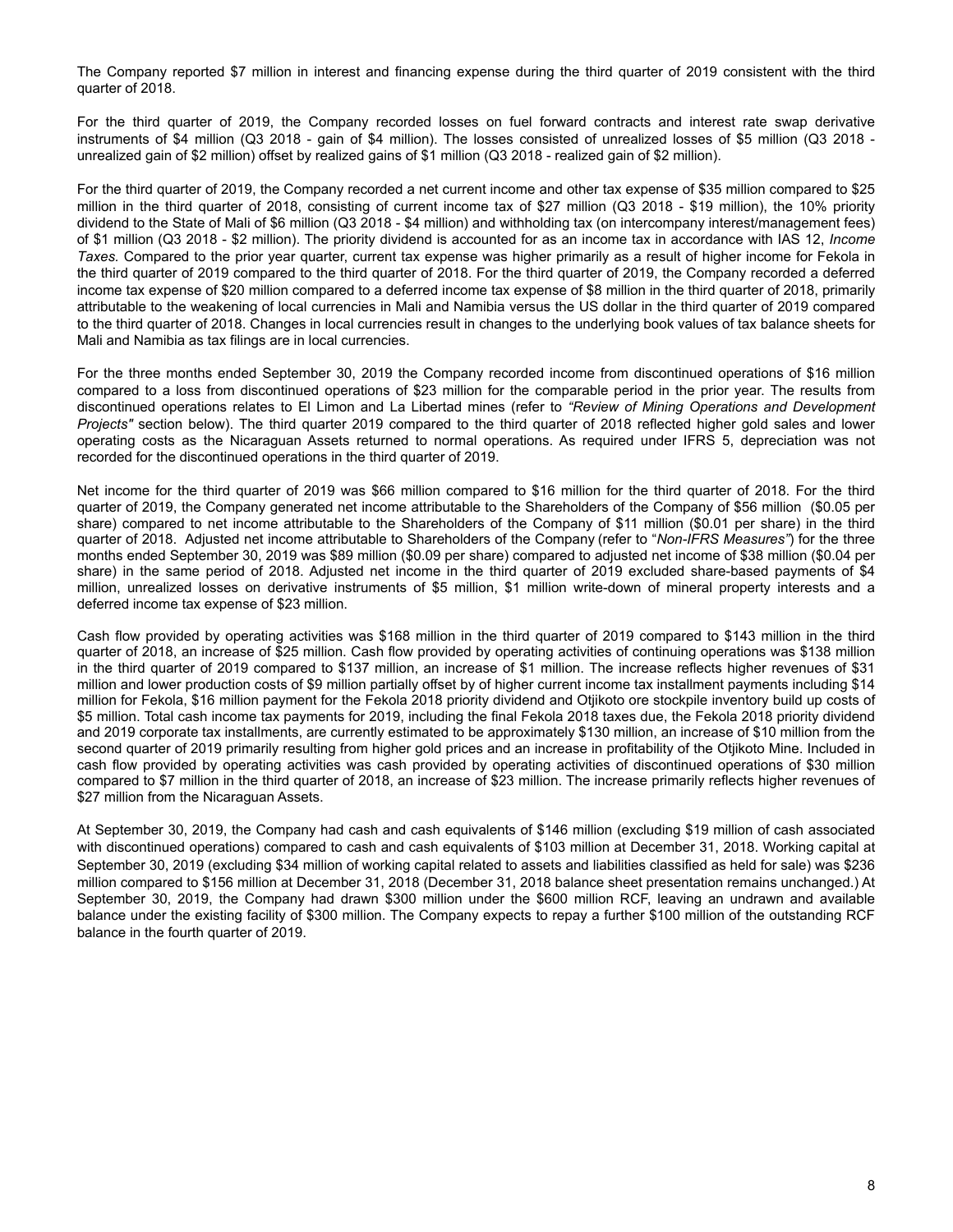# *Year-to-date results*

#### *Revenue*

Consolidated gold revenue (excluding discontinued operations) in the first nine months of 2019 was \$842 million on sales of 616,000 ounces at an average price of \$1,367 per ounce compared to \$821 million on sales of 645,667 ounces at an average price of \$1,271 per ounce in the first nine months of 2018. The \$21 million (or 3%) increase in gold revenue was attributable to an 8% increase in the average realized gold price partially offset by a 5% decrease in the gold ounces sold. For accounting purposes, gold revenues earned from El Limon and La Libertad mines are excluded from consolidated gold revenue and are included in the "Income (loss) from discontinued operations" line in the Condensed Interim Consolidated Statement of Operations. Gold revenue from discontinued operations for the nine months ended September 30, 2019 was \$152 million, which was \$20 million (or 15%) higher than comparable period of 2018 resulting from 5% more ounces sold and a 9% increase in the average realized gold price. When gold sales from El Limon and La Libertad mines are included for the first nine months of 2019, consolidated gold revenue *(Non-IFRS Measure)* was \$994 million (including \$152 million from El Limon and La Libertad mines) on sales of 725,028 ounces (including 109,028 ounces from El Limon and La Libertad mines) at an average realized price of \$1,371 per ounce.

Consolidated gold revenue for the nine months ended September 30, 2019 included \$30 million relating to the delivery of gold into the Company's Prepaid Gold Sales contracts associated with the Company's Prepaid Gold Sales transactions. During the nine months ended September 30, 2019, 25,282 ounces of gold were delivered under these contracts. As at September 30, 2019, the Company had no remaining amounts outstanding under its Prepaid Gold Sales contracts.

In the first nine months of 2019, the Fekola Mine accounted for \$453 million (2018 - \$445 million) of gold revenue from the sale of 330,600 ounces (2018 - 348,100 ounces), the Masbate Mine accounted for \$223 million (2018 - \$222 million) of gold revenue from the sale of 163,700 ounces (2018 -173,500 ounces) and the Otjikoto Mine accounted for \$168 million (2018 - \$158 million) of gold revenue from the sale of 121,700 ounces (2018 - 124,067 ounces). Excluded from gold revenue was La Libertad's gold revenue of \$92 million (2018 - \$80 million) from the sale of 65,953 ounces (2018 - 62,366 ounces) and El Limon's gold revenue of \$60 million (2018 - \$53 million) from the sale of 43,075 ounces (2018 - 41,069 ounces).

# *Production and operating costs*

Consolidated gold production from continuing operations totalled 622,710 ounces in the first nine months of 2019, 7% higher than budget and comparable with the first nine months of 2018. Consolidated gold production (including production from El Limon and La Libertad mines) in the first nine months of 2019 was 735,079 ounces, 7% (or 45,705 ounces) above budget and comparable with the first nine months of 2018.

For the first nine months of 2019, consolidated cash operating costs (refer to *"Non-IFRS Measures"*) (excluding El Limon and La Libertad mines) were \$451 per gold ounce produced (\$452 per gold ounce sold), \$45 per gold ounce produced or 9% less than budget and \$35 per gold ounce produced or 8% higher than the first nine months of 2018. Consolidated cash operating costs (including El Limon and La Libertad mines) for the first nine months of 2019 were \$527 per gold ounce produced (\$531 per gold ounce sold), \$33 per gold ounce produced or 6% less than budget and \$41 per gold ounce produced or 8% higher than the first nine months of 2018. The variance from budget and the first nine months of 2018 were driven by the same factors as those for the third quarter of 2019 described above.

All-in sustaining costs (refer to *"Non-IFRS Measures"*) (excluding El Limon and La Libertad mines) for the first nine months of 2019 were \$768 per gold ounce sold compared to budget of \$838 per gold ounce sold and \$640 per gold ounce sold for the prior year period. All-in sustaining costs (including El Limon and La Libertad mines) for the nine months ended September 30, 2019 were \$855 per gold ounce sold compared to budget of \$909 per gold ounce sold and \$729 per gold ounce sold for the first nine months of 2018. All-in sustaining costs for the first nine months of 2019 were lower than budget as a result of higher gold ounces sold than budgeted and lower than budgeted sustaining capital expenditures resulting from a combination of timing differences and lower than expected prestripping costs. Compared to the first nine months of 2018, all-in sustaining costs were higher in the first nine months of 2019 as a result of the increased cash operating costs noted above and the timing of Otjikoto's prestripping activities, which were weighted towards that first half of the year.

# *Depreciation and depletion*

Depreciation and depletion expense, included in total cost of sales, was \$184 million for the first nine months of 2019 compared to \$189 million in the first nine months of 2018. The slight decrease in depreciation expense was primarily due to a 5% decrease in the gold ounces sold.

*Royalties and production taxes*

Royalties and production taxes included in total cost of sales were \$58 million for the nine months ended September 30, 2019 which was consistent with the prior year comparable period.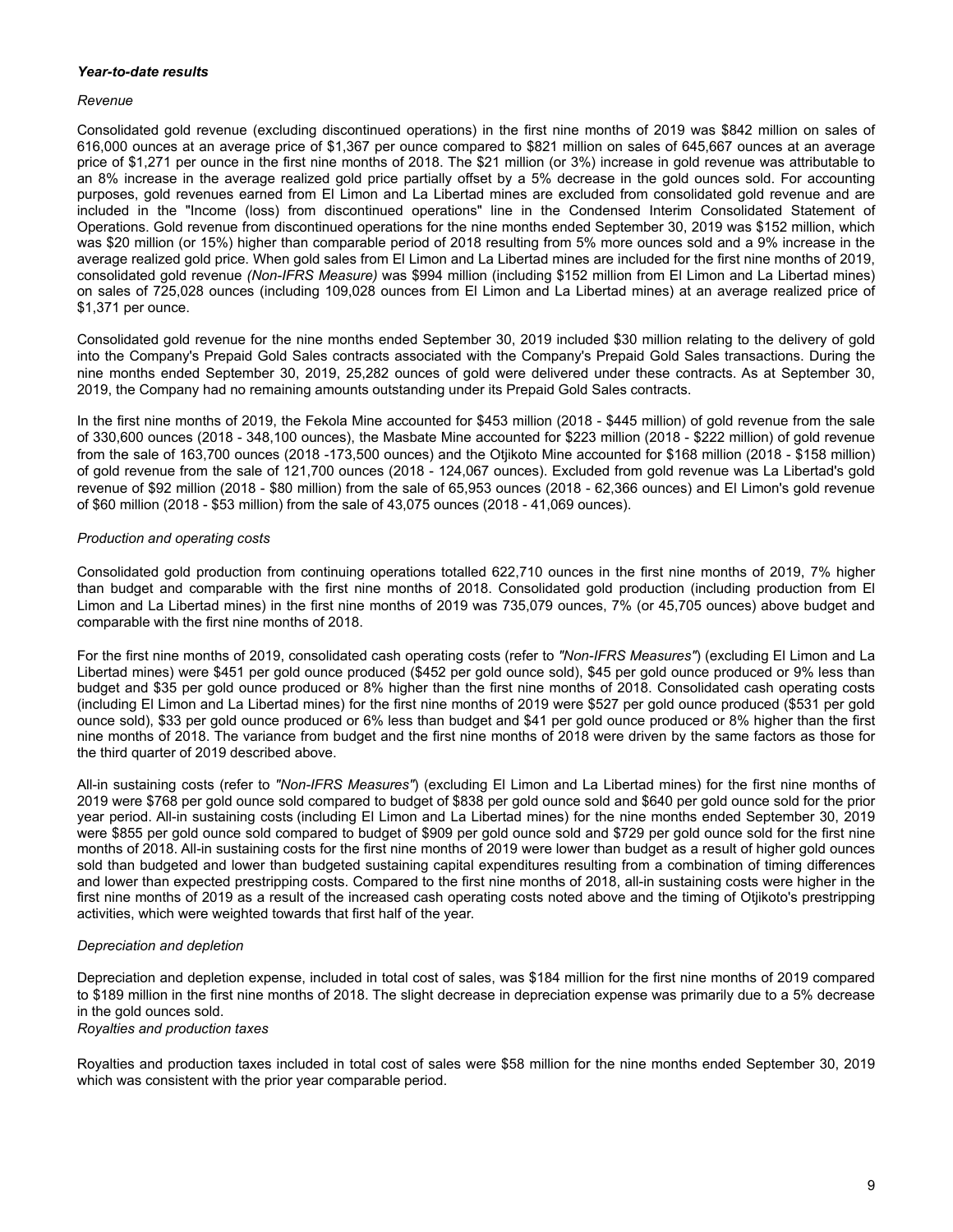### *Other*

For the nine months ended September 30, 2019, G&A increased by \$5 million to \$37 million. The \$5 million increase compared to the prior year comparable period consisted primarily of an increase in personnel costs resulting from the timing of bonus accruals and payments and from new hires and salary increases at the Company's head and local offices and higher consulting costs in the period.

Share-based payment expense for the first nine months of 2019 was \$13 million which was comparable to the same period in the prior year.

During the first nine months of 2018, the Company made the decision to dispose of its interest in the Mocoa property. As a result, the property was written down to its estimated fair value of \$11 million and impairment losses totalling \$18 million were recognized in net income.

The Company's results for the nine months ended September 30, 2018 included a non-cash mark-to-market gain of \$11 million on the convertible senior subordinated notes. On October 1, 2018, the Company repaid the notes in cash.

The Company reported \$22 million in interest and financing expense during the nine months ended September 30, 2019 as compared with \$24 million in the comparable period of 2018.

For the nine months ended September 30, 2019, the Company recorded losses on fuel forward contracts and interest rate swap derivative instruments totalling \$1 million (2018 - gain of \$12 million). The losses consisted of unrealized losses of \$4 million (2018 - unrealized gain of \$8 million) and realized gains of \$3 million (2018 - \$4 million).

For the nine months ended September 30, 2019, the Company recorded a net current income and other tax expense of \$84 million compared to \$85 million in the nine months ended September 30, 2018. In the first nine months of 2019, the current income tax expense consisted primarily of corporate income tax expense in Mali and the Philippines. The current income tax expense is similar since the income before taxes is similar to the first nine months of 2018. Included in income tax expense for the first nine months of 2019, is \$14 million related to the State of Mali's 10% priority dividend on its free carried interest in the Fekola Mine. This priority dividend is accounted for as an income tax in accordance with IAS 12, *Income Taxes.* For the nine months ended September 30, 2019, the Company recorded a deferred income tax expense of \$31 million compared to a deferred income tax expense of \$27 million in the first nine months of 2018. The deferred income tax expense in the first nine months of 2019 and 2018 primarily resulted from to the weakening of local currencies in Mali and Namibia versus the US dollar and the use of tax losses in Namibia. In the nine months ended September 30, 2018, the weakening of local currencies was greater than in 2019 but the use of tax losses in Namibia was lower in 2018 than in 2019. Changes in local currencies result in changes to the underlying book values of the tax balance sheets for Mali and Namibia as tax filings are in local currencies.

For the nine months ended September 30, 2019, the Company recorded income from discontinued operations of \$3 million compared to a loss from discontinued operations of \$38 million for the comparable period in the prior year. The net loss from discontinued operations relates to El Limon and La Libertad mines (refer to *"Review of Mining Operations and Development Projects"* section below). The nine months ended September 30, 2019 compared to the nine months ended September 30, 2018 reflected higher gold sales and lower operating costs as the Nicaraguan Assets returned to normal operations. As required under IFRS 5, depreciation was not recorded for the discontinued operations in the third quarter of 2019.

For the nine months ended September 30, 2019, the Company generated net income of \$133 million compared to a net income of \$95 million in the comparable period of 2018. For the nine months ended September 30, 2019, the Company generated net income attributable to the Shareholders of the Company of \$116 million (\$0.11 per share) compared to \$88 million (\$0.09 per share) in the comparable period of 2018. Adjusted net income attributable to the Shareholders of the Company (refer to "*Non-IFRS Measures"*) for the nine months ended September 30, 2019 was \$169 million (\$0.17 per share) compared to adjusted net income of \$138 million (\$0.14 per share) in the comparable period of 2018. Adjusted net income in the first nine months of 2019 excluded share-based payments of \$15 million, unrealized losses on derivative instruments of \$4 million, \$2 million write-down of mineral property interests and a deferred income tax expense of \$32 million.

Cash flow provided by operating activities was \$347 million in the first nine months of 2019 compared to \$377 million in the first nine months of 2018, a decrease of \$30 million. Cash flow provided by operating activities of continuing operations was \$306 million in the first nine months of 2019 compared to \$355 million in the first nine months of 2018, a decrease of \$49 million. The decrease reflects higher income tax installment payments including \$77 million for Fekola, higher production costs of \$11 million and Otjikoto ore stockpile inventory build up costs of \$10 million, partially offset by higher revenues of \$21 million. Included in cash flow provided by operating activities for the first nine months of 2019 was cash provided by operating activities of discontinued operations of \$41 million compared to \$22 million in the first nine months of 2018, an increase of \$19 million. The increase primarily reflects higher revenues of \$20 million partially offset by the higher production costs of \$11 million.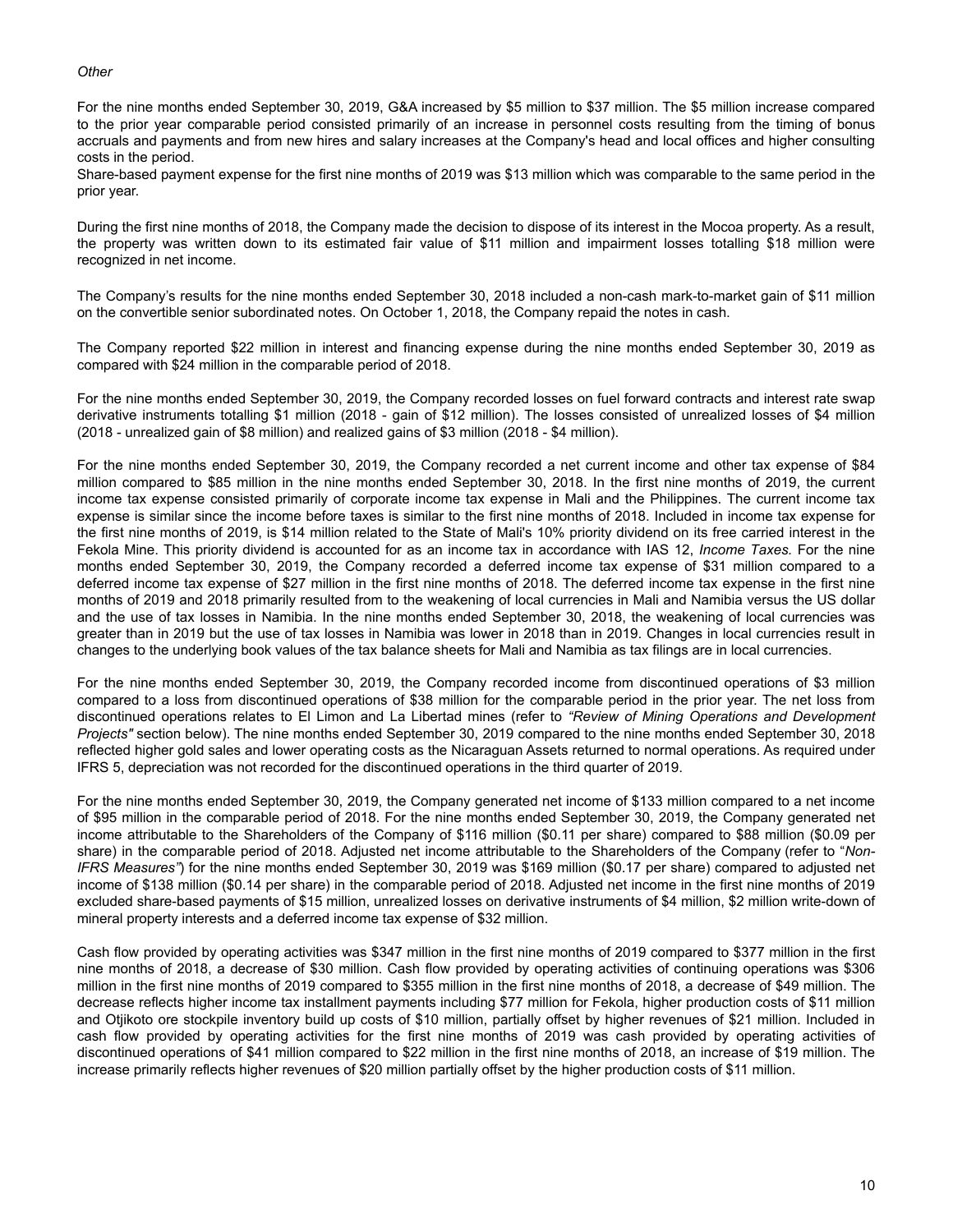# <span id="page-10-0"></span>**REVIEW OF MINING OPERATIONS AND DEVELOPMENT PROJECTS**

### *Fekola Mine - Mali*

|                                                                    |               | Three months ended |               | Nine months ended |
|--------------------------------------------------------------------|---------------|--------------------|---------------|-------------------|
|                                                                    | September 30, |                    | September 30, |                   |
|                                                                    | 2019<br>2018  |                    | 2019          | 2018              |
|                                                                    |               |                    |               |                   |
| Gold revenue (\$ in thousands)                                     | 161,523       | 151,628            | 453,297       | 444,810           |
| Gold sold (ounces)                                                 | 108,600       | 125,400            | 330,600       | 348,100           |
| Average realized gold price (\$/ ounce)                            | 1,487         | 1,209              | 1,371         | 1,278             |
| Tonnes of ore milled                                               | 1,722,310     | 1,403,992          | 5,270,122     | 4,050,848         |
| Grade (grams/tonne)                                                | 2.16          | 2.50               | 2.11          | 2.70              |
| Recovery (%)                                                       | 94.1          | 94.7               | 94.3          | 95.0              |
| Gold production (ounces)                                           | 112,321       | 107,002            | 336,567       | 333,788           |
| Cash operating costs <sup>(1)</sup> (\$/ gold ounce sold)          | 361           | 369                | 378           | 317               |
| Cash operating $costs^{(1)}$ (\$/ gold ounce produced)             | 383           | 383                | 378           | 321               |
| Total cash costs <sup><math>(1)</math></sup> (\$/ gold ounce sold) | 483           | 469                | 489           | 421               |
| All-in sustaining $costs^{(1)}$ (\$/ gold ounce sold)              | 642           | 561                | 626           | 499               |
| Capital expenditures (\$ in thousands)                             | 30,604        | 17,128             | 64,717        | 53,537            |
| Exploration (\$ in thousands)                                      | 2,580         | 5,091              | 10,890        | 12,131            |

(1) Non-IFRS measure. For a description of how these measures are calculated and a reconciliation of these measures to the most directly comparable measures specified, defined or determined *under IFRS and presented in the Company's financial statements, refer to "Non-IFRS Measures".*

The Fekola Mine in Mali (owned 80% by the Company and 20% by the State of Mali) continued its very strong operational performance with third quarter 2019 gold production of 112,321 ounces, above budget by 4% (3,958 ounces) and 5% (5,319 ounces) higher compared to the third quarter of 2018, as the Fekola processing facilities continued to outperform. The operation continued to demonstrate sustained high processing throughput without reduced recoveries. For the third quarter of 2019, mill throughput was 1.7 million tonnes, exceeding budget by 15% and the third quarter of 2018 by 23%. The average grade processed was 2.16 grams per tonne ("g/t") (compared to budget of 2.38 g/t) together with average gold recoveries of 94.1% (compared to budget of 94.0%). Continuing the trends set in the first-half of the year, processing of ore with favourable metallurgical characteristics (including oxidized saprolite ore) combined with finer than budgeted feed size from the primary crusher (due to a combination of better ore fragmentation in the pit and softer low-grade ore) has allowed for the processing of additional lower grade ore from stockpile and run-of-mine sources, beyond what was originally budgeted. This has resulted in a lower average processed grade, but also a significant increase in gold production along with marginally increased cash operating costs per ounce. Gold tonnage and grade continue to reconcile well with the resource model. For the first nine months of 2019, the Fekola Mine produced 336,567 ounces of gold, above budget by 7% (20,954 ounces) and comparable with the same period of 2018. For the first nine months of 2019, mill throughput was 5.3 million tonnes, exceeding budget by 24% and the prior year comparable period by 30%. The average grade processed for the first nine months of 2019 was 2.11 g/t (compared to budget of 2.46 g/t) together with average gold recoveries of 94.3% (compared to budget of 94.0%).

The Fekola Mine's cash operating costs (refer to *"Non-IFRS Measures"*) were \$383 per gold ounce produced (\$361 per gold ounce sold) for the third quarter of 2019, in-line with both the budget of \$394 per gold ounce produced and the third quarter of 2018. For the nine months ended September 30, 2019, Fekola's cash operating costs of \$378 per ounce produced (\$378 per gold ounce sold) were in-line with budget of \$388 per ounce produced but \$57 per ounce higher than the prior year period as a result of higher grade ore processed and lower operating and equipment maintenance costs during the early stages of the Fekola Mine commercial operations in 2018.

All-in sustaining costs (refer to *"Non-IFRS Measures"*) for the third quarter of 2019 were \$642 per gold ounce sold compared to a budget of \$617 per gold ounce sold and \$561 per gold ounce sold in the third quarter of 2018. The higher all-in sustaining costs compared to budget reflect higher than budget sustaining capital expenditures resulting from timing differences, higher royalties resulting from a higher average gold price realized than budgeted, partially offset by slightly lower cash operating costs. For the first nine months of 2019, all-in sustaining costs for the Fekola Mine were \$626 per gold ounce sold compared to a budget of \$656 per gold ounce sold and \$499 per gold ounce sold in the first nine months of 2018. The lower all-in sustaining costs compared to budget reflect higher gold ounces sold than budgeted, slightly lower than budgeted cash operating costs per ounce as discussed above and lower than budgeted sustaining capital expenditures. The lower sustaining capital expenditures are a result of lower prestripping costs of \$7 million and lower mobile equipment rebuild costs of \$3 million which are expected to be incurred later in 2019. All-in sustaining costs are higher than in first nine months of 2018 as sustaining capital investments were minimal during Fekola's first year of operations in 2018 and royalties in 2019 were higher resulting from a higher average gold price realized.

Capital expenditures in the third quarter of 2019 totalled \$31 million, primarily consisting of \$12 million for mine expansion, \$5 million for plant expansion, \$6 million for prestripping, \$1 million in costs related to processing plant expenditures and \$3 million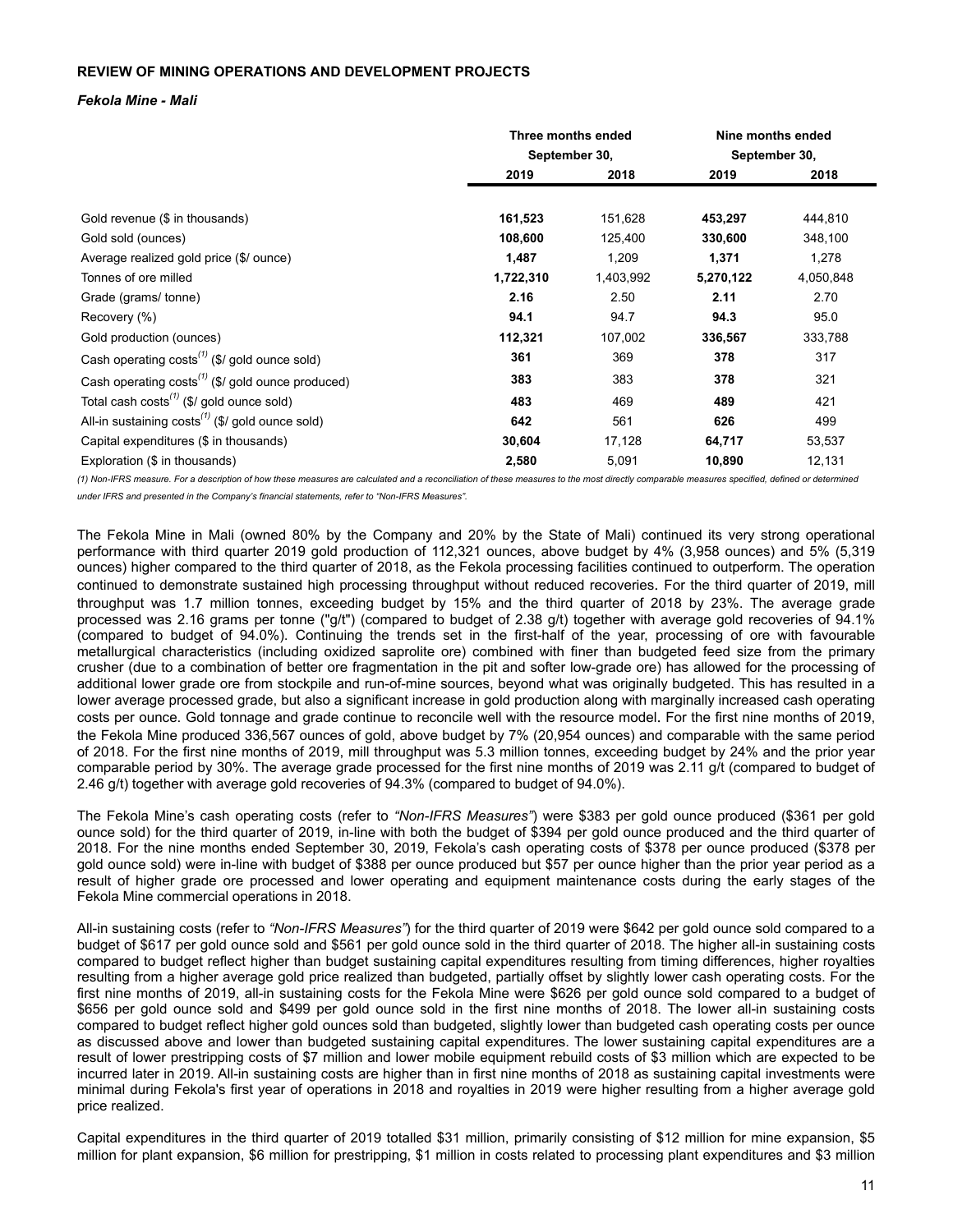for capitalized mobile equipment rebuilds. Capital expenditures in the first nine months of 2019 totalled \$65 million primarily consisting of \$15 million for prestripping, \$13 million for mine expansion, \$9 million for plant expansion, \$7 million to complete relocation of Fadougou Village, \$6 million for mining equipment and \$6 million for capitalized equipment rebuilds.

Based on Fekola's strong year-to-date performance, the Company has revised Fekola's production guidance range higher to be between 445,000 to 455,000 ounces of gold (original guidance range was between 420,000 to 430,000 ounces), at cash operating costs of between \$370 and \$410 per gold ounce sold and all-in sustaining costs of between \$625 and \$665 per gold ounce sold.

# *Fekola Mine Expansion*

On March 26, 2019, the Company announced results from the Expansion Study PEA for the Fekola Mine. As a result, the Company is proceeding with an expansion project to increase processing throughput by 1.5 Mtpa to 7.5 Mtpa from an assumed base rate of 6 Mtpa. The PEA took into account the significant increase in the Fekola Mineral Resource announced on October 25, 2018. Based on the PEA, once this expansion is complete, the Fekola Mine is expected to produce more gold over a longer life, with higher average annual gold production, revenues and cash flows than the previous LoM. Project economic highlights from the PEA include: estimated optimized LoM extended into 2030, including significant estimated increases in average annual gold production to over 550,000 ounces per year during the five-year period 2020-2024 and over 400,000 ounces per year over the LoM (2019-2030) and projected gold production of approximately five million ounces over the new mine life of 12 years of mining and processing (including 2019).

The processing upgrade will focus on increased ball mill power, with upgrades to other components including a new cyclone classification system, pebble crushers, and additional leach capacity to support the higher throughput and increase of operability. The capital costs of this mill expansion are estimated to be approximately \$50 million, with spending evenly split between 2019 and 2020. The mining rate at Fekola will also be increased with additional mining equipment to accelerate the supply of highergrade ore to the expanded processing facilities. Initial capital costs for the fleet expansion are estimated at \$85 million with \$36 million now expected to be incurred in 2019 and the balance of \$49 million by the end of 2020. Fleet costs in 2020 are expected to be partially financed by approximately \$40 million of equipment loans. Fekola pit design, schedule, and costs will be refined in late 2019 and early 2020, when updated resource and geotechnical models are available.

Construction commenced in October 2019 and is expected to be completed by the end of July 2020. All major long-lead equipment has been ordered. Detailed engineering and design activities are progressing well and are expected to be completed in November 2019.

Based on B2Gold's current projections, gold production at the Fekola Mine in 2020 is projected to be approximately 600,000 ounces of gold, primarily due to the addition of a larger mining fleet at Fekola and the optimization of the mining sequence early in 2020, prior to completion of the mill expansion, providing access to higher grade portions of the deposit earlier on in the mining sequence.

Mineral Resources that are not Mineral Reserves do not have demonstrated economic viability. The Expansion Study PEA is preliminary in nature and includes Indicated (81%) and Inferred Mineral Resources (19%). Inferred Mineral Resources are considered too speculative geologically to have economic considerations applied to them that would enable them to be categorized as Mineral Reserves. Consequently, there is no certainty that the Expansion Study Preliminary Economic Assessment will be realized.

# *Fekola Solar Plant*

In the second quarter of 2019, the Company completed a preliminary study to evaluate the technical and economic viability of adding a solar plant to the Fekola mine site. The results of that study indicated that it was a financially sound project and that a plant of approximately 30 MW of solar generating capacity with a significant battery storage component would provide the best economic result. A second study has now been completed that has established the detailed capital and operating cost analysis for the project. Results indicated that a solar plant can provide significant operating cost reductions (estimated to reduce processing costs by approximately 7%) and the project was approved by the B2Gold Board of Directors in the second quarter of 2019.

Key aspects of the Fekola solar plant include:

- One of the largest off-grid hybrid solar/Heavy Fuel Oil ("HFO") plant in the world
- 36 MW of panels being installed to provide 30 MW of generating capacity
- 13.5 MWh of battery storage to handle power load spikes, short periods of cloud cover, and allows for higher engine loading and efficiencies
- Allows for three gensets to be shut down during daylight hours which will save about 13.1 million litres of HFO per year
- Cloud forecasting technology is being installed to help maximize solar generation
- Capital cost estimate of \$38 million with a 4 year payback of which \$17 million is now expected to be incurred in 2019 with the balance in 2020
- Annual CO2 reductions of almost 39,000 tonnes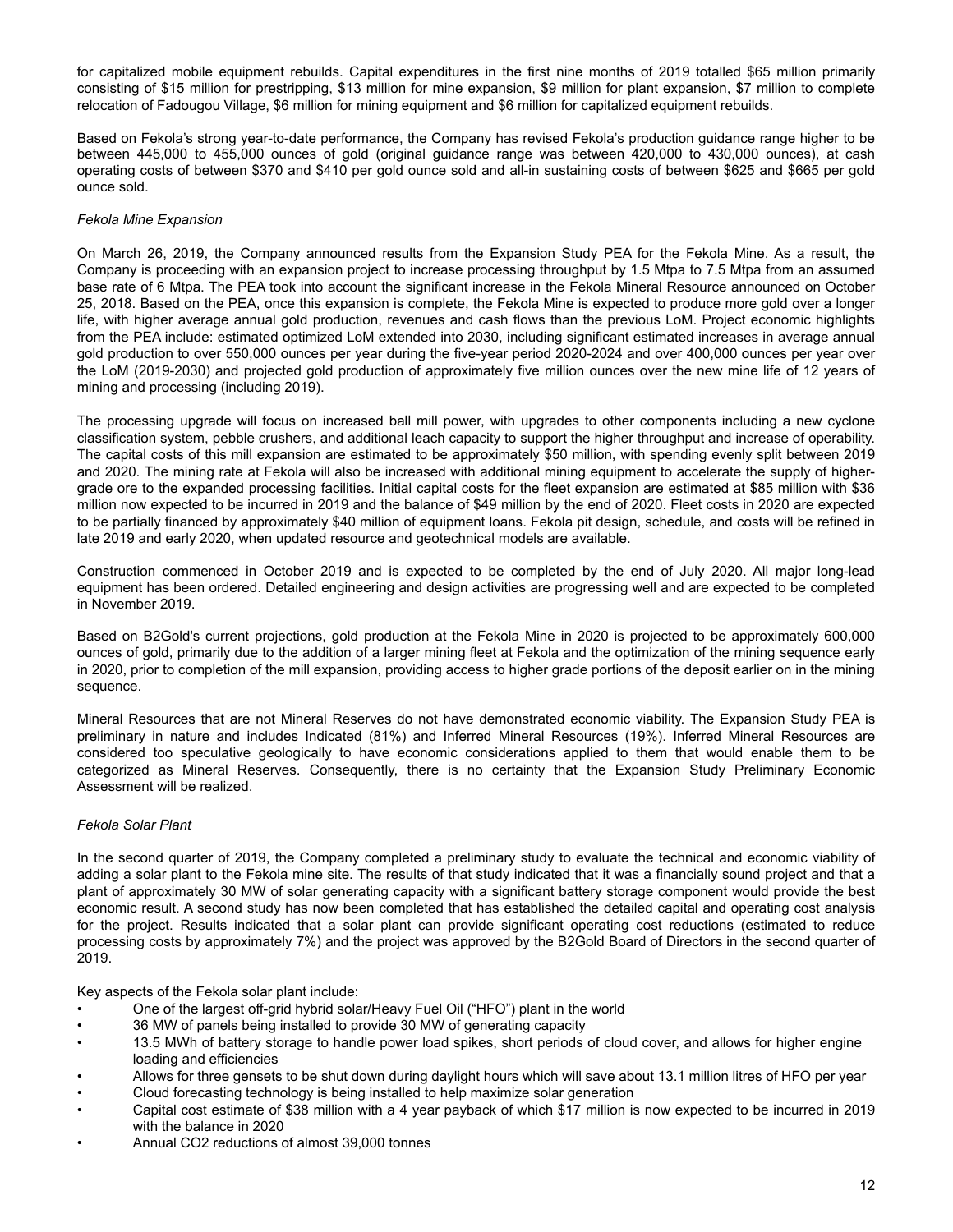• Project is scheduled for completion in August 2020.

# *Fadougou Village Relocation*

In the second quarter of 2019, the Fadougou Village relocation was completed (the original village of Fadougou was located adjacent to the main Fekola open pit). Construction of the new planned urban town commenced in late 2017 and was completed in February 2019. This included building over 700 new structures including solar panel lighting and latrines for all homes constructed. The Fadougou community started moving into their new homes at New Fadougou in April 2019 and relocation was completed by the end of June 2019. The mosque, school and clinic have been handed over to the respective authorities and are fully operational. Training to manage and maintain infrastructure, water supply systems and waste disposal is ongoing.

# *Masbate Mine – Philippines*

|                                                                    |               | Three months ended |               | Nine months ended |
|--------------------------------------------------------------------|---------------|--------------------|---------------|-------------------|
|                                                                    | September 30, |                    | September 30, |                   |
|                                                                    | 2019          | 2018               | 2019          | 2018              |
|                                                                    |               |                    |               |                   |
| Gold revenue (\$ in thousands)                                     | 76,068        | 78,756             | 223,264       | 221,750           |
| Gold sold (ounces)                                                 | 51,200        | 65,100             | 163,700       | 173,500           |
| Average realized gold price (\$/ ounce)                            | 1,486         | 1,210              | 1,364         | 1,278             |
| Tonnes of ore milled                                               | 2,037,969     | 1,762,124          | 5,964,897     | 5,241,419         |
| Grade (grams/tonne)                                                | 1.09          | 1.39               | 1.21          | 1.29              |
| Recovery (%)                                                       | 72.4          | 73.0               | 72.1          | 76.2              |
| Gold production (ounces)                                           | 51,546        | 57,542             | 166,599       | 164,943           |
| Cash operating $costs^{(1)}$ (\$/ gold ounce sold)                 | 588           | 509                | 567           | 534               |
| Cash operating $costs^{(1)}$ (\$/ gold ounce produced)             | 622           | 528                | 564           | 534               |
| Total cash costs <sup><math>(1)</math></sup> (\$/ gold ounce sold) | 704           | 575                | 652           | 608               |
| All-in sustaining $costs^{(1)}$ (\$/ gold ounce sold)              | 833           | 639                | 773           | 708               |
| Capital expenditures (\$ in thousands)                             | 4,725         | 12,096             | 20,689        | 33,493            |
| Exploration (\$ in thousands)                                      | 1,030         | 1,253              | 3,095         | 3,470             |

(1) Non-IFRS measure. For a description of how these measures are calculated and a reconciliation of these measures to the most directly comparable measures specified, defined or determined *under IFRS and presented in the Company's financial statements, refer to "Non-IFRS Measures".*

The Masbate Mine in the Philippines continued its strong operational performance through the third quarter of 2019, producing 51,546 ounces of gold, (Q3 2018 – 57,542 ounces), 4% (2,147 ounces) above budget. Throughout the first nine months of 2019, mining activity was primarily conducted within the Main Vein Pit. Gold production was above budget largely due to higher than planned high grade ore tonnage mined from the Main Vein Pit, including ore tonnage from backfilled areas (resulting in higher than expected head grade). For the third quarter 2019, the average grade processed was 1.09 g/t compared to budget of 0.92 g/t and 1.39 g/t in the third quarter of 2018. Mill throughput and recoveries were 2.0 million tonnes (compared to budget of 2.0 million tonnes and 1.8 million tonnes in the third quarter of 2018) and 72.4% recovery (compared to budget of 82.1% and 73.0% in the third quarter of 2018), respectively. Approval for the Montana Extension Pit continues to advance. The community review process was successfully concluded, the Environment Compliance Certificate has been received, and the supporting infrastructure is in place. The approval process continues to advance and when completed the Company will commence mining in the Montana Extension Pit, anticipated either late in the fourth quarter of 2019 or in early 2020. For the first nine months of 2019, the Masbate Mine achieved a year to date production record of 166,599 ounces of gold, above budget by 9% (13,224 ounces) and 1% (1,656 ounces) higher than the first nine months of 2018. Masbate's gold production for the first nine months of 2019 resulted from processing 6.0 million tonnes (compared to budget of 5.9 million tonnes and 5.2 million tonnes in the first nine months of 2018) at an average grade of 1.21 g/t (compared to budget of 1.10 g/t and 1.29 g/t in the first nine months of 2018) with average gold recoveries of 72.1% (compared to budget of 73.1% and 76.2% in the first nine months of 2018). The above budgeted production was primarily due to the combination of higher than expected oxide ore tonnage coupled with unplanned backfilled ore, having higher grade and better recovery than the in-situ ore, as discussed above.

The Masbate Mine's cash operating costs (refer to *"Non-IFRS Measures"*) were \$622 per gold ounce produced (\$588 per gold ounce sold) for the third quarter of 2019, below budget by \$51 per ounce produced (8%) and \$94 per ounce produced higher than the third quarter of 2018. For the first nine months of 2019, Masbate's cash operating costs per ounce produced were \$564 per ounce produced (\$567 per gold ounce sold) compared to a budget of \$658 per ounce produced and \$30 per ounce produced higher than first nine months of 2018. Cash operating costs for the three and nine months ended September 30, 2019 were below budget primarily due to the higher than expected gold production combined with lower than budgeted mining costs. Cost savings were primarily in the areas of: drilling/blasting (mining locations included backfill areas which did not require blasting and blast pattern spacing was increased resulting in savings for drill meters and blast agents), loading/hauling (primarily due to lower fuel and maintenance costs) and fewer total tonnes of waste moved (which was a result of fleet activity focused in Main Vein area, resulting in a lower than budgeted strip ratio).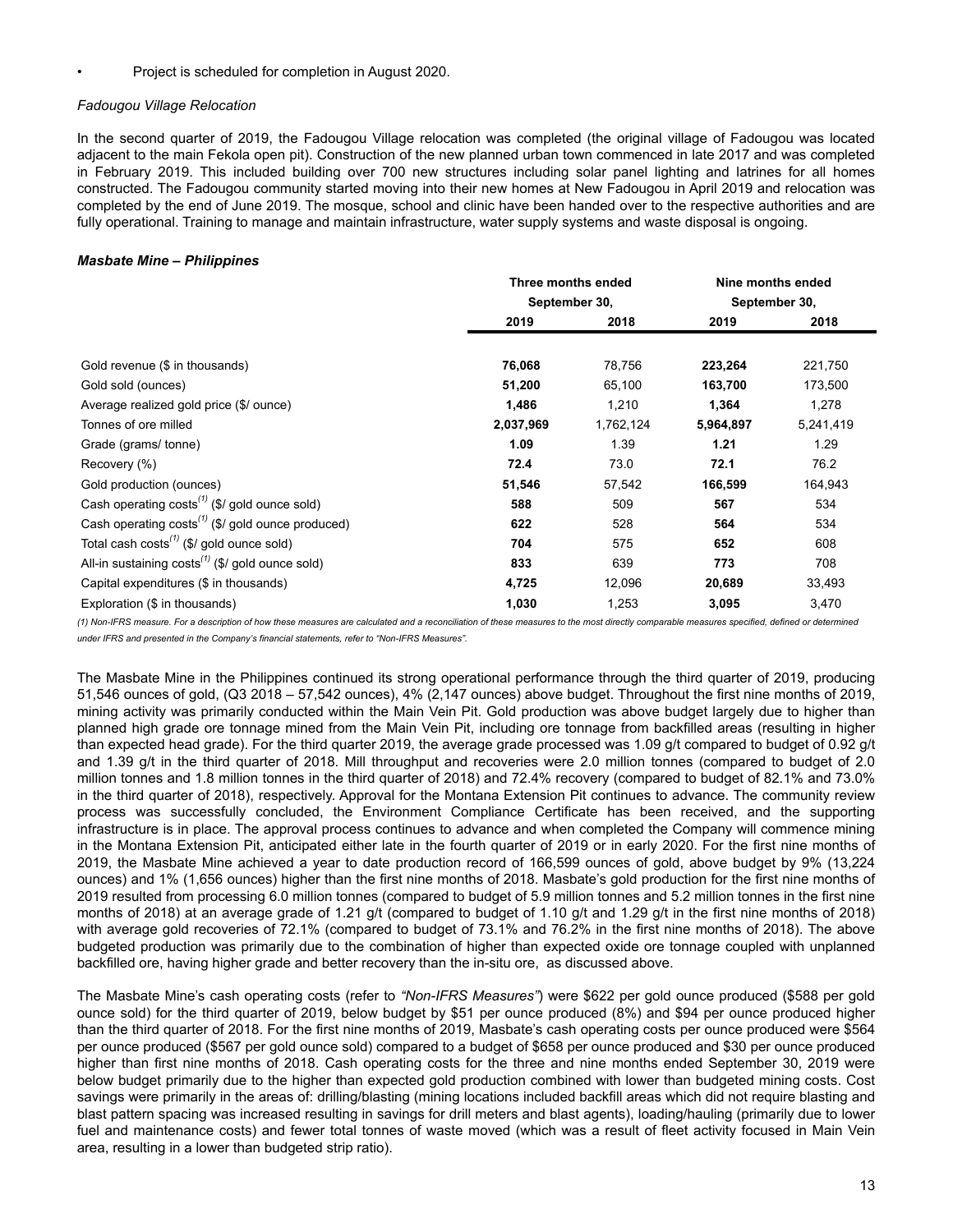All-in sustaining costs (refer to *"Non-IFRS Measures"*) for the third quarter of 2019 were \$833 per gold ounce sold compared to a budget of \$890 per gold ounce sold and \$639 per gold ounce sold in the third quarter of 2018. For the nine months ended September 30, 2019, all-in sustaining costs were \$773 per gold ounce sold compared to a budget of \$905 per gold ounce sold and \$708 per gold ounce sold in the comparable period of 2018. All-in sustaining costs were lower than budget as a result of the lower than budgeted cash operating costs as discussed above, higher than budgeted gold ounces sold and lower than budgeted sustaining capital expenditures resulting from the timing of expenditures relating to ongoing land purchase negotiations not being finalized in the three and nine months ended September 30, 2019. The majority of the land capital expenditures of \$3 million are now expected to be incurred in 2020.

Capital expenditures for the third quarter of 2019 totalled \$5 million consisting primarily of \$1 million of mobile equipment and purchases and rebuilds and \$1 million of prestripping. For the nine months ended September 30, 2019, capital expenditures totalled \$21 million, including Masbate processing plant upgrade costs of \$6 million, mobile equipment acquisition costs and rebuilds of \$5 million, prestripping costs of \$3 million and \$2 million for the tailings storage facility construction.

The Masbate expansion project for the upgrade of the processing plant to 8.0 Mtpa was completed in early 2019. With the expansion now fully commissioned and online, Masbate's annual gold production is projected to average approximately 200,000 ounces per year during the mining phase and above 100,000 ounces per year when the low-grade stockpiles are processed in the subsequent period after open-pit mining activities have ceased.

For full-year 2019, the Masbate Mine is expected to be near the top end of its production guidance range of between 200,000 and 210,000 ounces of gold, primarily from the Main Vein Pit, at cash operating costs at or below the low end of the guidance range of between \$625 and \$665 per ounce sold and all-in sustaining costs at or below the low end of the guidance range of between \$860 and \$900 per ounce sold.

# *Otjikoto Mine - Namibia*

|                                                                            |         | Three months ended |           | Nine months ended |
|----------------------------------------------------------------------------|---------|--------------------|-----------|-------------------|
|                                                                            |         | September 30,      |           | September 30,     |
|                                                                            | 2019    | 2018               | 2019      | 2018              |
|                                                                            |         |                    |           |                   |
| Gold revenue (\$ in thousands)                                             | 73,192  | 50,246             | 168,258   | 158,491           |
| Gold sold (ounces)                                                         | 49,100  | 41,709             | 121,700   | 124,067           |
| Average realized gold price (\$/ ounce)                                    | 1,491   | 1,205              | 1,383     | 1,277             |
| Tonnes of ore milled                                                       | 843,386 | 870,125            | 2,511,845 | 2,557,826         |
| Grade (grams/tonne)                                                        | 1.84    | 1.54               | 1.50      | 1.51              |
| Recovery (%)                                                               | 98.8    | 98.7               | 98.6      | 98.7              |
| Gold production (ounces)                                                   | 49,411  | 42,403             | 119,544   | 122,580           |
| Cash operating $costs^{(1)}$ (\$/ gold ounce sold)                         | 431     | 483                | 501       | 524               |
| Cash operating costs <sup><math>(1)</math></sup> (\$/ gold ounce produced) | 394     | 470                | 501       | 514               |
| Total cash costs <sup><math>(1)</math></sup> (\$/ gold ounce sold)         | 490     | 530                | 557       | 575               |
| All-in sustaining $costs^{(1)}$ (\$/ gold ounce sold)                      | 743     | 678                | 895       | 754               |
| Capital expenditures (\$ in thousands)                                     | 9,949   | 11,747             | 34,452    | 41,379            |
| Exploration (\$ in thousands)                                              | 803     | 314                | 1,667     | 1,311             |
|                                                                            |         |                    |           |                   |

(1) Non-IFRS measure. For a description of how these measures are calculated and a reconciliation of these measures to the most directly comparable measures specified, defined or determined *under IFRS and presented in the Company's financial statements, refer to "Non-IFRS Measures".*

The Otjikoto Mine in Namibia, in which the Company holds a 90% interest, had a strong third quarter of 2019 with gold production of 49,411 ounces, above budget by 6% (2,683 ounces) and 17% (7,008 ounces) higher compared to the third quarter of 2018, primarily due to higher than expected ore grade and tonnage from Phase 2 of the Wolfshag Pit (as higher grade ore production resumed from the Wolfshag Pit in the current quarter). During the third quarter of 2019, the Otjikoto Mine processed 0.84 million tonnes (compared to budget of 0.86 million tonnes and 0.87 million tonnes in the third quarter of 2018) at an average grade of 1.84 g/t (compared to budget of 1.73 g/t and 1.54 g/t in the third quarter of 2018) with average gold recoveries of 98.8% (compared to budget of 98.0% and 98.7% in the third quarter of 2018). For the first nine months of 2019, the Otjikoto Mine produced 119,544 ounces of gold (2018 – 122,580 ounces), above budget by 4% (5,003 ounces). During the first nine months of 2019, the Otjikoto Mine processed 2.51 million tonnes (compared to budget of 2.54 million tonnes and 2.56 million tonnes in the first nine months of 2018) at an average grade of 1.50 g/t (compared to budget of 1.43 g/t and 1.51 g/t in the first nine months of 2018) with average gold recoveries of 98.6% (compared to budget of 98.0% and 98.7% in the first nine months of 2018).

For the third quarter of 2019, the Otjikoto Mine's cash operating costs (refer to *"Non-IFRS Measures"*) were \$394 per gold ounce produced (\$431 per ounce gold sold), 24% or \$125 lower than budget and \$76 per ounce or 16% lower compared with the third quarter of 2018. Cash operating costs in the third quarter of 2019 were lower than budget as a result lower than budgeted fuel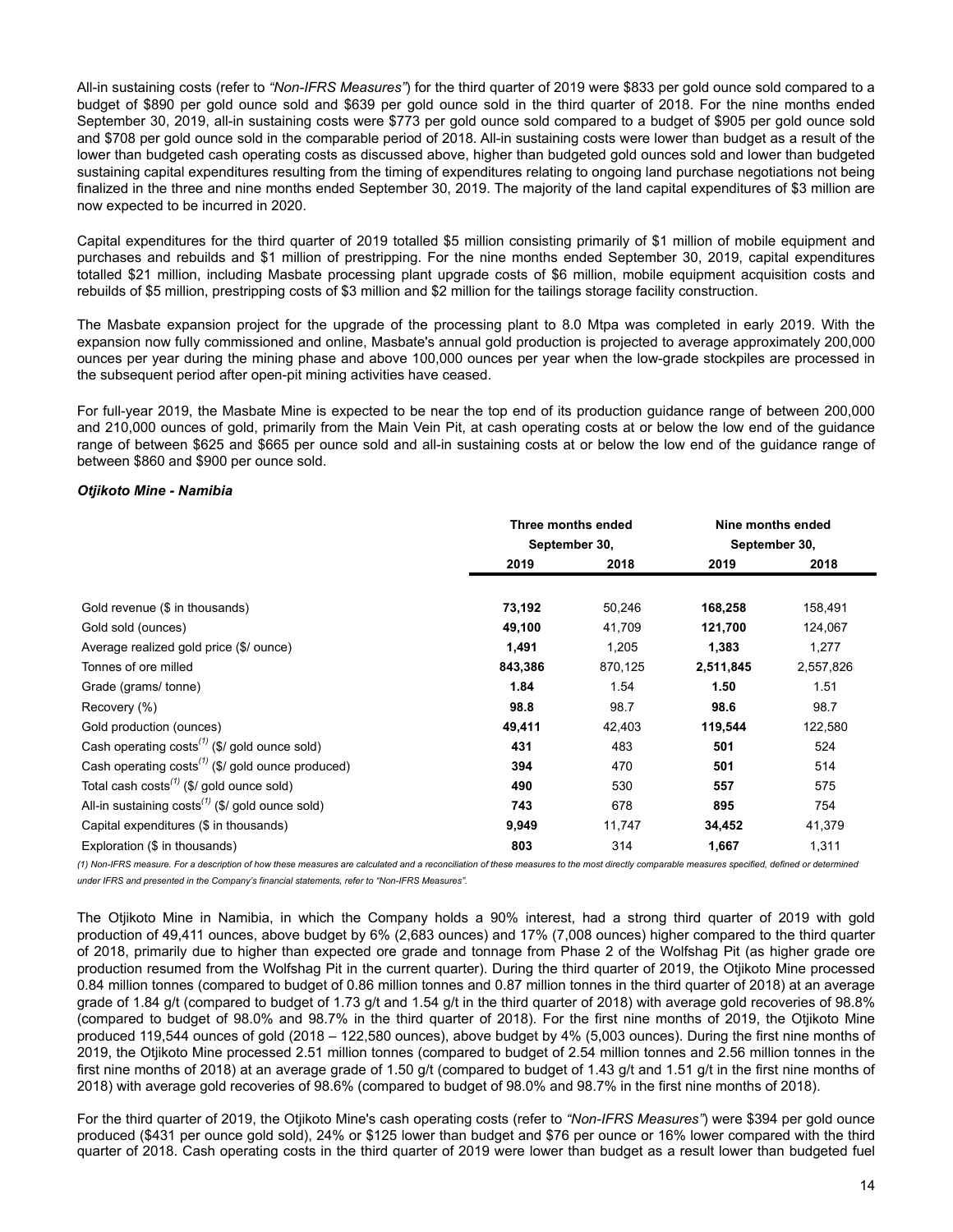and reagent prices, a weaker Namibian dollar compared to the US dollar and higher than budgeted gold production. For the first nine months of 2019, the Otjikoto Mine's cash operating costs were \$501 per gold ounce produced (\$501 per gold ounce sold), 13% or \$74 lower than budget and \$13 per ounce or 3% lower compared with the comparable period of 2018. Year-to-date costs per ounce were lower than budgeted due to higher gold production, lower than budgeted fuel and reagent prices and a weaker Namibian dollar compared to the US dollar. In addition, in the first nine months of 2019, higher ore tonnes were mined and stockpiled than budgeted and less prestripping was incurred than budgeted from Phase 2 of the Otjikoto pit and Phase 2 of the Wolfshag pit. These positive ore tonnage reconciliations decreased the strip ratio and increased stockpiled tonnage for the first nine months of 2019.

All-in sustaining costs (refer to *"Non-IFRS Measures"*) for the third quarter of 2019 were \$743 per gold ounce sold compared to a budget of \$784 per gold ounce sold and \$678 per gold ounce sold in the third quarter of 2018. All-in sustaining costs for the third quarter of 2019 were 5% lower than budget as a result higher than budgeted production and lower than budgeted cash operating costs partially offset by sustaining capital expenditures being \$1 million higher than budgeted due to timing differences and higher royalties resulting from higher than budgeted gold ounces sold and average realized gold prices. Compared to the third quarter of 2018, all-in sustaining costs were higher primarily due to 2019 prestripping costs for Phase 2 and 3 of the Wolfshag Pit. For the first nine months of 2019, all-in sustaining costs were \$895 per gold ounce sold compared to a budget of \$1,019 per gold ounce sold and \$754 per gold ounce sold in the first nine months of 2018. All-in sustaining costs for the nine months ended September 30, 2019 were lower than budget as a result of the lower than budgeted cash operating costs as discussed above, higher gold ounces sold compared to budget and sustaining capital expenditures that were \$6 million lower than budgeted. This difference related primarily to lower capitalized prestripping and is expected to be an overall capital expenditure saving versus budget for the year.

Capital expenditures in the third quarter of 2019 totalled \$10 million, primarily consisting of \$7 million for prestripping and \$2 million in mobile equipment rebuilds and replacements. Capital expenditures for the nine months ended September 30, 2019 totalled \$34 million, primarily consisting of \$25 million for prestripping and \$8 million in mobile equipment rebuilds and replacements.

For full-year 2019, the Otjikoto Mine is forecast to produce between 165,000 and 175,000 ounces of gold, primarily from the Otjikoto Pit, at cash operating costs at or below the low end of the guidance range of between \$520 and \$560 per gold ounce sold and all-in sustaining costs at or below the low end of the guidance range of between \$905 and \$945 per gold ounce sold.

#### *Discontinued Operations - El Limon Mine – Nicaragua*

|                                                                    | Three months ended |         | Nine months ended |         |
|--------------------------------------------------------------------|--------------------|---------|-------------------|---------|
|                                                                    | September 30,      |         | September 30,     |         |
|                                                                    | 2019               | 2018    | 2019              | 2018    |
|                                                                    |                    |         |                   |         |
| Gold revenue (\$ in thousands)                                     | 32,628             | 15,669  | 60,409            | 52,818  |
| Gold sold (ounces)                                                 | 21,880             | 12,994  | 43,075            | 41,069  |
| Average realized gold price (\$/ ounce)                            | 1,491              | 1,206   | 1,402             | 1,286   |
| Tonnes of ore milled                                               | 120,454            | 121,208 | 365,168           | 327,108 |
| Grade (grams/tonne)                                                | 5.72               | 3.56    | 4.05              | 3.79    |
| Recovery (%)                                                       | 92.5               | 94.4    | 93.0              | 94.8    |
| Gold production (ounces)                                           | 20,503             | 13,098  | 44,192            | 37,736  |
| Cash operating $costs^{(1)}$ (\$/ gold ounce sold)                 | 664                | 976     | 821               | 894     |
| Cash operating $costs^{(1)}$ (\$/ gold ounce produced)             | 636                | 875     | 786               | 928     |
| Total cash costs <sup><math>(1)</math></sup> (\$/ gold ounce sold) | 744                | 1,049   | 904               | 974     |
| All-in sustaining $costs^{(1)}$ (\$/ gold ounce sold)              | 945                | 1,420   | 1,251             | 1,420   |
| Capital expenditures (\$ in thousands)                             | 11,999             | 4,082   | 30,366            | 17,285  |
| Exploration (\$ in thousands)                                      | 705                | 1,790   | 1,913             | 5,558   |

(1) Non-IFRS measure. For a description of how these measures are calculated and a reconciliation of these measures to the most directly comparable measures specified, defined or determined *under IFRS and presented in the Company's financial statements, refer to "Non-IFRS Measures".*

El Limon Mine in Nicaragua produced 20,503 ounces of gold in the third quarter of 2019, above budget by 22% (3,665 ounces), as high grade ore production from the new Limon Central Pit comes fully online, and above the third quarter of 2018 by 57% (7,405 ounces), which had been impacted by national political unrest in the country in 2018. For the third quarter of 2019, the average grade processed was 5.72 g/t compared to budget of 4.65 g/t and 3.56 g/t in the third quarter of 2018. For the first nine months of 2019, El Limon Mine produced 44,192 ounces of gold (2018 – 37,736 ounces), above budget by 9% (3,593 ounces) and 17% (6,456 ounces) higher than the first nine months of 2018.

For the third quarter of 2019, El Limon Mine's cash operating costs (refer to *"Non-IFRS Measures"*) were \$636 per gold ounce produced (\$664 per gold ounce sold), in-line with budget of \$638 per gold ounce produced and 27% lower than the third quarter of 2018. For the first nine months of 2019, El Limon's cash operating costs were \$786 per gold ounce produced (\$821 per gold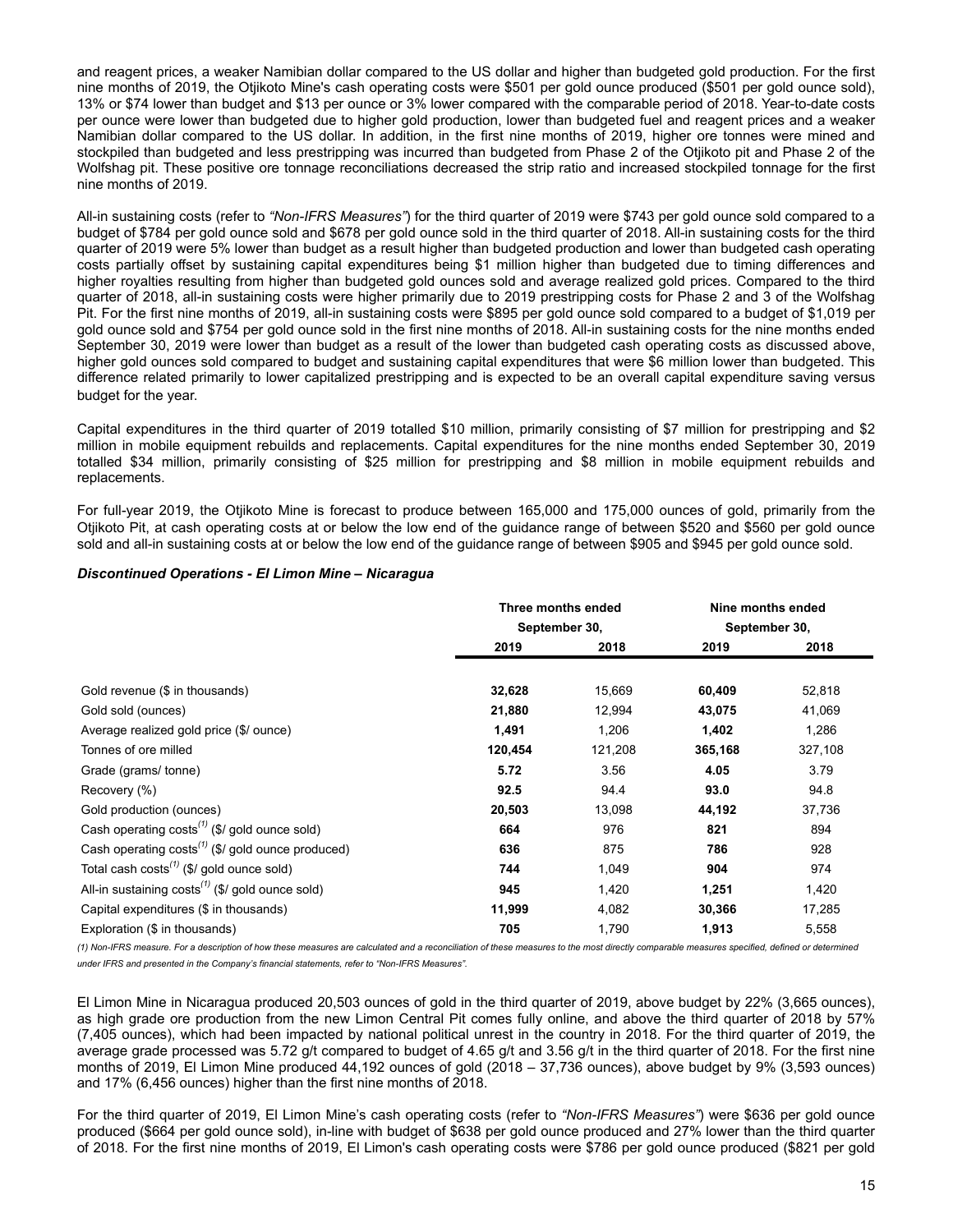ounce sold), in-line with the budget of \$812 per ounce produced and lower than the prior year period cost of \$928 per gold ounce produced. The decrease in cash operating costs compared to first nine months of 2018 reflects the return to normal operating levels at El Limon and processing of ore from the new Limon Central Pit.

All-in sustaining costs (refer to *"Non-IFRS Measures"*) for the third quarter of 2019 were \$945 per gold ounce sold compared to a budget of \$823 per ounce and \$1,420 per ounce for the third quarter of 2018. All-in sustaining costs were higher than budget due to higher than budgeted sustaining capital expenditures on Veta Nueva underground development resulting from higher than budgeted underground metres developed. All-in sustaining costs for the nine months ended September 30, 2019 were \$1,251 per gold ounce sold compared to a budget of \$1,148 per gold ounce sold and \$1,420 per gold ounce sold for the comparable period in 2018. All-in sustaining costs were higher than budget for the first nine months of 2019 due to the higher than budgeted sustaining capital expenditures on Santa Pancha and Veta Nueva underground development.

Total capital expenditures in the third quarter of 2019 were \$12 million, primarily consisting of \$8 million for Limon Central prestripping and \$3 million for underground development at the Santa Pancha and Veta Nueva underground mines. For the nine months ended September 30, 2019, capital expenditures were \$30 million, primarily consisting of \$17 million for Limon Central prestripping and \$10 million for Santa Pancha and Veta Nueva underground development.

For full year 2019, the Company's share of production from El Limon is now expected to be between 50,000 and 55,000 ounces of gold (including the Company's approximate 30% (as at November 5, 2019) indirect share of El Limon's forecast production for the period between October 15, 2019 to December 31, 2019 following the completion of the Calibre Transaction), at cash operating costs of between \$720 and \$760 per ounce sold and all-in sustaining costs of between \$1,005 and \$1,045 per ounce.

#### *Discontinued Operations - La Libertad Mine - Nicaragua*

|                                                                    | Three months ended |         | Nine months ended |               |
|--------------------------------------------------------------------|--------------------|---------|-------------------|---------------|
|                                                                    | September 30,      |         |                   | September 30, |
|                                                                    | 2019               | 2018    | 2019              | 2018          |
| Gold revenue (\$ in thousands)                                     | 38,705             | 28,142  | 91,640            | 79,617        |
| Gold sold (ounces)                                                 | 25,890             | 23,324  | 65,953            | 62,366        |
| Average realized gold price (\$/ ounce)                            | 1,495              | 1,207   | 1,389             | 1,277         |
| Tonnes of ore milled                                               | 576,033            | 559,616 | 1,712,416         | 1,685,457     |
| Grade (grams/tonne)                                                | 1.39               | 1.29    | 1.30              | 1.23          |
| Recovery (%)                                                       | 94.9               | 95.5    | 95.2              | 94.5          |
| Gold production (ounces)                                           | 24,419             | 21,995  | 68,177            | 62,770        |
| Cash operating $costs^{(1)}$ (\$/ gold ounce sold)                 | 973                | 897     | 1,077             | 939           |
| Cash operating costs <sup>(1)</sup> (\$/ gold ounce produced)      | 957                | 871     | 1,056             | 919           |
| Total cash costs <sup><math>(1)</math></sup> (\$/ gold ounce sold) | 1,002              | 920     | 1,106             | 965           |
| All-in sustaining $costs^{(1)}$ (\$/ gold ounce sold)              | 1,116              | 1,053   | 1,415             | 1,205         |
| Capital expenditures (\$ in thousands)                             | 1,954              | 2,568   | 16,861            | 12,608        |
| Exploration (\$ in thousands)                                      | 809                | 1,106   | 2,703             | 3,839         |

(1) Non-IFRS measure. For a description of how these measures are calculated and a reconciliation of these measures to the most directly comparable measures specified, defined or determined *under IFRS and presented in the Company's financial statements, refer to "Non-IFRS Measures".*

La Libertad Mine in Nicaragua produced 24,419 ounces of gold in the third quarter of 2019, 16% (3,354 ounces) above budget and 11% (2,424 ounces) higher compared to the third quarter of 2018. The higher gold production was largely due to higher than planned ore grade and tonnage from the San Diego and Mojon East Pits and higher than planned ore tonnage from the Jabali Underground Mine. The average grade processed for the third quarter of 2019 was 1.39 g/t versus a budget of 1.22 g/t and 1.29 g/t in the third quarter of 2018. For the first nine months of 2019, La Libertad produced 68,177 ounces of gold, above budget by 4% (2,931 ounces) and 9% (5,407 ounces) higher than the first nine months of 2018.

During the second quarter of 2019, the Company received the mining permit for the new Jabali Antenna open-pit and production started from the pit in September 2019 (as budgeted).

For the third quarter of 2019, La Libertad's cash operating costs (refer to *"Non-IFRS Measures"*) were \$957 per gold ounce produced (\$973 per gold ounce sold), which was on budget but 10% higher than the third quarter of 2018. For the first nine months of 2019, La Libertad's cash operating costs were \$1,056 per gold ounce produced (\$1,077 per gold ounce sold), which was \$77 per gold ounce produced higher than budget and \$137 per gold ounce produced higher than the first nine months of 2018. La Libertad's cash operating costs were higher than budget due to higher mining costs resulting from higher than budgeted waste tonnes mined at the San Diego and San Juan pits. In the first nine months of 2019, operations moved additional waste that had not been moved as planned in 2018 due to temporary limitations in mining fleet capacity in the comparable period of 2018. The fleet capacity issues were resolved by late 2018 and movement of the additional waste material was caught up by the end of the first half of 2019.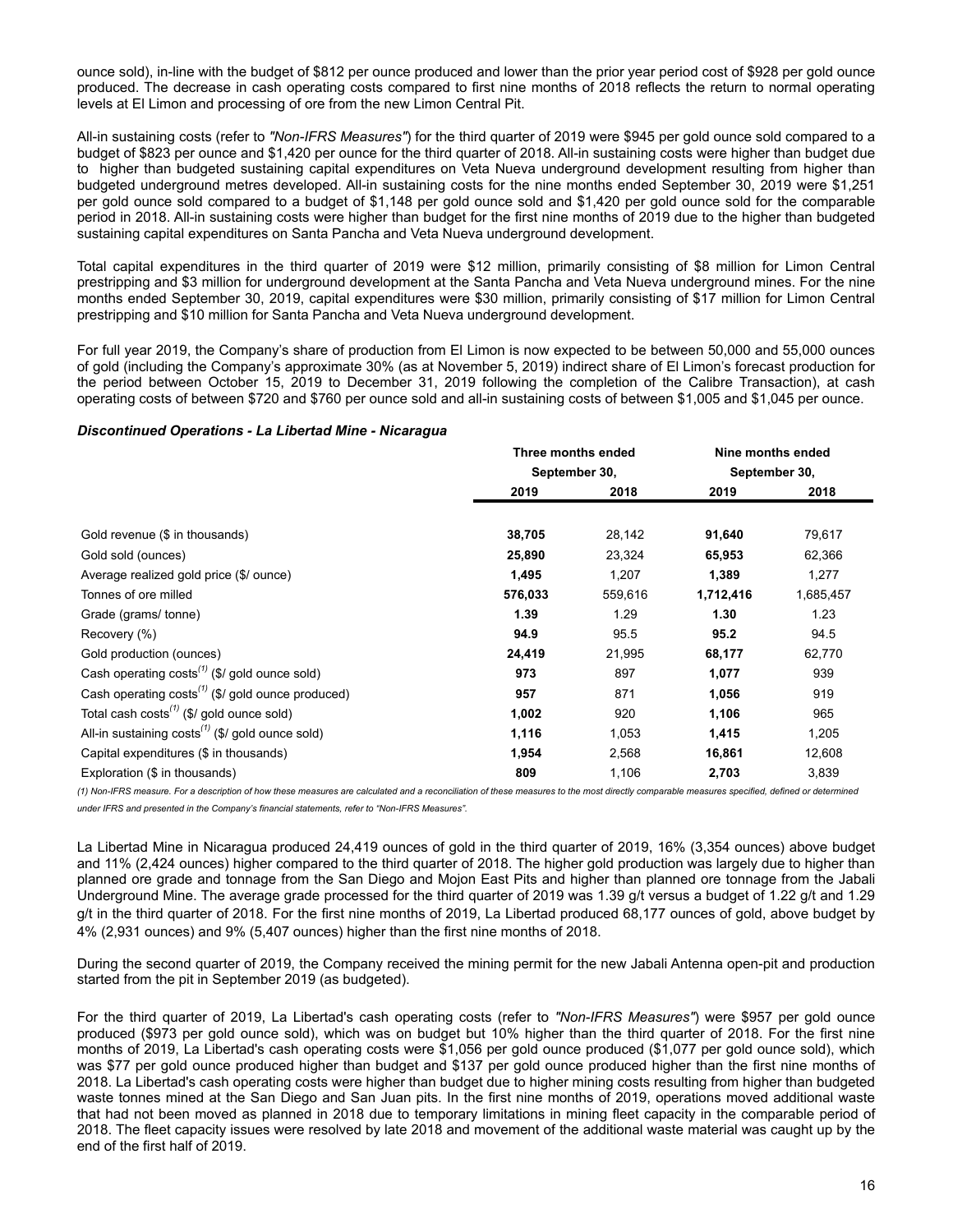<span id="page-16-0"></span>All-in sustaining costs (refer to *"Non-IFRS Measures"*) for the third quarter of 2019 were \$1,116 per gold ounce sold which was comparable to a budget of \$1,164 per gold ounce sold and \$1,053 per gold ounce sold for the third quarter of 2018. All-in sustaining costs for the nine months ended September 30, 2019 were \$1,415 per gold ounce sold compared to a budget of \$1,388 per gold ounce sold and \$1,205 per gold ounce sold for the nine months ended September 30, 2018. The higher than budgeted all-in sustaining costs for the first nine months of 2019 resulted from higher cash operating costs per ounce as described above partially offset by lower than budgeted sustaining capital expenditures.

Total capital expenditures in the third quarter of 2019 were \$2 million, primarily consisting of \$1 million for tailings storage facility construction and \$1 million for underground development costs. For the nine months ended September 30, 2019, capital expenditures totalled \$17 million, primarily consisting of \$12 million for tailings storage facility construction, \$3 million for land purchase and resettlement related to the Jabali Antenna open-pit and \$2 million for underground development costs.

For full year 2019, the Company's share of production from La Libertad is now expected to be between 75,000 and 80,000 ounces of gold (the forecast includes the Company's approximate 30% (as at November 5, 2019) indirect share of La Libertad's forecast production for the stub period October 15, 2019 to December 31, 2019 following the completion of the Calibre Transaction), at cash operating costs of between \$840 and \$880 per ounce sold and all-in sustaining costs of between \$1,150 and \$1,190 per ounce.

# *Gramalote Project - Colombia*

On September 16, 2019, the Company and AngloGold announced that they had agreed in principle to terms relating to the parties' respective ownership percentages and future management of the joint venture on the Gramalote gold project in Colombia. The companies have agreed that B2Gold will sole fund the next \$13.9 million of expenditures on the Gramalote project (the "Sole Fund Amount"), following which B2Gold will hold a 50% ownership interest in the joint venture (B2Gold currently holds a 48.3% interest). Under the amended terms, AngloGold and B2Gold will each hold a 50% interest and B2Gold will start an immediate transition to become manager of the Gramalote joint venture by the end of 2019, conditional upon the parties entering into an amended and restated shareholders agreement. The parties will continue to have equal representation on the joint venture management committee. Following the expenditure of the Sole Fund Amount, each joint venture partner will fund its share of expenditures pro rata.

B2Gold and AngloGold have also agreed in principle on a budget for the feasibility study on the Gramalote Project up to \$40 million for fiscal 2020. A final 2020 budget is expected to be agreed by the end of November 2019. In addition, B2Gold and AngloGold have agreed to a \$6 million budget for the balance of 2019, for total budgeted costs to the end of 2020 of \$46 million. Of this amount, and in consideration of the Sole Fund Amount described above, B2Gold anticipates funding \$6 million in the fourth quarter of 2019 and \$24 million in 2020. Collectively, these budgets budget will fund 42,500 metres of infill drilling and 7,645 metres of geotechnical drilling for site infrastructure. The Company currently expects to complete all drilling by the end of May 2020. In addition, the budget will fund feasibility work including an updated mineral resource estimate, detailed mine planning, additional environmental studies, metallurgical test work, engineering and detailed economic analysis.

The Company expects that the Gramalote joint venture will continue to advance resettlement programs, establish coexistence programs for small miners, work on health, safety and environmental projects and will continue to work with government and local communities on social programs. B2Gold, as manager, plans to continue the feasibility work into 2020 with the goal of completing a final feasibility study by December 31, 2020. Due to the extensive testing programs that have been completed and the high level of engineering performed in 2017 for an internal pre-feasibility study, the engineering work remaining to get to final feasibility is not extensive. The main work program for feasibility is infill drilling to confirm and upgrade the Inferred Mineral Resources to Indicated status.

The Gramalote project is located 230 kilometres ("km") northwest of Bogota and 80 km northeast of Medellin in central Colombia. Based on the recent remodeling of the Gramalote geologic resource, the Company believes that the Gramalote project has the potential, subject to completion of infill drilling scheduled to commence in November 2019 and a final feasibility study expected by the end of 2020, to become a large low-cost open pit gold mine.

The Environmental Impact Study and Project Implementation Plans for the Gramalote project have been fully approved by the National Authority of Environmental Licenses of Colombia. Due to the desired modifications to the processing plant and infrastructure locations, a Modified Environment Impact Study and a Modified Project Implementation plan were submitted and are currently in the final approval process. If the final economics of the feasibility study are positive and the joint venture makes the decision to develop Gramalote as an open-pit gold mine, B2Gold would utilize its proven internal mine construction team to build the mine and mill facilities.

# **LIQUIDITY AND CAPITAL RESOURCES**

At September 30, 2019, the Company had cash and cash equivalents of \$146 million (excluding \$19 million of cash associated with discontinued operations) compared to cash and cash equivalents of \$103 million at December 31, 2018. Working capital at September 30, 2019 (excluding \$34 million of working capital related to assets and liabilities classified as held for sale) was \$236 million compared to \$156 million at December 31, 2018 (December 31, 2018 balance sheet presentation remains unchanged.)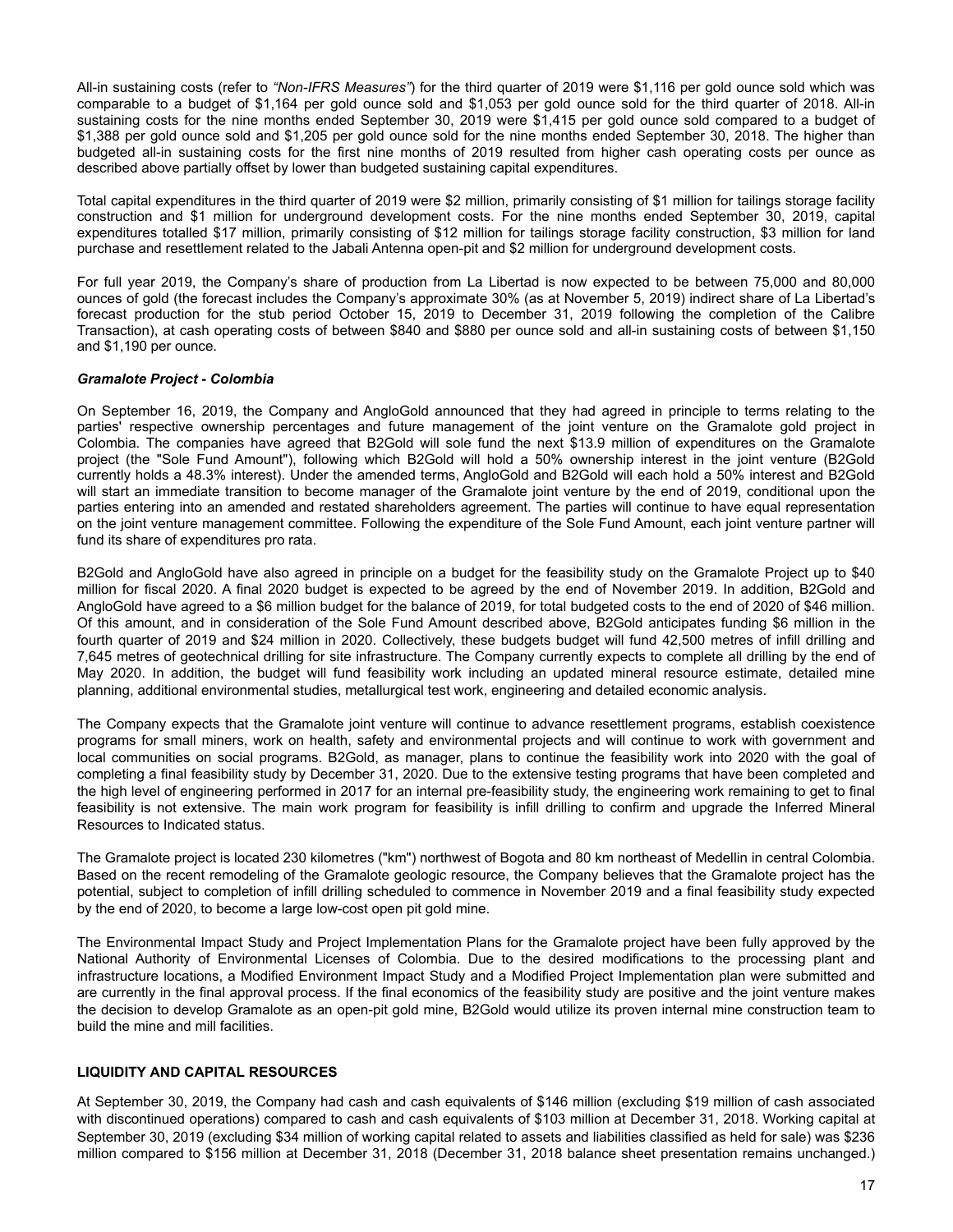During the nine months ended September 30, 2019, the Company repaid \$100 million of the outstanding balance on its revolving RCF. At September 30, 2019, the Company had drawn \$300 million under the \$600 million RCF, leaving an undrawn and available balance under the existing facility of \$300 million.

On May 10, 2019, the Company entered into a revised RCF agreement with its existing syndicate of banks plus one new lender, to upsize its RCF capacity from \$500 million to \$600 million and to increase the accordion feature from \$100 million to \$200 million. In addition, as a reflection of B2Gold's financial strength, the upsized RCF included increased flexibility for permitted borrowings and equipment financings, coupled with less onerous financial covenants and lower pricing. The syndicate includes HSBC, ING Bank N.V. and The Bank of Nova Scotia as Joint Lead Arrangers and Joint Bookrunners, and the balance of the syndicate includes Canadian Imperial Bank of Commerce as Documentation Agent and Bank of Montreal and Société Générale as lenders. HSBC will continue to act as the Administrative Agent for the facility.

The revised RCF bears interest on a sliding scale of between LIBOR plus 2.125% to 2.75% based on the Company's consolidated net leverage ratio. Commitment fees for the undrawn portion of the facility are also on a similar sliding scale basis of between 0.48% and 0.62%. The term of the revised RCF is four years, maturing on May 9, 2023.

The Company has provided security on the RCF in the form of a general security interest over the Company's assets and pledges creating a charge over the shares of certain of the Company's direct and indirect subsidiaries. In connection with the RCF, the Company must also maintain certain ratios for leverage and interest coverage. As at September 30, 2019, the Company was in compliance with these debt covenants.

The upsized RCF, coupled with strong operating cash flows from the Company's existing mine operations will provide the Company with continued financial flexibility to advance existing assets and pursue exploration opportunities.

The Company's ongoing strategy is to continue to maximize profitable production from its mines, reduce debt, expand the Fekola Mine throughput and annual production, further advance its pipeline of development and exploration projects and evaluate exploration opportunities.

During the nine months ended September 30, 2019, the Company made repayments of \$100 million on the RCF. The Company expects to repay a further \$100 million of the outstanding RCF balance in the fourth quarter of 2019, which will leave an estimated drawn balance of \$200 million at December 31, 2019 and an estimated available balance of \$400 million; total debt outstanding at December 31, 2019, including equipment loans and leases, is forecast to be approximately \$260 million, a reduction in the year of \$220 million from opening total debt of approximately \$480 million.

During the nine months ended September 30, 2019, the Company delivered 25,282 ounces into Prepaid Gold Sales contracts valued at \$30 million. As the Company physically delivered ounces into the contracts, the portion of the Prepaid Sales relating to the delivered ounces was recognized as gold revenue in the Condensed Interim Consolidated Statement of Operations.

As at September 30, 2019, Company had delivered into all of its Prepaid Gold Sales contracts and had no contracts outstanding.

For the three and nine months ended September 30, 2019, resource property expenditures totalled \$73 million and \$205 million respectively. The most significant expenditures were on the Fekola Mine with expenditures of \$31 million and \$65 million, respectively, the Masbate Mine had capital expenditures of \$5 million and \$21 million, respectively, the Otjikoto Mine had capital expenditures of \$10 million and \$34 million, respectively, and capital expenditures on discontinued operations were \$16 million and \$52 million, respectively.

As at September 30, 2019, the Company had the following commitments (in addition to those disclosed elsewhere in the management's discussion and analysis):

- For payments at the Fekola Mine of \$42 million for mobile equipment (\$4 million of which is expected to be incurred in 2019 and \$38 million of which is expected to be incurred in 2020), \$11 million for the plant expansion (\$2 million of which is expected to be incurred in 2019 and \$9 million of which will be incurred in 2020), \$1 million related to fleet management systems (all of which is expected to be incurred in 2019), \$1 million related to the power plant (all of which is expected to be incurred in 2020), and \$1 million related to the solar plant (all of which is expected to be incurred in 2020).
- For payments of \$1 million for mobile equipment at the Masbate Mine, all of which is expected to be incurred in 2019.
- For payments of \$1 million for fleet management systems at the Otjikoto Mine, all of which is expected to be incurred in 2019.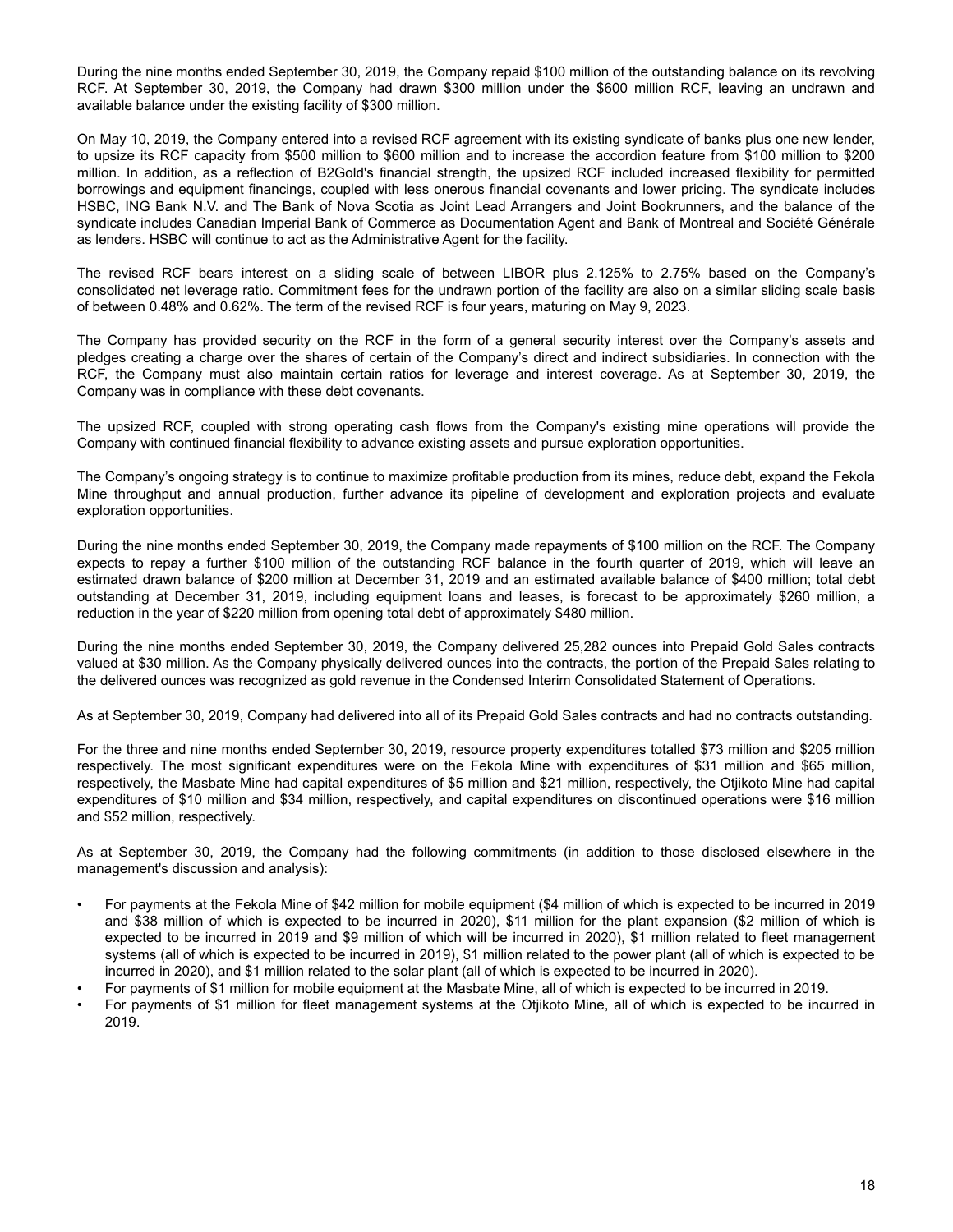# *Derivative financial instruments*

### *Forward contracts - fuel oil, gas oil, diesel*

During the nine months ended September 30, 2019, the Company entered into additional forward contracts for the purchase of 24,852,000 litres of gas oil and additional collar contracts for 37,374,000 litres of fuel oil and 12,878,000 litres of gas oil with settlements scheduled between August 2019 and October 2021. These derivative instruments were not designated as hedges by the Company and are being recorded at fair value through profit and loss ("FVTPL").

The following is a summary, by maturity dates, of the Company's fuel derivative contracts outstanding as at September 30, 2019:

|                       | 2019            | 2020            | 2021      | <b>Total</b> |
|-----------------------|-----------------|-----------------|-----------|--------------|
| Forward - fuel oil:   |                 |                 |           |              |
| Litres (thousands)    | 7,878           | 16,438          |           | 24,316       |
| Average strike price  | \$<br>$0.32$ \$ | $0.33$ \$       |           | \$<br>0.33   |
| Forward - gas oil:    |                 |                 |           |              |
| Litres (thousands)    | 9,915           | 21,908          | 1,717     | 33,540       |
| Average strike price  | \$<br>$0.47$ \$ | $0.49$ \$       | $0.49$ \$ | 0.48         |
| Forward - diesel:     |                 |                 |           |              |
| Litres (thousand)     | 539             | 1,599           |           | 2,138        |
| Average strike price  | \$<br>$0.53$ \$ | $0.57$ \$       | — \$      | 0.56         |
| Collars - fuel oil:   |                 |                 |           |              |
| Litres (thousand)     | 3,922           | 19,783          | 11,055    | 34,760       |
| Average ceiling price | \$<br>$0.29$ \$ | $0.26$ \$       | $0.26$ \$ | 0.26         |
| Average floor price   | \$<br>$0.42$ \$ | $0.39$ \$       | $0.39$ \$ | 0.39         |
| Collars - gas oil:    |                 |                 |           |              |
| Litres (thousand)     |                 | 6,439           | 6,439     | 12,878       |
| Average ceiling price | \$              | \$<br>0.40~\$   | 0.40~\$   | 0.40         |
| Average floor price   | \$              | \$<br>$0.57$ \$ | $0.57$ \$ | 0.57         |

The unrealized fair value of these contracts at September 30, 2019 was \$(4) million.

#### *Interest rate swaps*

On January 24, 2019, the Company entered into a series of interest swaps with a notional amount of \$125 million with settlements scheduled between April 2019 and July 2021. Under these contracts, the Company receives a floating rate equal to the 3 month United States dollar LIBOR rate and pays a fixed rate of between 2.36% and 2.67%. These derivative instruments were not designated as hedges by the Company and are being recorded at FVTPL. The unrealized fair value of these contracts at September 30, 2019 was \$(2) million.

# *Operating activities*

Cash flow provided by operating activities was \$168 million in the third quarter of 2019 compared to \$143 million in the third quarter of 2018, an increase of \$25 million. Cash flow provided by operating activities of continuing operations was \$138 million in the third quarter of 2019 compared to \$137 million, an increase of \$1 million. The increase reflects higher revenues of \$31 million and lower production costs of \$9 million partially offset by of higher current income tax installment payments including \$14 million for Fekola, \$16 million payment for the Fekola 2018 priority dividend and Otjikoto ore stockpile inventory build up costs of \$5 million. Total cash income tax payments for 2019, including the final Fekola 2018 taxes due, the Fekola 2018 priority dividend and 2019 corporate tax installments, are currently estimated to be approximately \$130 million, an increase of \$10 million from the second quarter of 2019 primarily resulting from higher gold prices and an increase in profitability of the Otjikoto Mine. Included in cash flow provided by operating activities was cash provided by operating activities of discontinued operations of \$30 million compared to \$7 million in the third quarter of 2018, an increase of \$23 million. The increase primarily reflects higher revenues of \$27 million from the Nicaragua operations.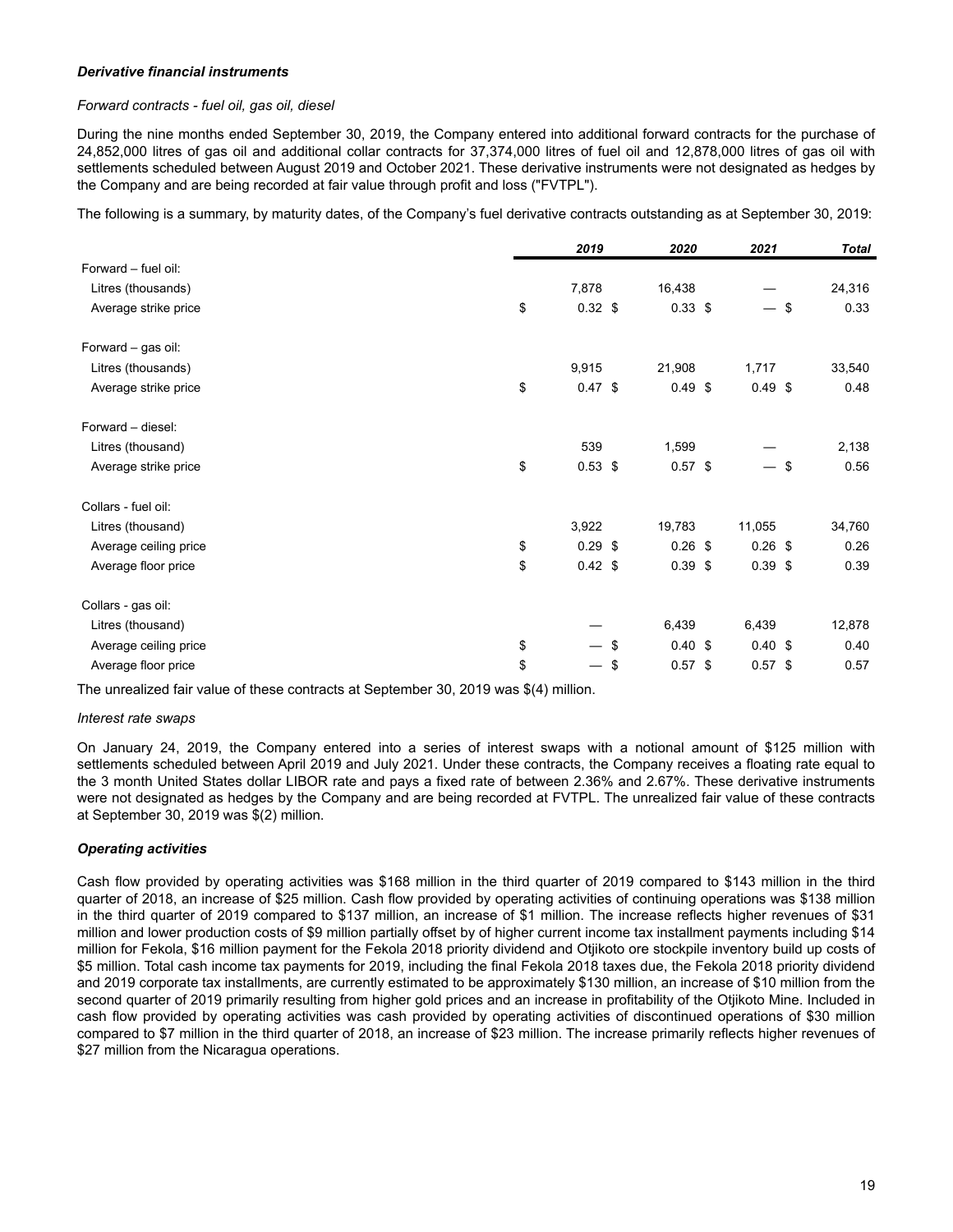Cash flow provided by operating activities was \$347 million in the first nine months of 2019 compared to \$377 million in the first nine months of 2018, a decrease of \$30 million. Cash flow provided by operating activities of continuing operations was \$306 million in the first nine months of 2019 compared to \$355 million in the first nine months of 2018, a decrease of \$49 million. The decrease reflects higher income tax installment payments including \$77 million for Fekola, higher production costs of \$11 million and Otjikoto ore stockpile inventory build up costs of \$10 million, partially offset by higher revenues of \$21 million. Included in cash flow provided by operating activities for the first nine months of 2019 was cash provided by operating activities of discontinued operations of \$41 million compared to \$22 million in the first nine months of 2018, an increase of \$19 million. The increase primarily reflects higher revenues of \$20 million partially offset by the higher production costs of \$11 million. *Financing activities*

The Company's cash from financing activities for the three months ended September 30, 2019 was a net outflow of \$52 million. During the third quarter of 2019, the Company received proceeds from the exercise of stock options of \$35 million, made a repayment of \$75 million on the RCF, made equipment loan facility repayments of \$6 million and interest and commitment fee payments of \$6 million.

The Company's cash from financing activities for the nine months ended September 30, 2019 was a net outflow of \$79 million. During the first nine months of 2019, the Company received proceeds from the exercise of stock options of \$64 million, made repayments of \$100 million on the RCF, incurred \$6 million in transaction costs related to the revised RCF, made equipment loan facility repayments of \$18 million and interest and commitment fee payments of \$18 million.

# *Investing activities*

For the three and nine months ended September 30, 2019, resource property expenditures totalled \$73 million and \$205 million respectively. The most significant expenditures were on the Fekola Mine with capital expenditures of \$31 million and \$65 million, respectively, the Masbate Mine had capital expenditures of \$5 million and \$21 million, respectively, the Otjikoto Mine had capital expenditures of \$10 million and \$34 million, respectively, and capital expenditures on discontinued operations were \$16 million and \$52 million, respectively (refer to *"Review of Mining Operations and Development Projects"* section for additional details of capital expenditures). Other development and exploration expenditures for the three and nine months ended September 30, 2019 were \$11 million and \$30 million, respectively.

For the fourth quarter of 2019, and as part of the Company's long-term strategy to maximize shareholder value on November 5, 2019, the Board of Directors of the Company declared B2Gold's first quarterly dividend of \$0.01 per common share, which will be paid on December 13, 2019 to shareholders of record as at the close of business on November 29, 2019. This dividend is designated as an "eligible dividend" for the purposes of the Income Tax Act (Canada). Dividends paid by B2Gold to shareholders outside of Canada (non-resident investors) will be subject to non-resident withholding taxes.

Following the payment of this dividend, the Board of Directors expects to declare future dividends quarterly at the same level, in the amount of \$0.01 per common share, and has determined that this anticipated level of quarterly dividend is appropriate based on the Company's current financial performance, liquidity and outlook. Subject to authorization by the Board of Directors and compliance with all applicable laws, the record date for future dividends is anticipated to be set as of the last business day of March, June, September and December in each year and the payment date in each case is anticipated to be approximately two weeks from such record date. The exact record date and other details of future dividends, if any, will be announced by the Company separately at such time any dividend is declared and authorized by the Board of Directors.

The declaration and payment of future dividends and the amount of any such dividends will be subject to the determination of the Board of Directors, in its sole and absolute discretion, taking into account, among other things, economic conditions, business performance, financial condition, growth plans, expected capital requirements, compliance with the Company's constating documents, all applicable laws, including the rules and policies of any applicable stock exchange, as well as any contractual restrictions on such dividends, including any agreements entered into with lenders to the Company, and any other factors that the Board of Directors deems appropriate at the relevant time. There can be no assurance that any dividends will be paid at the intended rate or at all in the future.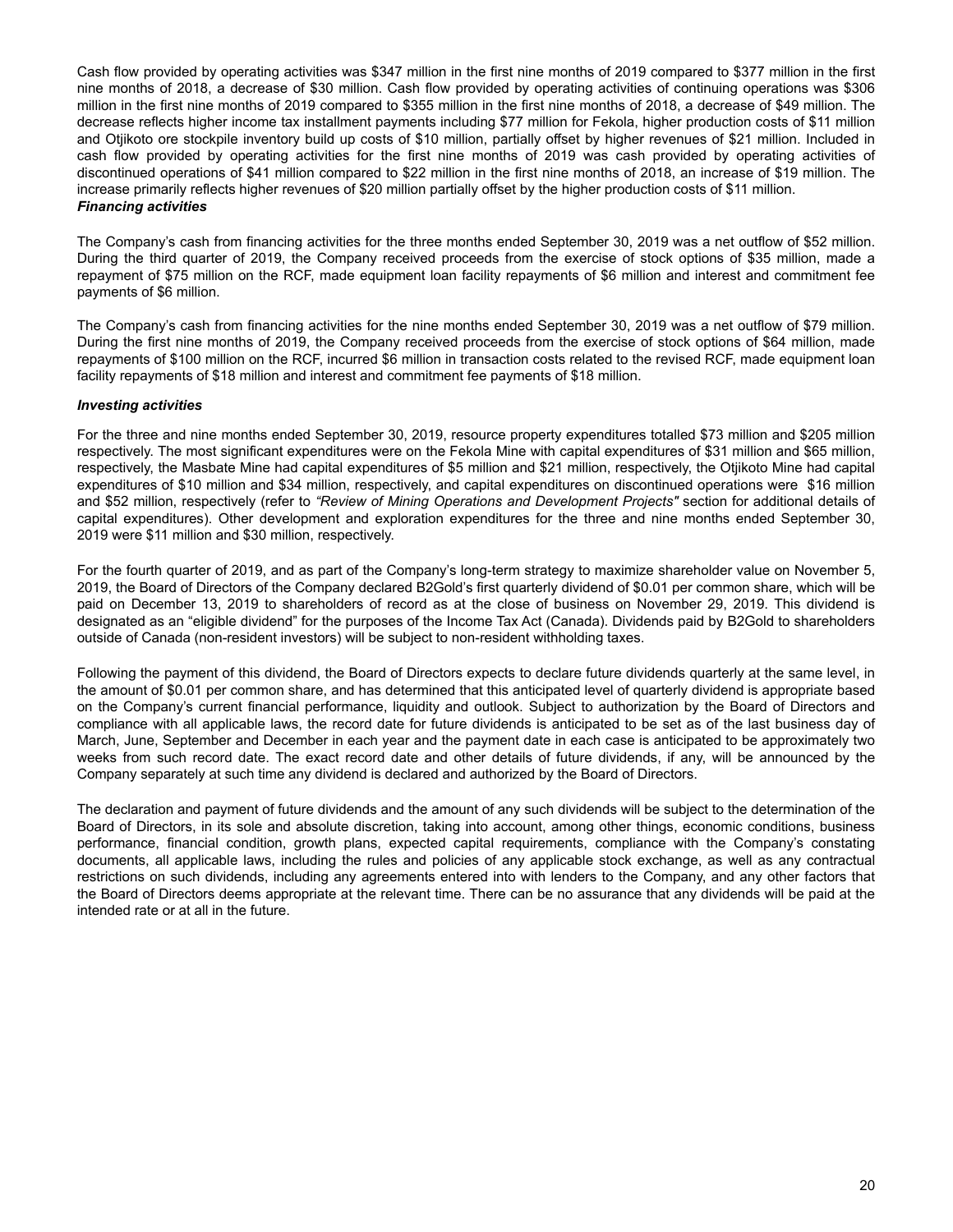# *Exploration*

Resource property expenditures on exploration are disclosed in the table below.

|                                 | For the three<br>months ended<br>September 30,<br>2019 | For the three<br>months ended<br>September 30,<br>2018 | For the nine<br>months ended<br>September 30,<br>2019 | For the nine<br>months ended<br>September 30,<br>2018 |
|---------------------------------|--------------------------------------------------------|--------------------------------------------------------|-------------------------------------------------------|-------------------------------------------------------|
|                                 | \$                                                     | \$                                                     | S                                                     | \$                                                    |
|                                 | (000's)                                                | (000's)                                                | (000's)                                               | (000's)                                               |
| Fekola Mine, exploration        | 2,580                                                  | 5,091                                                  | 10,890                                                | 12,131                                                |
| Masbate Mine, exploration       | 1,030                                                  | 1,253                                                  | 3,095                                                 | 3,470                                                 |
| Otjikoto Mine, exploration      | 803                                                    | 314                                                    | 1,667                                                 | 1,311                                                 |
| Fekola Regional, exploration    | 1,134                                                  | 652                                                    | 2,082                                                 | 5,854                                                 |
| Toega Project, exploration      | 815                                                    | 1,419                                                  | 1,968                                                 | 6,357                                                 |
| Kiaka Project, exploration      | 622                                                    | 301                                                    | 2,544                                                 | 1,625                                                 |
| Ondundu Project, exploration    | 174                                                    | 553                                                    | 911                                                   | 1,505                                                 |
| Finland Properties, exploration | 296                                                    | 651                                                    | 574                                                   | 1,905                                                 |
| Other                           | 3,568                                                  | 901                                                    | 6,475                                                 | 3,072                                                 |
|                                 | 11,022                                                 | 11,135                                                 | 30,206                                                | 37,230                                                |

For the first nine months of 2019, B2Gold has continued to pursue a program of aggressive exploration, incurring \$30 million year-to-date. The total revised exploration budget for 2019 is approximately \$46 million. Exploration has focused primarily on West Africa and around the Company's mines. 2019 will see approximately \$21 million being spent on exploration in Mali, Burkina Faso and Ghana. The Company has also allocated approximately \$8 million for other greenfield exploration programs.

#### *Fekola Mine*

Surface exploration, regional drilling and geophysics at Fekola to date have identified numerous targets. For 2019, exploration on the licenses in Mali is budgeted to total \$18 million. In 2019, the Company has completed its drilling program to convert Fekola's Inferred Resources to Indicated and further explore the potential to the north of Fekola is ongoing with a total of 25,000 metres completed as of August 15, 2019.

Infill drilling to upgrade the existing Inferred Mineral Resources to Indicated Mineral Resources has been completed and the Company is awaiting assay results. Infill drill results to date support the results of the 2018 resource model, which had 19% Inferred Mineral Resources and 81% Indicated Mineral Resources. Once all of the assay results are received, a new resource model will be completed. Mineralization remains open to the north and down plunge, indicating the potential to further increase Fekola Mineral Resources and Reserves (*see news release dated October 25, 2018*) – an updated Mineral Resource will be announced in fourth quarter of 2019. This will allow the engineering group to complete an updated design pit and new Mineral Reserves, along with an updated Fekola LoM plan by the end of the first quarter of 2020.

Drilling is ongoing at Fekola, including a reconnaissance program on the Cardinal zone, less than one km west of the Fekola Mine open pit.

# *Fekola Regional*

The Anaconda Mineral Resource includes the Anaconda, Adder, Cobra, Cascabel, Mamba and Boomslang zones which occur as flat-lying to slightly dipping mineralized zones within saprolite and saprock. This resource occurs near surface and remains open along strike. At present, the combined Anaconda-Adder saprolite zone extends over 4.5 km along strike and up to 500 metres wide at Anaconda and up to 200 metres wide at Adder. Within these zones, mineralized saprolite varies from several metres to over 40 metres thick, with an average true thickness of approximately 13.5 metres. In addition, drilling below the saprolite resource at the Anaconda, Adder and Mamba zones has discovered three, well mineralized bedrock (sulphide) zones, indicating the potential for large, Fekola-style mineralized zones.

In 2019, the Company originally budgeted \$3 million for 14,000 metres of reverse circulation and diamond drilling on the Anaconda zones, located approximately 20 km from Fekola, to further drill mineralized sulphide targets, below the shallow oxidized saprolite zones where previous drilling has intersected good grade mineralization. In the third quarter of 2019, the Company increased the Mali exploration budget by \$3 million for drilling of new exploration targets.

In the first nine months of 2019, B2Gold has completed an 850-hole (24,863 metre) program of combined aircore, diamond and reverse circulation drilling at the Anaconda area, including on the Company's increased land position. Drilling focused primarily on the Mamba zone, located one km east of the Anaconda zone, where the Company previously announced an Inferred Mineral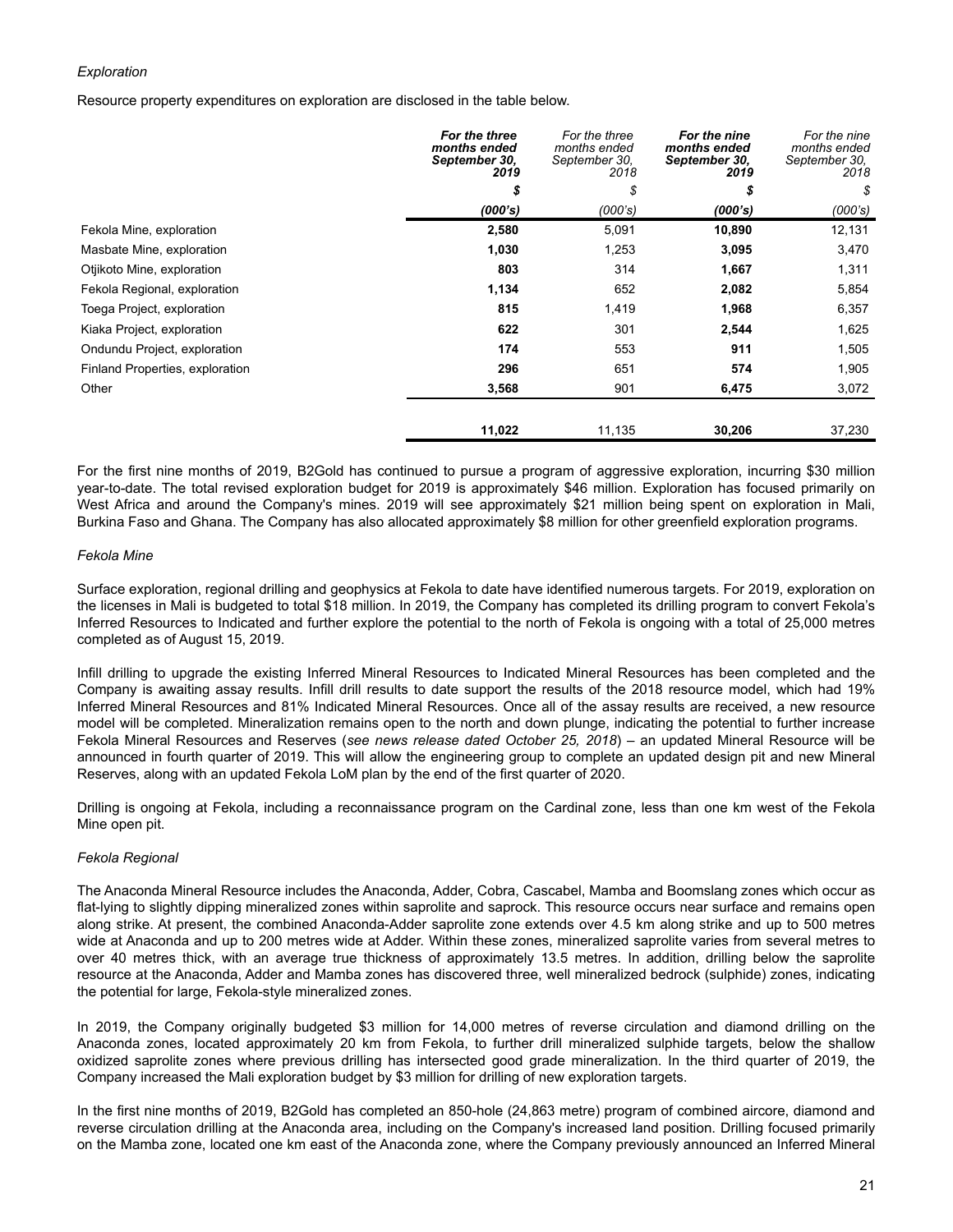<span id="page-21-0"></span>Resource estimate of 767,000 ounces of gold at 1.1 g/t) in near-surface saprolite mineralization over 4.5 km and up to 500 metres wide. The initial stage of the program has extended the strike length of known saprolite mineralized structures at Mamba by over 600 metres to over approximately one km. Saprolite mineralization at the Adder zone, 1.2 km to the west of the Mamba zone, remains open to the north. At Mamba, the newly discovered wide zone of sulphide mineralization is contiguous and continuous with the saprolite mineralization and remains open down plunge and to the south, indicating the potential to a host Fekola-style sulphide gold deposit.

Drilling on the Anaconda area, to test the extension of the saprolite zones and further explore the sulphide mineralization recommenced in the fourth quarter of 2019. An additional 30,000 metres of drilling is planned for completion before year end and the Company expects to continue with an aggressive exploration program in 2020.

# *Otjikoto Mine and Regional Exploration*

The total exploration budget for Namibia in 2019 is \$5 million, which will include 17,000 metres of diamond drilling and 4,000 metres of RAB drilling split between the Otjikoto Project and the Ondundu joint venture, located approximately 200 km southwest of Otjikoto. The majority of the diamond drilling will be testing down plunge of the Otjikoto and Wolfshag open pits.

# *Masbate Mine*

The Masbate exploration budget for 2019 is approximately \$4 million, including 12,400 metres of diamond drilling. The program will include brownfields drilling to upgrade resources within the mine license and drilling on identified exploration targets within the mine area. In the second quarter of 2019, an additional \$500,000 was approved to test some of the resources deeper.

# *Kiaka and Toega Projects*

In Burkina Faso, the 2019 exploration budget is \$3 million for the Toega prospect and the Kiaka Regional district. Continued exploration drilling of 6,000 metres of reverse circulation drilling will be focused on testing regional targets around the Toega and Kiaka deposits generated by the 2018 drilling and mapping.

# *Other Greenfield Exploration*

Given B2Gold's exploration teams successful discovery history, the Company has budgeted \$8 million for greenfield exploration opportunities internationally in 2019, as it continues to pursue early stage exploration discoveries through property acquisitions and joint ventures with junior exploration companies.

# *Discontinued Operations - La Libertad Mine*

La Libertad's exploration budget for 2019 was approximately \$3 million for a total of 3,400 metres of planned diamond drilling, to test several identified regional surface targets.

# *Discontinued Operations - El Limon Mine*

Positive drilling results continue to expand El Limon Central zone to the north and at depth, indicating the potential to expand the Mineral Resources. The zone is open to depth, indicating the potential to produce ore from underground in El Limon Central area.

El Limon's exploration budget for 2019 was approximately \$3 million for a total of 3,300 metres of planned diamond drilling. The program focused on drilling the northern extension of the El Limon Central zone and other targets identified on the property. The El Limon Central zone remains open at depth.

# **CRITICAL ACCOUNTING ESTIMATES**

Full disclosure of the Company's accounting policies and significant accounting judgments and estimation uncertainties in accordance with IFRS can be found in Notes 4 and 5 of its audited consolidated financial statements as at December 31, 2018. Management considers the following estimates to be the most critical in understanding the judgments involved in preparing the Company's interim consolidated financial statements and the uncertainties that could impact its results of operations, financial condition and cash flows:

# *Uncertain tax positions*

The Company's operations involve the application of complex tax regulations in multiple international jurisdictions. Determining the tax treatment of a transaction requires the Company to apply judgement in its interpretation of the applicable tax law. These positions are not final until accepted by the relevant tax authority. The tax treatment may change based on the result of assessments or audits by the tax authorities often years after the initial filing.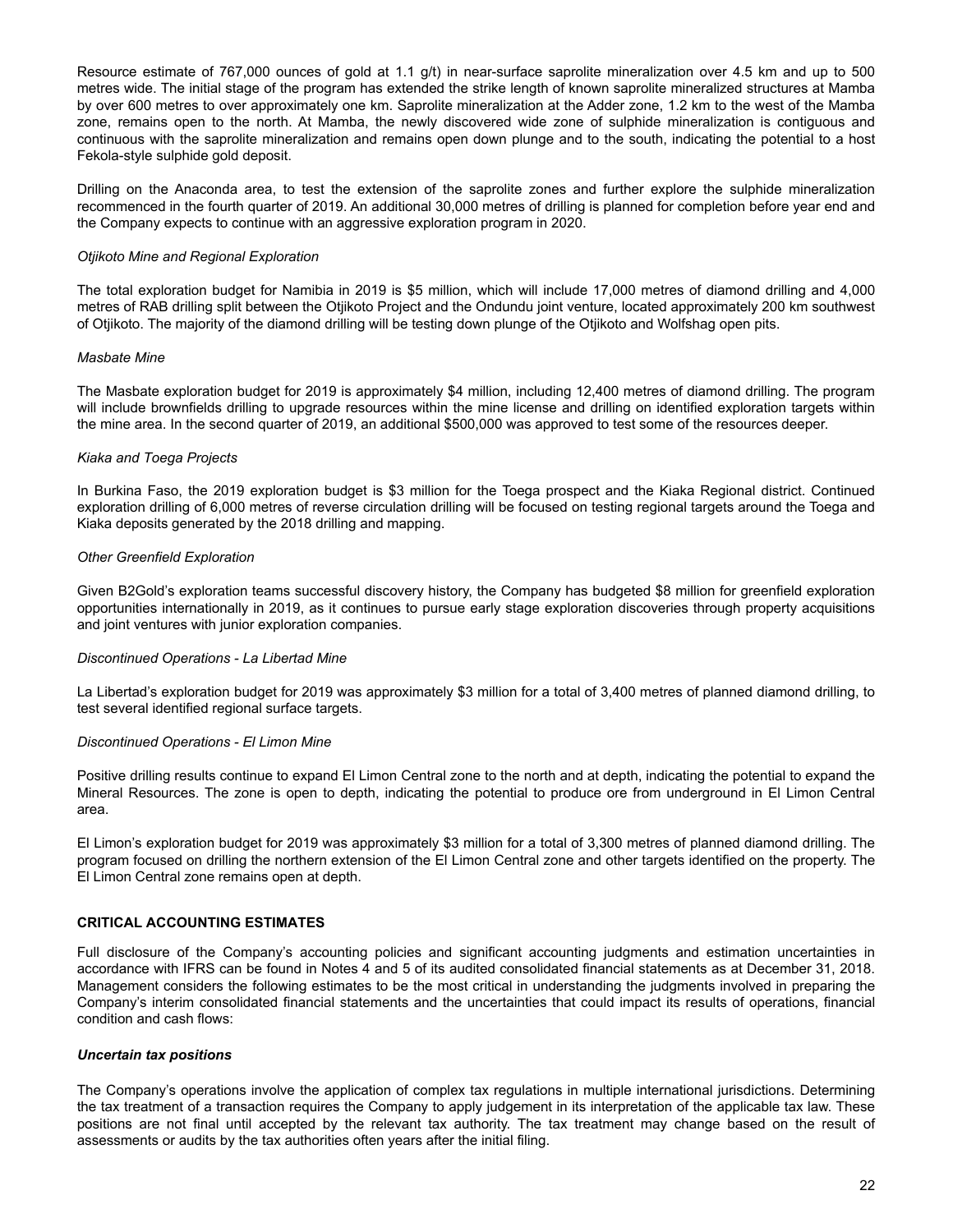The Company recognizes and records potential liabilities for uncertain tax positions based on its assessment of the amount, or range of amounts, of tax that will be due. The Company adjusts these accruals as new information becomes available. Due to the complexity and uncertainty associated with certain tax treatments, the ultimate resolution could result in a payment that is materially different from the Company's current estimate of the tax liabilities.

On July 19, 2019, the Company was informed by its joint-venture partner for the Gramalote property, AngloGold of an ongoing Colombian tax dispute. In December 2017, the Gramalote joint venture received notice from the Colombian Tax Office (DIAN) that it disagreed with the Company's tax treatment of certain items in the 2013 income tax return resulting in and assessment with additional income taxes and penalty fines. This assessment is currently being appealed by the Gramalote joint venture and the outcome of this appeal cannot be determined at this time. The Company does not believe that its share of any taxes payable under the assessment are material and no provision for any amounts that may be payable have been recorded at this time, pending the outcome of the appeal process.

# *Impairment of long-lived assets*

Long-lived assets are tested for impairment, or reversal of a previous impairment, if there is an indicator of impairment or a subsequent reversal. Calculating the estimated recoverable amount of cash generating units for long-lived asset requires management to make estimates and assumptions with respect to future production levels, mill recoveries, operating and capital costs, future metal prices, foreign exchange rates, taxation rates, and discount rates in its life-of-mine plans and preparation of updated technical studies when relevant. Changes in any of the assumptions or estimates used in determining the recoverable amount could impact the analysis. Such changes could be material.

# *Mineral reserve and resource estimates*

Mineral reserves are estimates of the amount of ore that can be economically and legally extracted from the Company's mining properties. The Company estimates its mineral reserves and mineral resources based on information compiled by appropriately qualified persons relating to the geological data on the size, depth and shape of the ore body, and requires complex geological judgments to interpret the data. The estimation of recoverable reserves is based upon factors such as estimates of foreign exchange rates, commodity prices, future capital requirements, metallurgical recoveries, permitting and production costs along with geological assumptions and judgments made in estimating the size, and grade of the ore body. Changes in the reserve or resource estimates may impact the carrying value of mining interests, mine restoration provisions, recognition of deferred tax assets, depreciation and amortization charges and royalties receivable.

# **NEW ACCOUNTING STANDARDS ADOPTED**

The following standard has been adopted as at January 1, 2019 in accordance with the transitional provisions outlined in the respective standard. The effect of adoption of this new pronouncement is outlined below and in Note 2 to the Company's unaudited condensed interim consolidated financial statements as at September 30, 2019.

# *IFRS 16 - Leases*

IFRS 16, *Leases* eliminates the classification of leases as either operating or finance leases and introduces a single lessee model which requires the lessee to recognize assets and liabilities for all leases with a term of longer than 12 months, with the exception of low-value assets. The Company adopted IFRS 16 effective January 1, 2019, using the modified retrospective approach. As a result, comparative information has not been restated and is accounted for under IAS 17, *Leases*. The effect of adopting this new pronouncement is outlined below and in more detail in Note 2 to our condensed interim consolidated financial statements as at September 30, 2019.

Upon transition to IFRS 16, the Company recognized right-of-use assets and initial lease liabilities totalling \$8 million. The lease liabilities have remaining terms of between 1 and 15 years and are discounted at borrowing rates ranging from 5% to 13%.

The Company applied the following practical expedients in the adoption of IFRS 16:

- Applied the exception not to recognize right-of-use assets for leases with a term of 12 months or less remaining at January 1, 2019;
- For contracts previously determined to contain a finance lease under IAS 17, used the carrying amount of the right-of-use asset and lease liability determined under IAS 17;
- Excluded initial direct costs from measuring right-of-use assets at the date of initial application;
- For certain classes of assets, the Company has elected to account for both the lease and non-lease components as a single lease component.

For the three and nine months ended September 30, 2019, payments totalling \$1 million and \$2 million, respectively, relating to short-term leases (those with a term of 12 months or less) and \$14 million and \$42 million, respectively, relating to variable lease payments (including both lease and non-lease components) have been expensed in the condensed interim consolidated statement of operations, including those related to the Nicaraguan Group included as part of income from discontinued operations.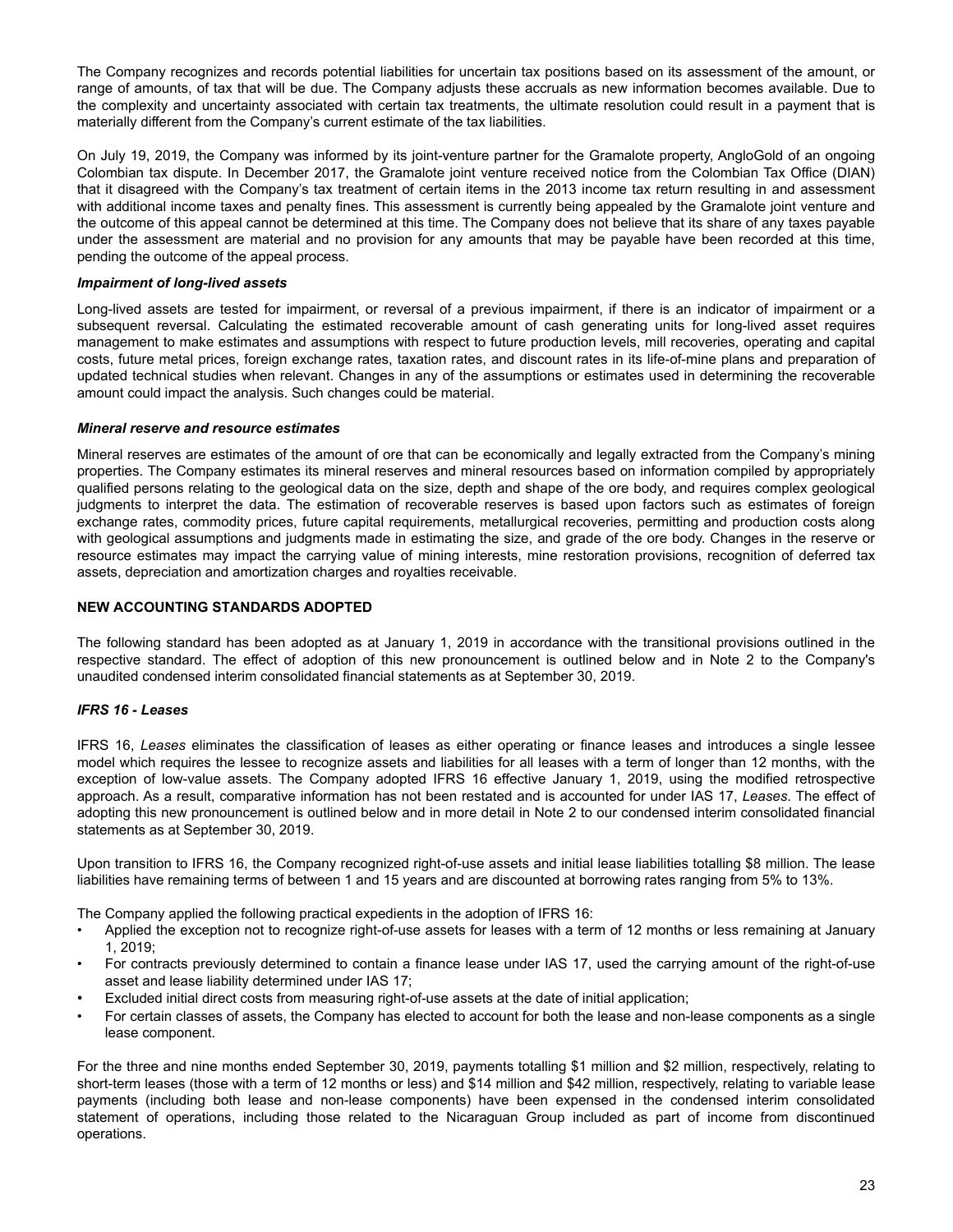# <span id="page-23-0"></span>**RISKS AND UNCERTAINTIES**

The exploration and development of natural resources are highly speculative in nature and the Company's business operations, investments and prospects are subject to significant risks. For details of these risks, please refer to the risk factors set forth in the Company's current Annual Information Form, which can be found under the Company's corporate profile on SEDAR at www.sedar.com, the Company's current Form 40-F Annual Report, which can be found on EDGAR at www.sec.gov, and the Company's other filings and submissions with securities regulators on SEDAR and EDGAR, which could materially affect the Company's business, operations, investments and prospects and could cause actual events to differ materially from those described in forward-looking statements relating to the Company. Additional risks and uncertainties not presently known to the Company or that the Company currently considers immaterial may also impair the business, operations, investments and prospects of the Company. If any of the risks actually occur, the business of the Company may be harmed and its financial condition and results of operations may suffer significantly.

# **INTERNAL CONTROL OVER FINANCIAL REPORTING**

The Company's management, with the participation of the Company's Chief Executive Officer and Chief Financial Officer, are responsible for establishing and maintaining adequate internal control over financial reporting. The Company's internal control over financial reporting is a process designed to provide reasonable assurance regarding the reliability of financial reporting and the preparation of financial statements for external purposes in accordance with IFRS. Any system of internal control over financial reporting, no matter how well designed, has inherent limitations. As a result, even those systems determined to be effective can only provide reasonable assurance regarding the preparation of financial statements.

The Company's management has determined that there has been no change in the Company's internal control over financial reporting during the three months ended September 30, 2019, that has materially affected, or is reasonably likely to materially affect, the Company's internal control over financial reporting.

# **NON-IFRS MEASURES**

# *Cash operating costs per gold ounce sold and total cash costs per gold ounce sold*

''Cash operating costs per gold ounce'' and "total cash costs per gold ounce" are common financial performance measures in the gold mining industry but, as non-IFRS measures, they do not have a standardized meaning under IFRS and therefore may not be comparable to similar measures presented by other issuers. Management believes that, in addition to conventional measures prepared in accordance with IFRS, certain investors use this information to evaluate our performance and ability to generate cash flow. Accordingly, these measures are intended to provide additional information and should not be considered in isolation or as a substitute for measures of performance prepared in accordance with IFRS. The measures, along with sales, are considered to be a key indicator of the Company's ability to generate earnings and cash flow from its mining operations.

Cash cost figures are calculated on a sales basis in accordance with a standard developed by The Gold Institute, which was a worldwide association of suppliers of gold and gold products and included leading North American gold producers. The Gold Institute ceased operations in 2002, but the standard is the accepted standard of reporting cash cost of production in North America. Adoption of the standard is voluntary and the cost measures presented may not be comparable to other similarly titled measures of other companies. Other companies may calculate these measures differently. Cash operating costs and total cash costs per gold ounce sold are derived from amounts included in the statement of operations and include mine site operating costs such as mining, processing, smelting, refining, transportation costs, royalties and production taxes, less silver by-product credits. Effective January 1, 2019, the Company began presenting these measures on a sales basis in addition to a production basis. Prior period comparatives have been updated to reflect this change. The tables below show a reconciliation of cash operating costs per gold ounce sold and total cash costs per gold ounce sold to production costs as extracted from the unaudited condensed interim consolidated financial statements on a consolidated and a mine-by-mine basis: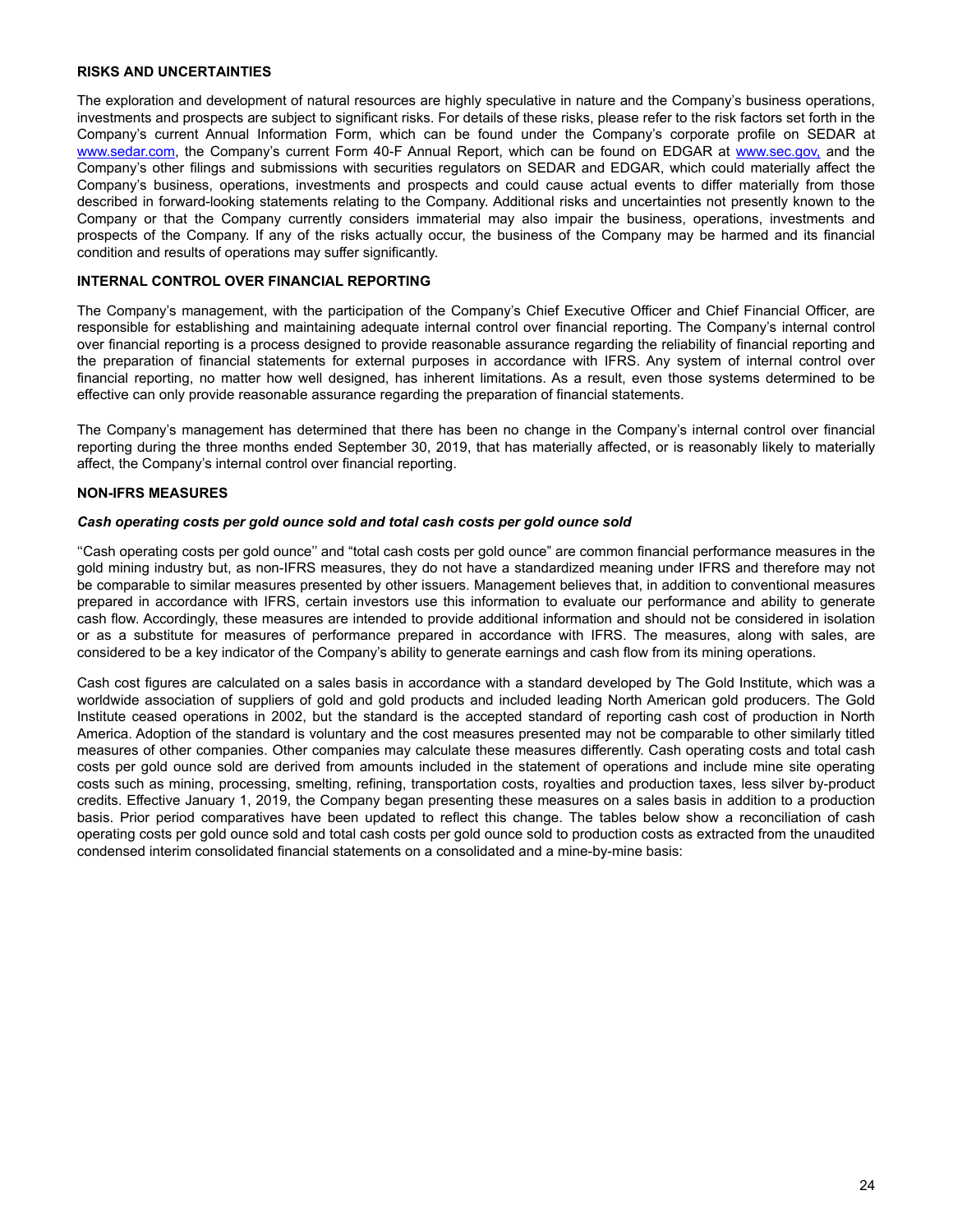|                                                     | Fekola<br>Mine | <b>Masbate</b><br>Mine | Otjikoto<br>Mine | <b>Total from</b><br>Continuing<br><b>Operations</b> | El Limon<br>Mine |        | <b>Total from</b><br>La Libertad<br>Mine Discontinued<br><b>Operations</b> |         |
|-----------------------------------------------------|----------------|------------------------|------------------|------------------------------------------------------|------------------|--------|----------------------------------------------------------------------------|---------|
|                                                     | \$             | \$                     | \$               | \$                                                   | \$               | \$     | \$                                                                         | \$      |
|                                                     |                |                        |                  |                                                      |                  |        |                                                                            |         |
| <b>Production costs</b>                             | 39,253         | 30,126                 | 21,147           | 90,526                                               | 14,520           | 25,197 | 39,717                                                                     | 130,243 |
| Royalties and production taxes                      | 13,182         | 5,927                  | 2,925            | 22,034                                               | 1,765            | 755    | 2,520                                                                      | 24,554  |
|                                                     |                |                        |                  |                                                      |                  |        |                                                                            |         |
| Total cash costs                                    | 52,435         | 36,053                 | 24,072           | 112,560                                              | 16,285           | 25,952 | 42,237                                                                     | 154,797 |
|                                                     |                |                        |                  |                                                      |                  |        |                                                                            |         |
| Gold sold (ounces)                                  | 108,600        | 51,200                 | 49,100           | 208,900                                              | 21,880           | 25,890 | 47,770                                                                     | 256,670 |
| Cash operating costs per ounce                      |                |                        |                  |                                                      |                  |        |                                                                            |         |
| (\$/ gold ounce sold)                               | 361            | 588                    | 431              | 433                                                  | 664              | 973    | 831                                                                        | 507     |
|                                                     |                |                        |                  |                                                      |                  |        |                                                                            |         |
| Total cash costs per ounce<br>(\$/ gold ounce sold) | 483            | 704                    | 490              | 539                                                  | 744              | 1,002  | 884                                                                        | 603     |

**For the three months ended September 30, 2019**

|                                                         | For the three months ended September 30, 2018 |                        |                  |                                                      |                  |                                  |                                        |                |  |  |  |
|---------------------------------------------------------|-----------------------------------------------|------------------------|------------------|------------------------------------------------------|------------------|----------------------------------|----------------------------------------|----------------|--|--|--|
|                                                         | Fekola<br>Mine                                | <b>Masbate</b><br>Mine | Otjikoto<br>Mine | <b>Total from</b><br>Continuing<br><b>Operations</b> | El Limon<br>Mine | La Libertad Discontinued<br>Mine | <b>Total from</b><br><b>Operations</b> | Grand<br>Total |  |  |  |
|                                                         | \$                                            | \$                     | \$               | \$                                                   | \$               | \$                               | \$                                     | \$             |  |  |  |
| Production costs                                        | 46,321                                        | 33,119                 | 20,126           | 99,566                                               | 12,685           | 20,918                           | 33,603                                 | 133,169        |  |  |  |
| Royalties and production taxes                          | 12,452                                        | 4,328                  | 1,991            | 18,771                                               | 949              | 532                              | 1,481                                  | 20,252         |  |  |  |
| Total cash costs                                        | 58,773                                        | 37,447                 | 22,117           | 118,337                                              | 13,634           | 21,450                           | 35,084                                 | 153,421        |  |  |  |
| Gold sold (ounces)                                      | 125,400                                       | 65,100                 | 41,709           | 232,209                                              | 12,994           | 23,324                           | 36,318                                 | 268,527        |  |  |  |
| Cash operating costs per ounce<br>(\$/ gold ounce sold) | 369                                           | 509                    | 483              | 429                                                  | 976              | 897                              | 925                                    | 496            |  |  |  |
| Total cash costs per ounce<br>(\$/ gold ounce sold)     | 469                                           | 575                    | 530              | 510                                                  | 1,049            | 920                              | 966                                    | 571            |  |  |  |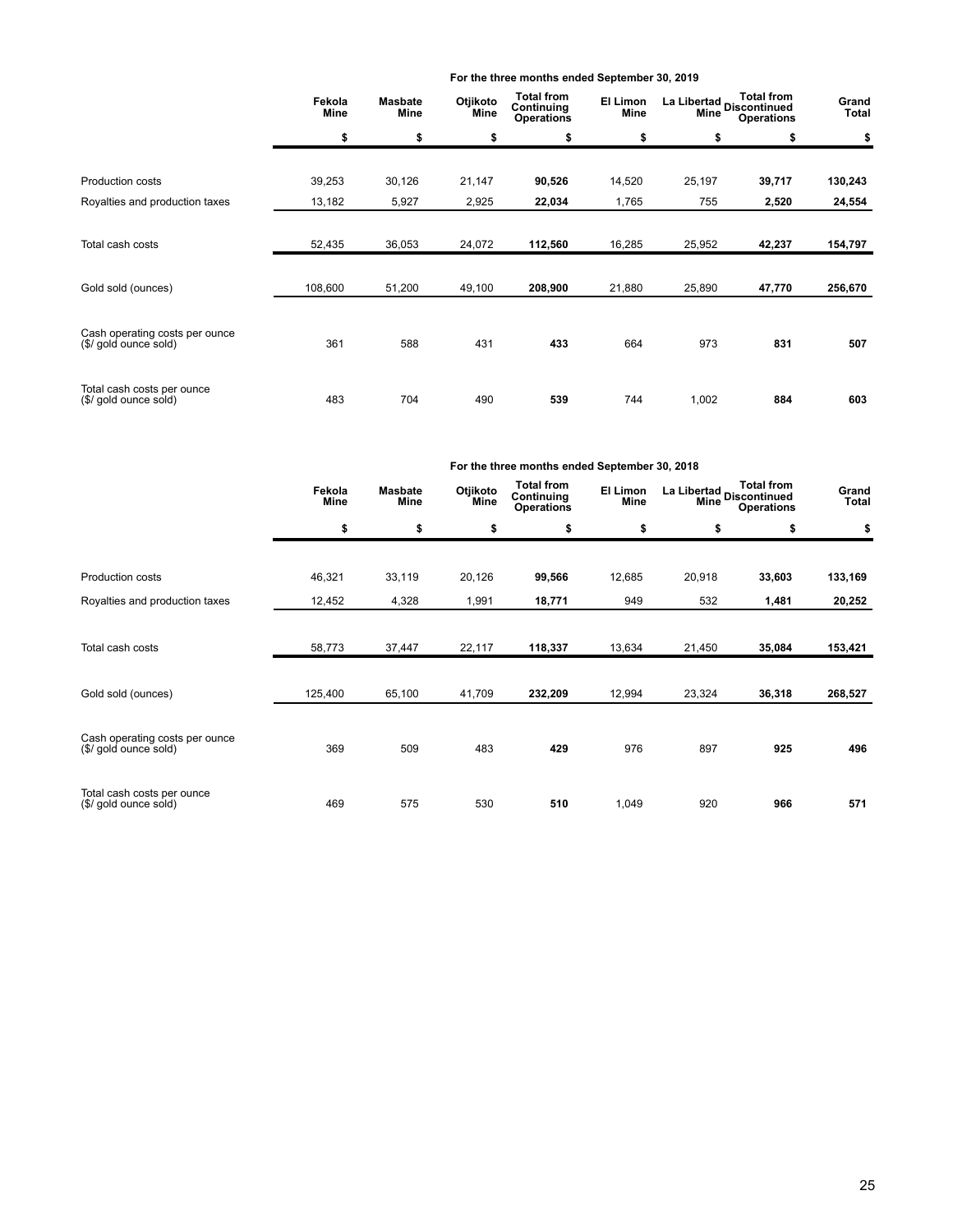|                                                         |                       |                        |                         | For the nine months ended September 30, 2019         |                         |                                   |                   |                       |
|---------------------------------------------------------|-----------------------|------------------------|-------------------------|------------------------------------------------------|-------------------------|-----------------------------------|-------------------|-----------------------|
|                                                         | Fekola<br><b>Mine</b> | <b>Masbate</b><br>Mine | Otjikoto<br><b>Mine</b> | <b>Total from</b><br>Continuing<br><b>Operations</b> | El Limon<br><b>Mine</b> | La Libertad<br>Aline Discontinued | <b>Operations</b> | Grand<br><b>Total</b> |
|                                                         | \$                    | \$                     | \$                      | \$                                                   | \$                      | \$                                | \$                | \$                    |
| Production costs                                        | 124,877               | 92,773                 | 61,026                  | 278,676                                              | 35,353                  | 71,037                            | 106,390           | 385,066               |
| Royalties and production taxes                          | 36,879                | 13,942                 | 6,719                   | 57,540                                               | 3,569                   | 1,927                             | 5,496             | 63,036                |
| Total cash costs                                        | 161,756               | 106,715                | 67,745                  | 336,216                                              | 38,922                  | 72,964                            | 111,886           | 448,102               |
| Gold sold (ounces)                                      | 330,600               | 163,700                | 121,700                 | 616,000                                              | 43,075                  | 65,953                            | 109,028           | 725,028               |
| Cash operating costs per ounce<br>(\$/ gold ounce sold) | 378                   | 567                    | 501                     | 452                                                  | 821                     | 1,077                             | 976               | 531                   |
| Total cash costs per ounce<br>(\$/ gold ounce sold)     | 489                   | 652                    | 557                     | 546                                                  | 904                     | 1,106                             | 1,026             | 618                   |

|                                                         |                |                               |                  | For the nine months ended September 30, 2018         |                  |                                                                               |         |                |
|---------------------------------------------------------|----------------|-------------------------------|------------------|------------------------------------------------------|------------------|-------------------------------------------------------------------------------|---------|----------------|
|                                                         | Fekola<br>Mine | <b>Masbate</b><br><b>Mine</b> | Otjikoto<br>Mine | <b>Total from</b><br>Continuing<br><b>Operations</b> | El Limon<br>Mine | <b>Total from</b><br>La Libertad<br>Discontinued<br>Mine<br><b>Operations</b> |         | Grand<br>Total |
|                                                         | \$             | \$                            | \$               | \$                                                   | \$               | \$                                                                            | \$      | \$             |
| Production costs                                        | 110,407        | 92,699                        | 64,994           | 268,100                                              | 36,733           | 58,574                                                                        | 95,307  | 363,407        |
| Royalties and production taxes                          | 36,087         | 12,710                        | 6,347            | 55,144                                               | 3,283            | 1,615                                                                         | 4,898   | 60,042         |
| Total cash costs                                        | 146,494        | 105,409                       | 71,341           | 323,244                                              | 40,016           | 60,189                                                                        | 100,205 | 423,449        |
| Gold sold (ounces)                                      | 348,100        | 173,500                       | 124,067          | 645,667                                              | 41,069           | 62,366                                                                        | 103,435 | 749,102        |
| Cash operating costs per ounce<br>(\$/ gold ounce sold) | 317            | 534                           | 524              | 415                                                  | 894              | 939                                                                           | 921     | 485            |
| Total cash costs per ounce<br>(\$/ gold ounce sold)     | 421            | 608                           | 575              | 501                                                  | 974              | 965                                                                           | 969     | 565            |

# *Cash operating costs per gold ounce produced*

In addition to Cash operating costs on a per gold ounce sold basis, the Company also presents Cash operating costs on a per gold produced basis. Cash operating costs per gold ounce produced is derived from amounts included in the statement of operations and include mine site operating costs such as mining, processing, smelting, refining, transportation costs, less silver by-product credits. The tables below show a reconciliation of cash operating costs per gold ounce produced to production costs as extracted from the unaudited condensed interim consolidated financial statements on a consolidated and a mine-by-mine basis: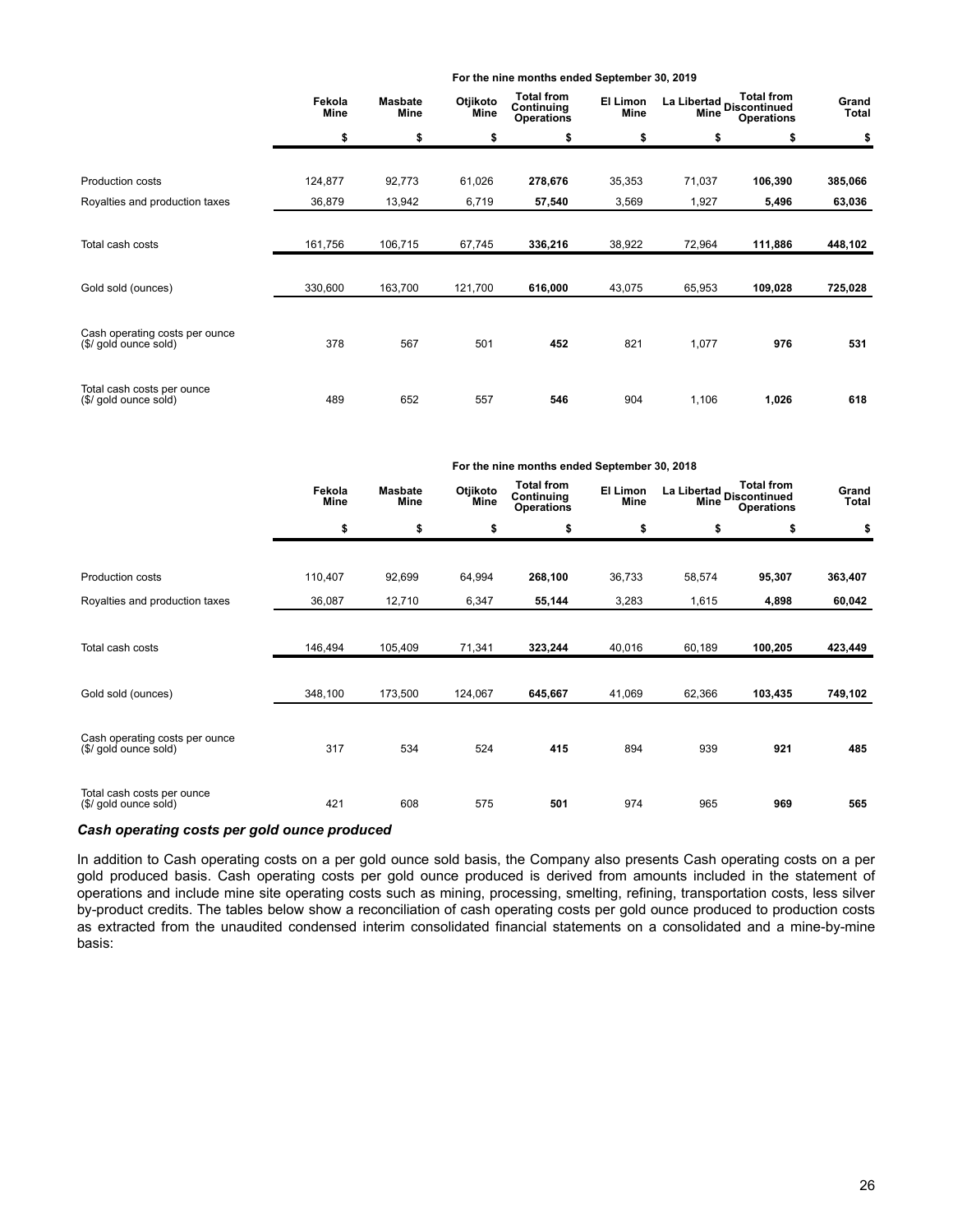|                                                             |                |                        |                  | For the three months ended September 30, 2019        |                  |                                                        |          |                |
|-------------------------------------------------------------|----------------|------------------------|------------------|------------------------------------------------------|------------------|--------------------------------------------------------|----------|----------------|
|                                                             | Fekola<br>Mine | <b>Masbate</b><br>Mine | Otjikoto<br>Mine | <b>Total from</b><br>Continuing<br><b>Operations</b> | El Limon<br>Mine | La Libertad<br>Alima Discontinued<br><b>Operations</b> |          | Grand<br>Total |
|                                                             | \$             | \$                     | \$               | \$                                                   | \$               | \$                                                     | \$       | \$             |
| <b>Production costs</b>                                     | 39,253         | 30,126                 | 21,147           | 90,526                                               | 14,520           | 25,197                                                 | 39,717   | 130,243        |
| Inventory sales adjustment                                  | 3,747          | 1,955                  | (1,672)          | 4,030                                                | (1,488)          | (1,821)                                                | (3, 309) | 721            |
| Cash operating costs                                        | 43,000         | 32,081                 | 19,475           | 94,556                                               | 13,032           | 23,376                                                 | 36,408   | 130,964        |
| Gold produced (ounces)                                      | 112,321        | 51,546                 | 49,411           | 213,278                                              | 20,503           | 24,419                                                 | 44,922   | 258,200        |
| Cash operating costs per ounce<br>(\$/ gold ounce produced) | 383            | 622                    | 394              | 443                                                  | 636              | 957                                                    | 810      | 507            |

|                                                             |                |                               |                  | For the three months ended September 30, 2018        |                  |                                                                            |         |                |
|-------------------------------------------------------------|----------------|-------------------------------|------------------|------------------------------------------------------|------------------|----------------------------------------------------------------------------|---------|----------------|
|                                                             | Fekola<br>Mine | <b>Masbate</b><br><b>Mine</b> | Otjikoto<br>Mine | <b>Total from</b><br>Continuing<br><b>Operations</b> | El Limon<br>Mine | <b>Total from</b><br>La Libertad Discontinued<br>Mine<br><b>Operations</b> |         | Grand<br>Total |
|                                                             | \$             | \$                            | \$               | \$                                                   | \$               | \$                                                                         | \$      | \$             |
|                                                             |                |                               |                  |                                                      |                  |                                                                            |         |                |
| <b>Production costs</b>                                     | 46,321         | 33,119                        | 20,126           | 99,566                                               | 12,685           | 20,918                                                                     | 33,603  | 133,169        |
| Inventory sales adjustment                                  | (5, 364)       | (2,715)                       | (183)            | (8, 262)                                             | (1,222)          | (1,770)                                                                    | (2,992) | (11, 254)      |
|                                                             |                |                               |                  |                                                      |                  |                                                                            |         |                |
| Cash operating costs                                        | 40,957         | 30,404                        | 19,943           | 91,304                                               | 11,463           | 19,148                                                                     | 30,611  | 121,915        |
|                                                             |                |                               |                  |                                                      |                  |                                                                            |         |                |
| Gold produced (ounces)                                      | 107,002        | 57,542                        | 42,403           | 206,947                                              | 13,098           | 21,995                                                                     | 35,093  | 242,040        |
|                                                             |                |                               |                  |                                                      |                  |                                                                            |         |                |
| Cash operating costs per ounce<br>(\$/ gold ounce produced) | 383            | 528                           | 470              | 441                                                  | 875              | 871                                                                        | 872     | 504            |

| For the nine months ended September 30, 2019 |  |
|----------------------------------------------|--|
|----------------------------------------------|--|

|                                                             | Fekola<br><b>Mine</b> | <b>Masbate</b><br><b>Mine</b> | Otjikoto<br>Mine | <b>Total from</b><br>Continuing<br><b>Operations</b> | El Limon<br>Mine | La Libertad<br>Discontinued<br>Mine | <b>Total from</b><br><b>Operations</b> | Grand<br>Total |
|-------------------------------------------------------------|-----------------------|-------------------------------|------------------|------------------------------------------------------|------------------|-------------------------------------|----------------------------------------|----------------|
|                                                             | \$                    | \$                            | \$               | \$                                                   | \$               | \$                                  | \$                                     | \$             |
| <b>Production costs</b>                                     | 124,877               | 92,773                        | 61,026           | 278,676                                              | 35,353           | 71,037                              | 106,390                                | 385,066        |
| Inventory sales adjustment                                  | 2,208                 | 1,208                         | (1, 153)         | 2,263                                                | (630)            | 925                                 | 295                                    | 2,558          |
| Cash operating costs                                        | 127,085               | 93,981                        | 59,873           | 280,939                                              | 34,723           | 71,962                              | 106,685                                | 387,624        |
| Gold produced (ounces)                                      | 336,567               | 166,599                       | 119,544          | 622,710                                              | 44,192           | 68,177                              | 112,369                                | 735,079        |
| Cash operating costs per ounce<br>(\$/ gold ounce produced) | 378                   | 564                           | 501              | 451                                                  | 786              | 1,056                               | 949                                    | 527            |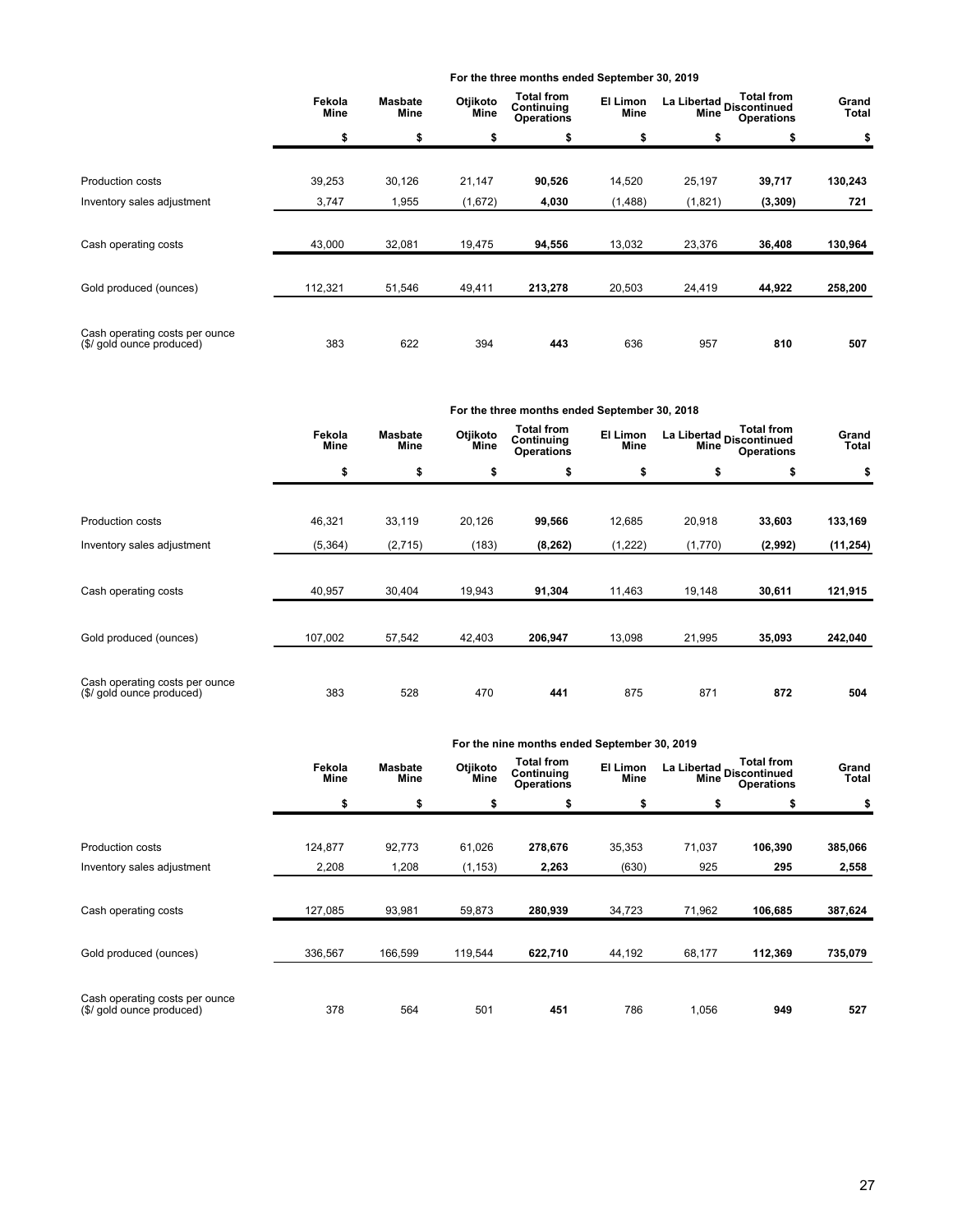|                                                             | Fekola<br>Mine | Otjikoto<br><b>Masbate</b><br>Mine<br>Mine | <b>Total from</b><br>Continuing<br><b>Operations</b> | El Limon<br>Mine | <b>Total from</b><br>La Libertad<br>Continued<br><b>Operations</b> |        | Grand<br>Total |           |
|-------------------------------------------------------------|----------------|--------------------------------------------|------------------------------------------------------|------------------|--------------------------------------------------------------------|--------|----------------|-----------|
|                                                             | \$             | \$                                         | \$                                                   | \$               | \$                                                                 | \$     | \$             | \$        |
| <b>Production costs</b>                                     | 110,407        | 92,699                                     | 64,994                                               | 268,100          | 36,733                                                             | 58,574 | 95,307         | 363,407   |
| Inventory sales adjustment                                  | (3,097)        | (4,673)                                    | (2,043)                                              | (9, 813)         | (1,717)                                                            | (898)  | (2,615)        | (12, 428) |
| Cash operating costs                                        | 107,310        | 88,026                                     | 62,951                                               | 258,287          | 35,016                                                             | 57,676 | 92,692         | 350,979   |
| Gold produced (ounces)                                      | 333,788        | 164,943                                    | 122,580                                              | 621,311          | 37,736                                                             | 62,770 | 100,506        | 721,817   |
| Cash operating costs per ounce<br>(\$/ gold ounce produced) | 321            | 534                                        | 514                                                  | 416              | 928                                                                | 919    | 922            | 486       |

**For the nine months ended September 30, 2018**

# *All-in sustaining costs per gold ounce*

In June 2013, the World Gold Council, a non-regulatory association of the world's leading gold mining companies established to promote the use of gold to industry, consumers and investors, provided guidance for the calculation of the measure "all-in sustaining costs per gold ounce", but as a non-IFRS measure, it does not have a standardized meaning under IFRS and therefore may not be comparable to similar measures presented by other issuers. The World Gold Council standard became effective January 1, 2014. Management believes that the all-in sustaining costs per gold ounce measure provides additional insight into the costs of producing gold by capturing all of the expenditures required for the discovery, development and sustaining of gold production and allows the Company to assess its ability to support capital expenditures to sustain future production from the generation of operating cash flows. Management believes that, in addition to conventional measures prepared in accordance with IFRS, certain investors use this information to evaluate the Company's performance and ability to generate cash flow. Accordingly, it is intended to provide additional information and should not be considered in isolation or as a substitute for measures of performance prepared in accordance with IFRS. Adoption of the standard is voluntary and the cost measures presented may not be comparable to other similarly titled measures of other companies. The Company has applied the principles of the World Gold Council recommendations and has reported all-in sustaining costs on a sales basis. Other companies may calculate these measures differently.

On November 16, 2018, the World Council announced an update to its Guidance Note on all-in sustaining costs with application effective starting January 1, 2019. This update is intended to provide additional transparency about the costs of gold production and support further consistency of application of the Guidance Note. The major updates to the Guidance Note include providing a more specific definition of non-sustaining costs as those costs incurred at 'new operations' and costs related to 'major projects at existing operations' where these projects will materially benefit the operation in the future. The Guidance Note has defined 'material benefit' as an increase of at least 10% in annual or life of mine production, net present value or reserves compared to the remaining life of the operation. In addition, the Guidance Note has been updated to clarify that production phase capitalized stripping only meets the definition of non-sustaining if the stripping is expected to take at least 12 months and the subsequent ore production phase is expected to be more than 5 years. This clarification on capitalized stripping is expected to result in the majority of the Company's deferred stripping being now classified as sustaining whereas previously, portions would have been classified as non-sustaining if the stripping did not benefit the current year's production. The Company adopted the updates to the Guidance Note, including presenting all-in sustaining costs on a sales-basis, effective January 1, 2019. Prior period comparatives have been updated to reflect the change to a sale-basis measure only.

B2Gold defines all-in sustaining costs per ounce as the sum of cash operating costs, royalties and production taxes, capital expenditures and exploration costs that are sustaining in nature, sustaining lease expenditures, corporate general and administrative costs, share-based payment expenses related to RSUs/DSUs, community relations expenditures, reclamation liability accretion and realized (gains) losses on fuel derivative contracts, all divided by the total gold ounces sold to arrive at a per ounce figure.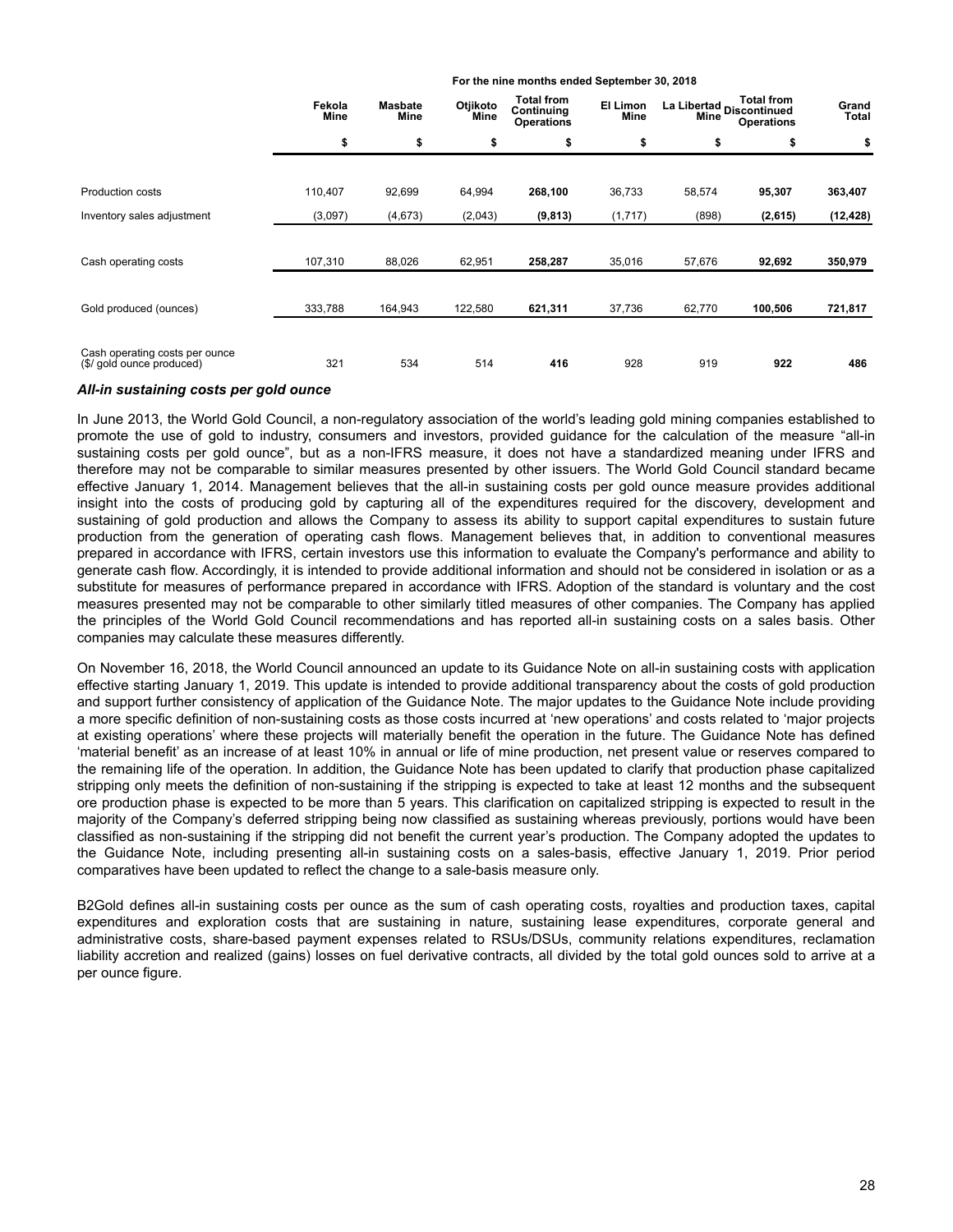The tables below show a reconciliation of all-in sustaining costs per ounce to production costs as extracted from the unaudited condensed interim consolidated financial statements on a consolidated and a mine-by-mine basis for the three months ended September 30, 2019:

**For the three months ended September 30, 2019**

| Fekola<br><b>Mine</b> | <b>Masbate</b><br>Mine | Otjikoto<br><b>Mine</b>  | Corporate                                                                           | <b>Total from</b><br>Continuing<br><b>Operations</b> | El Limon<br><b>Mine</b> | Mine   | <b>Total from</b><br><b>Operations</b> | Grand<br><b>Total</b>       |
|-----------------------|------------------------|--------------------------|-------------------------------------------------------------------------------------|------------------------------------------------------|-------------------------|--------|----------------------------------------|-----------------------------|
| \$                    | \$                     | \$                       | \$                                                                                  | \$                                                   | \$                      | \$     | \$                                     | \$                          |
|                       |                        |                          |                                                                                     |                                                      |                         |        |                                        |                             |
| 39,253                | 30,126                 | 21,147                   |                                                                                     | 90,526                                               | 14,520                  | 25,197 | 39,717                                 | 130,243                     |
| 13,182                | 5,927                  | 2,925                    |                                                                                     | 22,034                                               | 1,765                   | 755    | 2,520                                  | 24,554                      |
| 1,216                 | 857                    | 1,447                    | 7,031                                                                               | 10,551                                               | 449                     | 364    | 813                                    | 11,364                      |
| 16                    |                        | $\overline{\phantom{0}}$ | 1,563                                                                               | 1,579                                                |                         |        |                                        | 1,579                       |
| 637                   | 317                    | 323                      |                                                                                     | 1,277                                                | 453                     | 80     | 533                                    | 1,810                       |
| 151                   | 132                    | 104                      |                                                                                     | 387                                                  | 96                      | 152    | 248                                    | 635                         |
| (314)                 | (312)                  | (189)                    |                                                                                     | (815)                                                |                         | 26     | 26                                     | (789)                       |
| 191                   | 322                    | 112                      | 178                                                                                 | 803                                                  |                         |        |                                        | 803                         |
| 12,831                | 4,252                  | 9,949                    |                                                                                     | 27,032                                               | 3,386                   | 1,954  | 5,340                                  | 32,372                      |
| 2,580                 | 1,030                  | 682                      |                                                                                     | 4,292                                                |                         | 376    | 376                                    | 4,668                       |
|                       |                        |                          |                                                                                     |                                                      |                         |        |                                        |                             |
| 69,743                | 42,651                 | 36,500                   | 8,772                                                                               | 157,666                                              | 20,669                  | 28,904 | 49,573                                 | 207,239                     |
| 108,600               | 51,200                 | 49,100                   |                                                                                     | 208,900                                              | 21,880                  | 25,890 | 47,770                                 | 256,670                     |
| 642                   | 833                    | 743                      |                                                                                     | 755                                                  | 945                     | 1,116  | 1,038                                  | 807                         |
|                       |                        |                          | (1) Included as a component of Share-based payments on the statement of operations. |                                                      |                         |        |                                        | La Libertad<br>Discontinued |

*(2) Excludes reclamation accretion relating to Kiaka and Toega.*

*(3) Refer to Sustaining capital expenditures and Sustaining mine exploration reconciliations below.*

The table below shows a reconciliation of sustaining capital expenditures to operating mine capital expenditures as extracted from the unaudited condensed interim consolidated financial statements for the three months ended September 30, 2019:

|                                     |                |                        |                  | For the three months ended September 30, 2019        |                  |       |                                                                       |           |
|-------------------------------------|----------------|------------------------|------------------|------------------------------------------------------|------------------|-------|-----------------------------------------------------------------------|-----------|
|                                     | Fekola<br>Mine | <b>Masbate</b><br>Mine | Otjikoto<br>Mine | <b>Total from</b><br>Continuing<br><b>Operations</b> | El Limon<br>Mine | Mine  | <b>Total from</b><br>La Libertad<br>Discontinued<br><b>Operations</b> |           |
|                                     | \$             | \$                     | \$               | \$                                                   | \$               | \$    |                                                                       | \$        |
| Operating mine capital expenditures | 30,604         | 4,725                  | 9,949            | 45,278                                               | 11,999           | 1,954 | 13,953                                                                | 59,231    |
| Mine expansion equipment            | (11, 856)      |                        | –                | (11, 856)                                            |                  |       | –                                                                     | (11, 856) |
| Plant expansion                     | (5, 430)       |                        |                  | (5, 430)                                             |                  |       |                                                                       | (5, 430)  |
| Solar plant                         | (487)          |                        |                  | (487)                                                |                  |       |                                                                       | (487)     |
| Masbate processing plant upgrade    |                | (430)                  |                  | (430)                                                |                  |       |                                                                       | (430)     |
| Other                               |                | (43)                   |                  | (43)                                                 |                  |       |                                                                       | (43)      |
| Limon Central                       |                |                        |                  | -                                                    | (7, 519)         | —     | (7, 519)                                                              | (7, 519)  |
| Plant Upgrade                       |                |                        |                  |                                                      | (991)            |       | (991)                                                                 | (991)     |
| Limon tailings project              |                |                        |                  |                                                      | (103)            |       | (103)                                                                 | (103)     |
|                                     |                |                        |                  |                                                      |                  |       |                                                                       |           |
| Sustaining capital expenditures     | 12,831         | 4,252                  | 9,949            | 27,032                                               | 3,386            | 1,954 | 5,340                                                                 | 32,372    |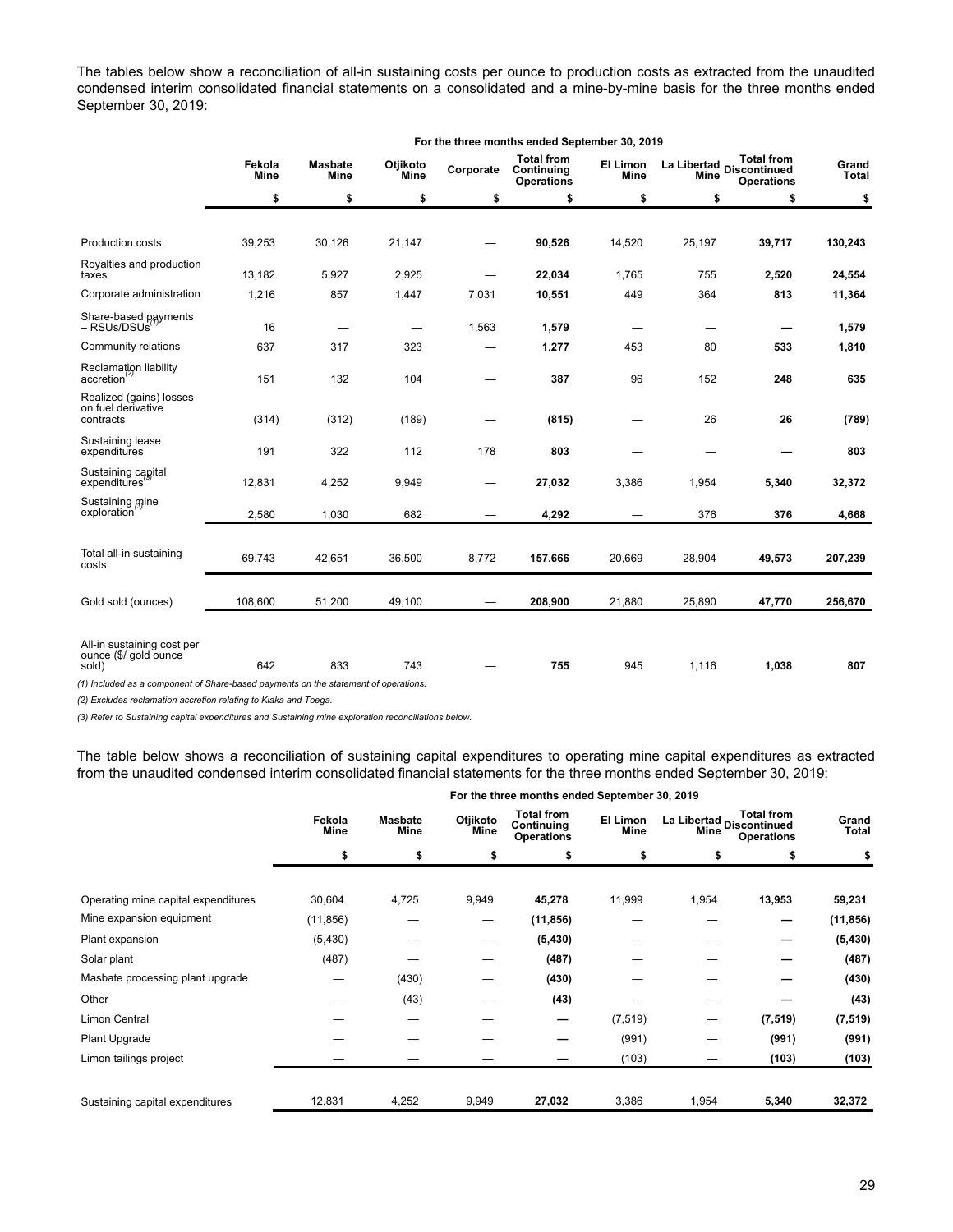The table below shows a reconciliation of sustaining mine exploration to operating mine exploration as extracted from the unaudited condensed interim consolidated financial statements for the three months ended September 30, 2019:

|                             |                       |                               |                  | For the three months ended September 30, 2019        |                  |                                                                            |          |                       |
|-----------------------------|-----------------------|-------------------------------|------------------|------------------------------------------------------|------------------|----------------------------------------------------------------------------|----------|-----------------------|
|                             | Fekola<br><b>Mine</b> | <b>Masbate</b><br><b>Mine</b> | Otjikoto<br>Mine | <b>Total from</b><br>Continuing<br><b>Operations</b> | El Limon<br>Mine | <b>Total from</b><br>La Libertad Discontinued<br>Mine<br><b>Operations</b> |          | Grand<br><b>Total</b> |
|                             | s                     | S                             | æ                |                                                      | ъ                | S                                                                          | æ        | \$                    |
| Operating mine exploration  | 2,580                 | 1,030                         | 803              | 4,413                                                | 705              | 809                                                                        | 1,514    | 5,927                 |
| Regional exploration        |                       |                               | (121)            | (121)                                                | (705)            | (433)                                                                      | (1, 138) | (1, 259)              |
| Sustaining mine exploration | 2,580                 | 1,030                         | 682              | 4,292                                                |                  | 376                                                                        | 376      | 4,668                 |

The tables below show a reconciliation of all-in sustaining costs per ounce to production costs as extracted from the unaudited condensed interim consolidated financial statements on a consolidated and a mine-by-mine basis for the three months ended September 30, 2018:

|                                                              |                |                               |                          |                                   | For the three months ended September 30, 2018        |                         |                          |                                                                             |                       |
|--------------------------------------------------------------|----------------|-------------------------------|--------------------------|-----------------------------------|------------------------------------------------------|-------------------------|--------------------------|-----------------------------------------------------------------------------|-----------------------|
|                                                              | Fekola<br>Mine | <b>Masbate</b><br><b>Mine</b> | Otjikoto<br>Mine         | Corporate                         | <b>Total from</b><br>Continuing<br><b>Operations</b> | El Limon<br><b>Mine</b> |                          | <b>Total from</b><br>La Libertad<br>Aline Discontinued<br><b>Operations</b> | Grand<br><b>Total</b> |
|                                                              | \$             | \$                            | \$                       | \$                                | \$                                                   | \$                      | \$                       | \$                                                                          | \$                    |
|                                                              |                |                               |                          |                                   |                                                      |                         |                          |                                                                             |                       |
| Production costs                                             | 46,321         | 33,119                        | 20,126                   |                                   | 99,566                                               | 12,685                  | 20,918                   | 33,603                                                                      | 133,169               |
| Royalties and production<br>taxes                            | 12,452         | 4,328                         | 1,991                    |                                   | 18,771                                               | 949                     | 532                      | 1,481                                                                       | 20,252                |
| Corporate administration                                     | 759            | 1,109                         | 1,452                    | 7,961                             | 11,281                                               | 675                     | 462                      | 1,137                                                                       | 12,418                |
| Share-based payments<br>– RSUs/DSUs <sup>'</sup>             | 55             |                               | $\overline{\phantom{0}}$ | 1,350                             | 1,405                                                | —                       | $\overline{\phantom{0}}$ |                                                                             | 1,405                 |
| Community relations                                          | 1,134          | 96                            | 20                       |                                   | 1,250                                                | 506                     | 156                      | 662                                                                         | 1,912                 |
| Reclamation liability<br>accretion                           | 174            | 121                           | 106                      |                                   | 401                                                  | 105                     | 157                      | 262                                                                         | 663                   |
| Realized (gains) losses<br>on fuel derivative<br>contracts   | (946)          | (957)                         | (501)                    |                                   | (2, 404)                                             |                         | (128)                    | (128)                                                                       | (2, 532)              |
| Sustaining lease<br>expenditures                             |                |                               |                          |                                   |                                                      |                         |                          |                                                                             |                       |
| Sustaining capital<br>expenditures                           | 7,649          | 3,495                         | 4,753                    |                                   | 15,897                                               | 3,254                   | 2,215                    | 5,469                                                                       | 21,366                |
| Sustaining mine<br>exploration                               | 2,704          | 264                           | 314                      |                                   | 3,282                                                | 274                     | 238                      | 512                                                                         | 3,794                 |
| Total all-in sustaining<br>costs                             | 70,302         | 41,575                        | 28,261                   | 9,311                             | 149,449                                              | 18,448                  | 24,550                   | 42,998                                                                      | 192,447               |
| Gold sold (ounces)                                           | 125,400        | 65,100                        | 41,709                   | $\overbrace{\phantom{123221111}}$ | 232,209                                              | 12,994                  | 23,324                   | 36,318                                                                      | 268,527               |
| All-in sustaining cost per<br>ounce (\$/ gold ounce<br>sold) | 561            | 639                           | 678                      |                                   | 644                                                  | 1,420                   | 1,053                    | 1,184                                                                       | 717                   |

*(1) Included as a component of Share-based payments on the statement of operations.*

*(2) Excludes reclamation accretion relating to Kiaka and Toega.*

*(3) Refer to Sustaining capital expenditures and Sustaining mine exploration reconciliations below.*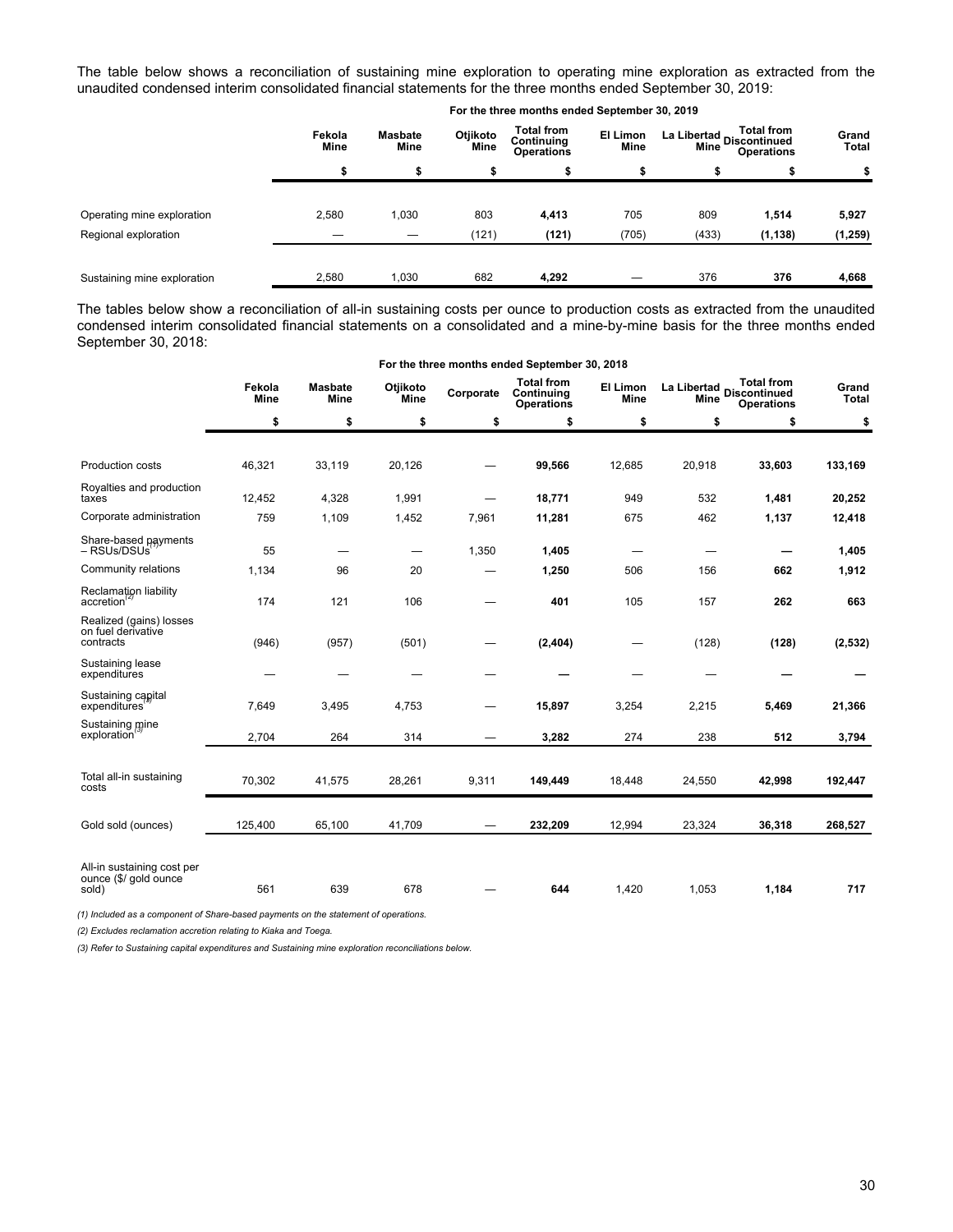The table below shows a reconciliation of sustaining capital expenditures to operating mine capital expenditures as extracted from the unaudited condensed interim consolidated financial statements for the three months ended September 30, 2018:

|                                           | Fekola<br><b>Mine</b> | <b>Masbate</b><br><b>Mine</b> | Otjikoto<br><b>Mine</b> | <b>Total from</b><br>Continuing<br><b>Operations</b> | El Limon<br><b>Mine</b> | La Libertad Discontinued<br><b>Mine</b> | <b>Total from</b><br><b>Operations</b> | Grand<br>Total |
|-------------------------------------------|-----------------------|-------------------------------|-------------------------|------------------------------------------------------|-------------------------|-----------------------------------------|----------------------------------------|----------------|
|                                           | \$                    | \$                            | \$                      | \$                                                   | \$                      | \$                                      | \$                                     | \$             |
| Operating mine capital expenditures       | 17,128                | 12,096                        | 11,747                  | 40,971                                               | 4,082                   | 2,568                                   | 6,650                                  | 47,621         |
| Carryover construction costs              | (1, 272)              |                               | —                       | (1, 272)                                             |                         |                                         |                                        | (1, 272)       |
| Fadougou relocation                       | (3,262)               |                               |                         | (3, 262)                                             |                         |                                         |                                        | (3, 262)       |
| Tailing storage facilities stages 2 and 3 | (204)                 |                               |                         | (204)                                                |                         |                                         |                                        | (204)          |
| Mobile equipment purchases                | (3,340)               |                               |                         | (3, 340)                                             |                         |                                         |                                        | (3, 340)       |
| Other                                     | (1,401)               |                               |                         | (1,401)                                              |                         |                                         |                                        | (1,401)        |
| Masbate processing plant upgrade          | —                     | (6, 247)                      |                         | (6, 247)                                             |                         |                                         |                                        | (6, 247)       |
| Montana extension                         |                       | (764)                         |                         | (764)                                                |                         |                                         |                                        | (764)          |
| Tailings storage facility stage 11        |                       | (901)                         |                         | (901)                                                |                         |                                         |                                        | (901)          |
| Prestripping                              |                       | (651)                         |                         | (651)                                                |                         |                                         |                                        | (651)          |
| Other                                     |                       | (38)                          |                         | (38)                                                 |                         |                                         |                                        | (38)           |
| Prestripping                              |                       | $\overline{\phantom{0}}$      | (6, 434)                | (6, 434)                                             |                         |                                         |                                        | (6, 434)       |
| Solar plant                               |                       |                               | (540)                   | (540)                                                |                         |                                         |                                        | (540)          |
| Game farm                                 |                       |                               | (20)                    | (20)                                                 |                         |                                         |                                        | (20)           |
| Plant upgrade                             |                       |                               |                         |                                                      | (482)                   |                                         | (482)                                  | (482)          |
| Land purchases                            |                       |                               |                         |                                                      | (104)                   |                                         | (104)                                  | (104)          |
| Limon tailings project                    |                       |                               |                         |                                                      | (143)                   |                                         | (143)                                  | (143)          |
| <b>Limon Central</b>                      |                       |                               |                         |                                                      | (50)                    |                                         | (50)                                   | (50)           |
| Veta Nueva underground development        |                       |                               |                         |                                                      | (49)                    |                                         | (49)                                   | (49)           |
| Tailings storage facility                 |                       |                               |                         |                                                      |                         | (353)                                   | (353)                                  | (353)          |
| Sustaining capital expenditures           | 7,649                 | 3,495                         | 4,753                   | 15,897                                               | 3,254                   | 2,215                                   | 5,469                                  | 21,366         |

The table below shows a reconciliation of sustaining mine exploration to operating mine exploration as extracted from the unaudited condensed interim consolidated financial statements for the three months ended September 30, 2018:

|                             |                       |                               |                  | For the three months ended September 30, 2018        |                         |                                                                       |          |                |
|-----------------------------|-----------------------|-------------------------------|------------------|------------------------------------------------------|-------------------------|-----------------------------------------------------------------------|----------|----------------|
|                             | Fekola<br><b>Mine</b> | <b>Masbate</b><br><b>Mine</b> | Otjikoto<br>Mine | <b>Total from</b><br>Continuing<br><b>Operations</b> | El Limon<br><b>Mine</b> | <b>Total from</b><br>La Libertad<br>Discontinued<br><b>Operations</b> |          | Grand<br>Total |
|                             |                       |                               | \$               |                                                      | \$                      | \$                                                                    |          | \$             |
|                             |                       |                               |                  |                                                      |                         |                                                                       |          |                |
| Operating mine exploration  | 5,091                 | 1,253                         | 314              | 6,658                                                | 1,760                   | 1,106                                                                 | 2,866    | 9,524          |
| Regional exploration        | (2, 387)              | (989)                         | –                | (3, 376)                                             | (1, 486)                | (868)                                                                 | (2, 354) | (5,730)        |
|                             |                       |                               |                  |                                                      |                         |                                                                       |          |                |
| Sustaining mine exploration | 2,704                 | 264                           | 314              | 3,282                                                | 274                     | 238                                                                   | 512      | 3,794          |

# **For the three months ended September 30, 2018**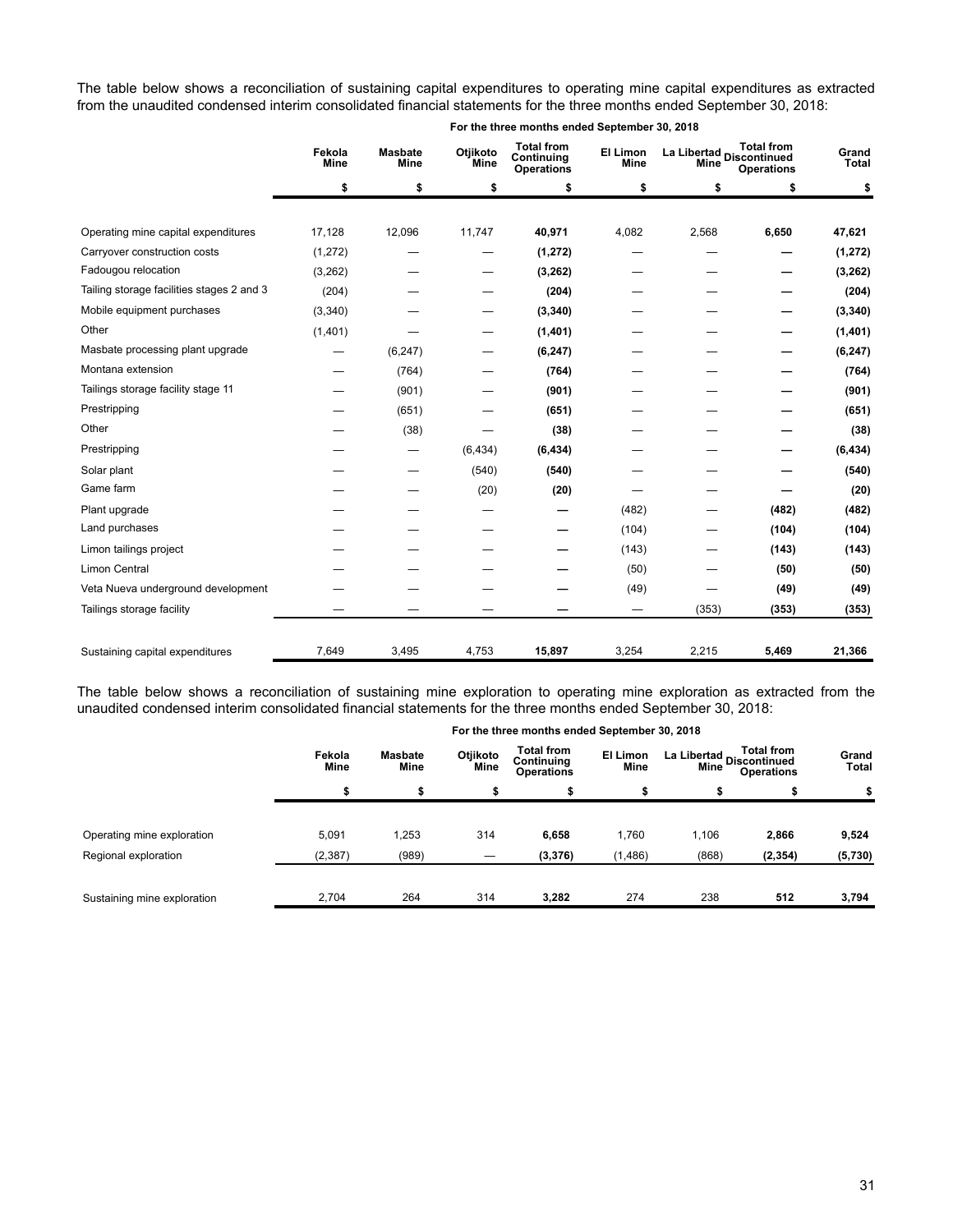The tables below show a reconciliation of all-in sustaining costs per ounce to production costs as extracted from the unaudited condensed interim consolidated financial statements on a consolidated and a mine-by-mine basis for the nine months ended September 30, 2019:

|                                                                                     | For the nine months ended September 30, 2019    |          |                         |           |                                                      |                                |                                                                                             |         |                       |  |
|-------------------------------------------------------------------------------------|-------------------------------------------------|----------|-------------------------|-----------|------------------------------------------------------|--------------------------------|---------------------------------------------------------------------------------------------|---------|-----------------------|--|
|                                                                                     | Fekola<br><b>Masbate</b><br><b>Mine</b><br>Mine |          | Otjikoto<br><b>Mine</b> | Corporate | <b>Total from</b><br>Continuing<br><b>Operations</b> | <b>El Limon</b><br><b>Mine</b> | <b>Total from</b><br>La Libertad<br><b>Discontinued</b><br><b>Mine</b><br><b>Operations</b> |         | Grand<br><b>Total</b> |  |
|                                                                                     | \$                                              | \$       | \$                      | \$        | \$                                                   | \$                             | \$                                                                                          | \$      | \$                    |  |
|                                                                                     |                                                 |          |                         |           |                                                      |                                |                                                                                             |         |                       |  |
| Production costs                                                                    | 124,877                                         | 92,773   | 61,026                  |           | 278,676                                              | 35,353                         | 71,037                                                                                      | 106,390 | 385,066               |  |
| Royalties and production<br>taxes                                                   | 36,879                                          | 13,942   | 6,719                   |           | 57,540                                               | 3,569                          | 1,927                                                                                       | 5,496   | 63,036                |  |
| Corporate administration                                                            | 4,441                                           | 2,971    | 4,618                   | 24,969    | 36,999                                               | 1,701                          | 1,312                                                                                       | 3,013   | 40,012                |  |
| Share-based payments<br>- RSUs/DSUs                                                 | 57                                              |          |                         | 4,925     | 4,982                                                |                                |                                                                                             |         | 4,982                 |  |
| Community relations                                                                 | 1,031                                           | 594      | 795                     |           | 2,420                                                | 1,162                          | 350                                                                                         | 1,512   | 3,932                 |  |
| Reclamation liability<br>accretion                                                  | 493                                             | 414      | 349                     |           | 1,256                                                | 313                            | 552                                                                                         | 865     | 2,121                 |  |
| Realized (gains) losses<br>on fuel derivative<br>contracts                          | (1, 239)                                        | (1, 220) | (764)                   |           | (3, 223)                                             |                                | 6                                                                                           | 6       | (3, 217)              |  |
| Sustaining lease<br>expenditures                                                    | 579                                             | 896      | 302                     | 527       | 2,304                                                |                                |                                                                                             |         | 2,304                 |  |
| Sustaining capital<br>expenditures                                                  | 29,107                                          | 15,012   | 34,452                  |           | 78,571                                               | 11,780                         | 16,861                                                                                      | 28,641  | 107,212               |  |
| Sustaining mine<br>exploration                                                      | 10,890                                          | 1,214    | 1,381                   |           | 13,485                                               | —                              | 1,257                                                                                       | 1,257   | 14,742                |  |
|                                                                                     |                                                 |          |                         |           |                                                      |                                |                                                                                             |         |                       |  |
| Total all-in sustaining<br>costs                                                    | 207,115                                         | 126,596  | 108,878                 | 30,421    | 473,010                                              | 53,878                         | 93,302                                                                                      | 147,180 | 620,190               |  |
| Gold sold (ounces)                                                                  | 330,600                                         | 163,700  | 121,700                 |           | 616,000                                              | 43,075                         | 65,953                                                                                      | 109,028 | 725,028               |  |
| All-in sustaining cost per                                                          |                                                 |          |                         |           |                                                      |                                |                                                                                             |         |                       |  |
| ounce (\$/ gold ounce<br>sold)                                                      | 626                                             | 773      | 895                     |           | 768                                                  | 1,251                          | 1,415                                                                                       | 1,350   | 855                   |  |
| (1) Included as a component of Share-based payments on the statement of operations. |                                                 |          |                         |           |                                                      |                                |                                                                                             |         |                       |  |

*(2) Excludes reclamation accretion relating to Kiaka and Toega.*

*(3) Refer to Sustaining capital expenditures and Sustaining mine exploration reconciliations below.*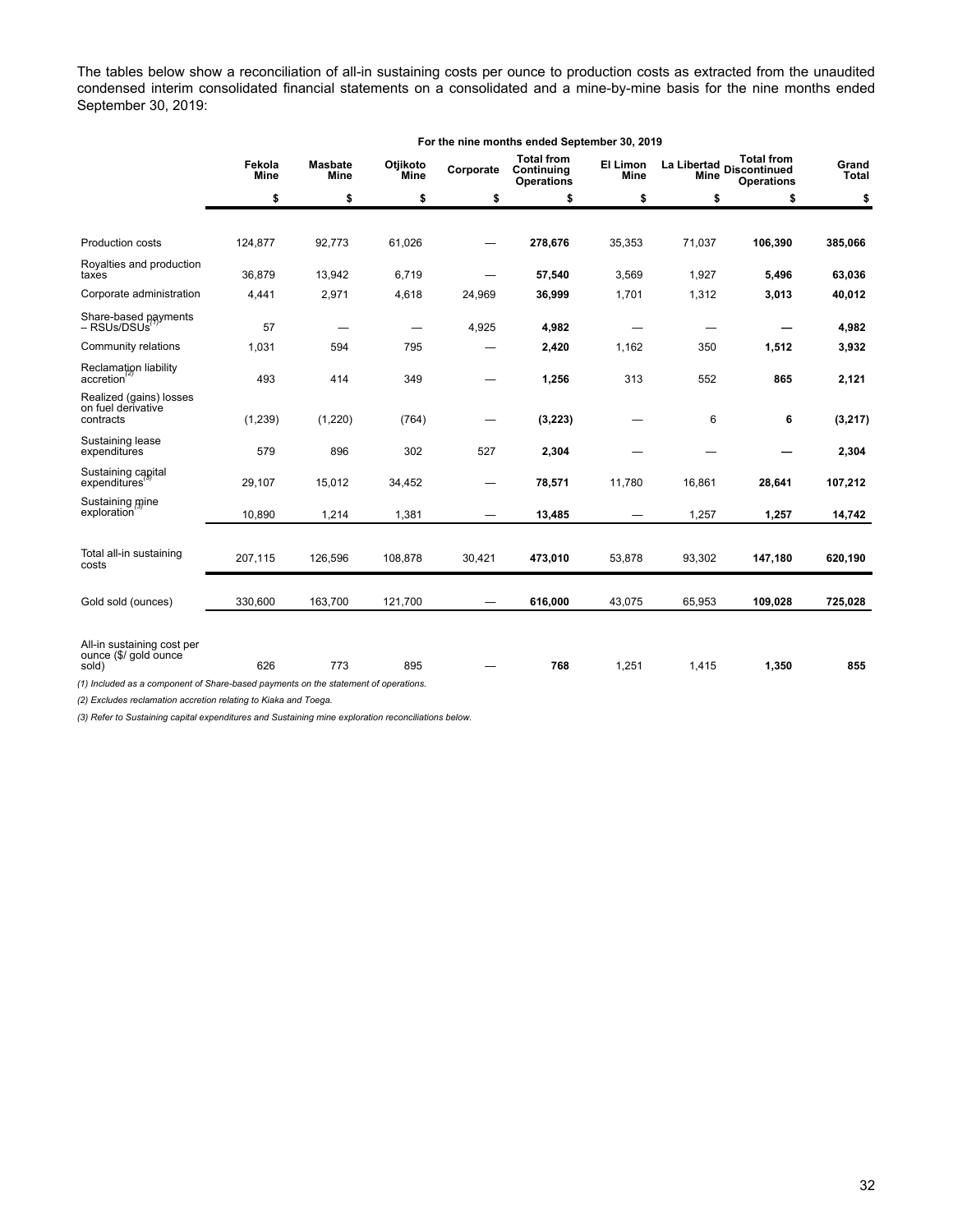The table below shows a reconciliation of sustaining capital expenditures to operating mine capital expenditures as extracted from the unaudited condensed interim consolidated financial statements for the nine months ended September 30, 2019:

|                                     | For the nine months ended September 30, 2019 |                        |                                |                                                      |                  |                                  |                                        |                |  |
|-------------------------------------|----------------------------------------------|------------------------|--------------------------------|------------------------------------------------------|------------------|----------------------------------|----------------------------------------|----------------|--|
|                                     | Fekola<br>Mine                               | <b>Masbate</b><br>Mine | Otjikoto<br>Mine               | <b>Total from</b><br>Continuing<br><b>Operations</b> | El Limon<br>Mine | La Libertad Discontinued<br>Mine | <b>Total from</b><br><b>Operations</b> | Grand<br>Total |  |
|                                     | \$                                           | \$                     | \$                             | \$                                                   | \$               | \$                               | \$                                     | \$             |  |
|                                     |                                              |                        |                                |                                                      |                  |                                  |                                        |                |  |
| Operating mine capital expenditures | 64,717                                       | 20,689                 | 34,452                         | 119,858                                              | 30,366           | 16,861                           | 47,227                                 | 167,085        |  |
| Mobile equipment purchases          | (4,880)                                      |                        |                                | (4,880)                                              |                  |                                  |                                        | (4,880)        |  |
| Mine expansion equipment            | (13, 149)                                    |                        | $\qquad \qquad \longleftarrow$ | (13, 149)                                            |                  |                                  | –                                      | (13, 149)      |  |
| Fadougou relocation                 | (6,612)                                      |                        | —                              | (6, 612)                                             |                  |                                  |                                        | (6, 612)       |  |
| Carryover construction costs        | (1,738)                                      |                        |                                | (1,738)                                              |                  |                                  |                                        | (1,738)        |  |
| Plant expansion                     | (8,744)                                      |                        |                                | (8,744)                                              |                  |                                  |                                        | (8,744)        |  |
| Solar plant                         | (487)                                        |                        |                                | (487)                                                |                  |                                  |                                        | (487)          |  |
| Masbate processing plant upgrade    | —                                            | (5, 552)               |                                | (5, 552)                                             |                  |                                  |                                        | (5, 552)       |  |
| Other                               |                                              | (125)                  |                                | (125)                                                |                  |                                  |                                        | (125)          |  |
| Limon Central                       |                                              |                        |                                | —                                                    | (16, 897)        | $\overline{\phantom{0}}$         | (16, 897)                              | (16, 897)      |  |
| Plant Upgrade                       |                                              |                        |                                |                                                      | (1, 312)         | —                                | (1, 312)                               | (1, 312)       |  |
| Limon tailings project              |                                              |                        |                                |                                                      | (377)            |                                  | (377)                                  | (377)          |  |
| Sustaining capital expenditures     | 29,107                                       | 15,012                 | 34,452                         | 78,571                                               | 11,780           | 16,861                           | 28,641                                 | 107,212        |  |

The table below shows a reconciliation of sustaining mine exploration to operating mine exploration as extracted from the unaudited condensed interim consolidated financial statements for the nine months ended September 30, 2019:

|                             | For the nine months ended September 30, 2019 |                 |                  |                                                      |                  |                                                                       |          |                |  |
|-----------------------------|----------------------------------------------|-----------------|------------------|------------------------------------------------------|------------------|-----------------------------------------------------------------------|----------|----------------|--|
|                             | Fekola<br>Mine                               | Masbate<br>Mine | Otjikoto<br>Mine | <b>Total from</b><br>Continuing<br><b>Operations</b> | El Limon<br>Mine | <b>Total from</b><br>La Libertad<br>Discontinued<br><b>Operations</b> |          | Grand<br>Total |  |
|                             |                                              |                 |                  |                                                      | э                | \$                                                                    |          | \$             |  |
| Operating mine exploration  | 10,890                                       | 3,095           | 1,667            | 15,652                                               | 1,913            | 2,703                                                                 | 4,616    | 20,268         |  |
| Regional exploration        |                                              | (1,881)         | (286)            | (2, 167)                                             | (1, 913)         | (1, 446)                                                              | (3, 359) | (5, 526)       |  |
| Sustaining mine exploration | 10,890                                       | 1,214           | 1,381            | 13,485                                               |                  | 1,257                                                                 | 1,257    | 14,742         |  |

# **For the nine months ended September 30, 2019**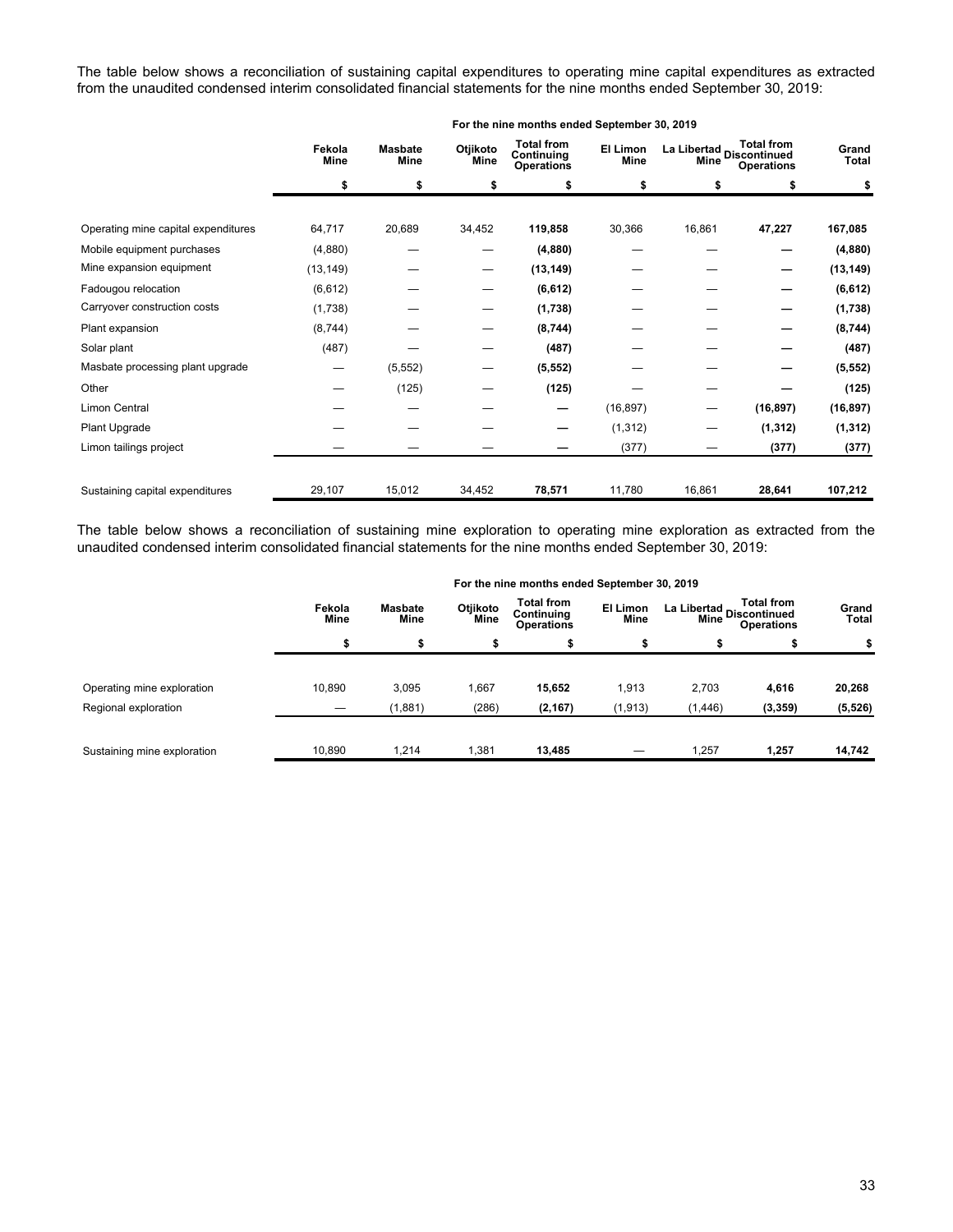The tables below show a reconciliation of all-in sustaining costs per ounce to production costs as extracted from the unaudited condensed interim consolidated financial statements on a consolidated and a mine-by-mine basis for the nine months ended September 30, 2018:

|                                                                                     | For the nine months ended September 30, 2018 |                        |                         |           |                                                      |                                |                            |                                                               |                       |  |
|-------------------------------------------------------------------------------------|----------------------------------------------|------------------------|-------------------------|-----------|------------------------------------------------------|--------------------------------|----------------------------|---------------------------------------------------------------|-----------------------|--|
|                                                                                     | Fekola<br><b>Mine</b>                        | <b>Masbate</b><br>Mine | Otjikoto<br><b>Mine</b> | Corporate | <b>Total from</b><br>Continuing<br><b>Operations</b> | <b>El Limon</b><br><b>Mine</b> | La Libertad<br><b>Mine</b> | <b>Total from</b><br><b>Discontinued</b><br><b>Operations</b> | Grand<br><b>Total</b> |  |
|                                                                                     | \$                                           | \$                     | \$                      | \$        | \$                                                   | \$                             | \$                         | \$                                                            | \$                    |  |
|                                                                                     |                                              |                        |                         |           |                                                      |                                |                            |                                                               |                       |  |
| Production costs                                                                    | 110,407                                      | 92,699                 | 64,994                  |           | 268,100                                              | 36,733                         | 58,574                     | 95,307                                                        | 363,407               |  |
| Royalties and production<br>taxes                                                   | 36,087                                       | 12,710                 | 6,347                   |           | 55,144                                               | 3,283                          | 1,615                      | 4,898                                                         | 60,042                |  |
| Corporate administration                                                            | 3,303                                        | 2,689                  | 4,970                   | 20,669    | 31,631                                               | 1,981                          | 1,566                      | 3,547                                                         | 35,178                |  |
| Share-based payments<br>- RSUs/DSUs                                                 | 183                                          |                        |                         | 2,142     | 2,325                                                |                                |                            |                                                               | 2,325                 |  |
| Community relations                                                                 | 1,464                                        | 585                    | 650                     |           | 2,699                                                | 1,196                          | 422                        | 1,618                                                         | 4,317                 |  |
| Reclamation liability<br>accretion                                                  | 502                                          | 352                    | 296                     |           | 1,150                                                | 293                            | 433                        | 726                                                           | 1,876                 |  |
| Realized (gains) losses<br>on fuel derivative<br>contracts                          | (2,041)                                      | (2, 459)               | (1,063)                 |           | (5, 563)                                             |                                | (378)                      | (378)                                                         | (5,941)               |  |
| Sustaining lease<br>expenditures                                                    |                                              |                        |                         |           |                                                      |                                |                            |                                                               |                       |  |
| Sustaining capital<br>expenditures                                                  | 19,110                                       | 14,780                 | 16,096                  |           | 49,986                                               | 13,978                         | 12,074                     | 26,052                                                        | 76,038                |  |
| Sustaining mine<br>exploration                                                      | 4,689                                        | 1,550                  | 1,295                   |           | 7,534                                                | 865                            | 825                        | 1,690                                                         | 9,224                 |  |
|                                                                                     |                                              |                        |                         |           |                                                      |                                |                            |                                                               |                       |  |
| Total all-in sustaining<br>costs                                                    | 173,704                                      | 122,906                | 93,585                  | 22,811    | 413,006                                              | 58,329                         | 75,131                     | 133,460                                                       | 546,466               |  |
| Gold sold (ounces)                                                                  | 348,100                                      | 173,500                | 124,067                 |           | 645,667                                              | 41,069                         | 62,366                     | 103,435                                                       | 749,102               |  |
| All-in sustaining cost per<br>ounce (\$/ gold ounce<br>sold)                        | 499                                          | 708                    | 754                     |           | 640                                                  | 1,420                          | 1,205                      | 1,290                                                         | 729                   |  |
| (1) Included as a component of Share-based payments on the statement of operations. |                                              |                        |                         |           |                                                      |                                |                            |                                                               |                       |  |

*(2) Excludes reclamation accretion relating to Kiaka and Toega.*

*(3) Refer to Sustaining capital expenditures and Sustaining mine exploration reconciliations below.*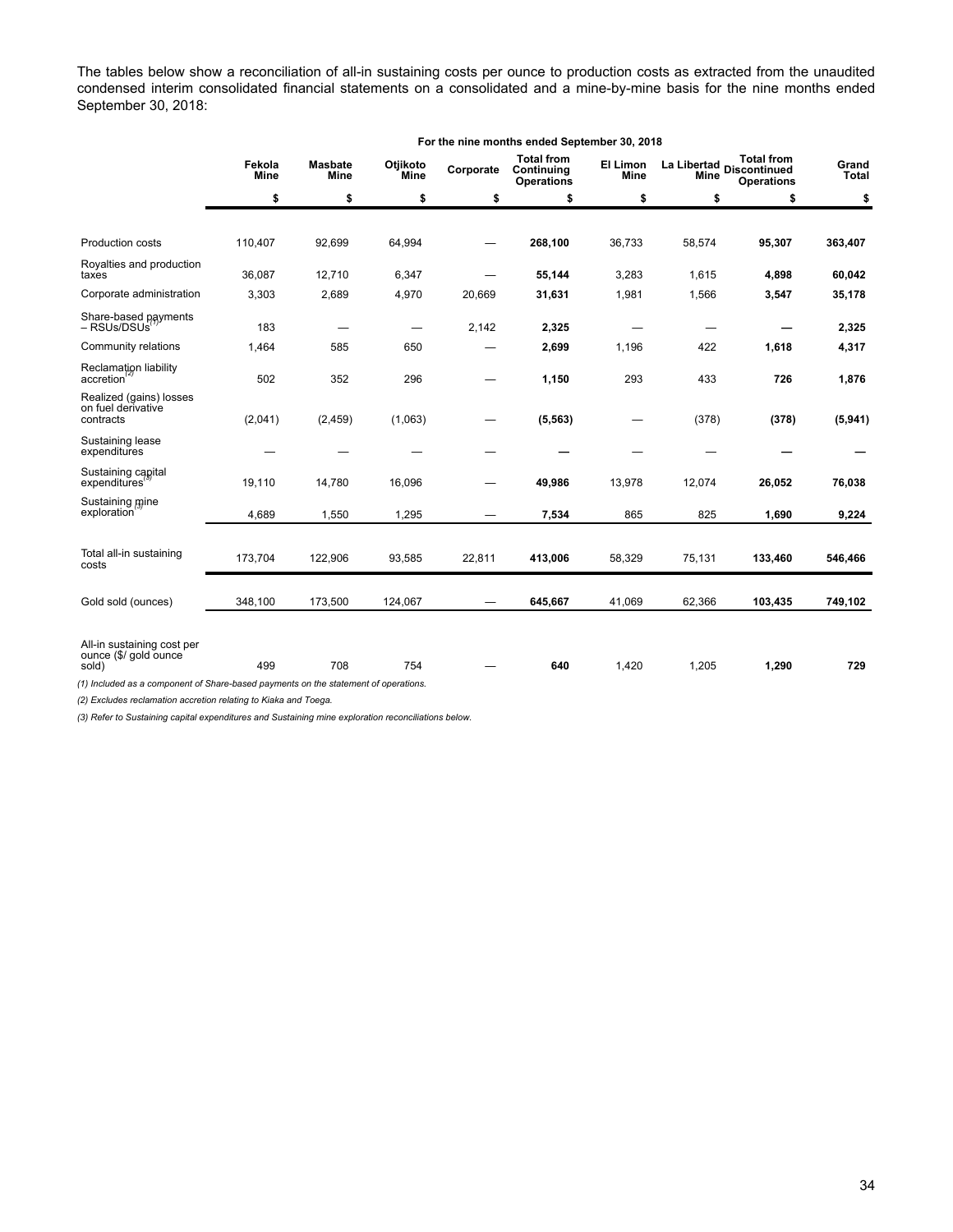The table below shows a reconciliation of sustaining capital expenditures to operating mine capital expenditures as extracted from the unaudited condensed interim consolidated financial statements for the nine months ended September 30, 2018:

|                                           | Fekola<br>Mine | <b>Masbate</b><br>Mine | Otjikoto<br><b>Mine</b>  | <b>Total from</b><br>Continuing<br><b>Operations</b> | El Limon<br>Mine | La Libertad Discontinued<br>Mine | <b>Total from</b><br><b>Operations</b> | Grand<br><b>Total</b> |
|-------------------------------------------|----------------|------------------------|--------------------------|------------------------------------------------------|------------------|----------------------------------|----------------------------------------|-----------------------|
|                                           | \$             | \$                     | \$                       | \$                                                   | \$               | \$                               | \$                                     | \$                    |
| Operating mine capital expenditures       | 53,537         | 33,493                 | 41,379                   | 128,409                                              | 17,285           | 12,608                           | 29,893                                 | 158,302               |
| Carryover construction costs              | (12, 477)      |                        | $\overline{\phantom{0}}$ | (12, 477)                                            |                  |                                  |                                        | (12, 477)             |
| Fadougou relocation                       | (7, 721)       |                        |                          | (7, 721)                                             |                  |                                  |                                        | (7, 721)              |
| Tailing storage facilities stages 2 and 3 | (5,931)        |                        |                          | (5,931)                                              |                  |                                  |                                        | (5,931)               |
| Mobile equipment purchases                | (6, 405)       |                        |                          | (6, 405)                                             |                  |                                  |                                        | (6, 405)              |
| Other                                     | (1,893)        |                        |                          | (1,893)                                              |                  |                                  |                                        | (1,893)               |
| Masbate processing plant upgrade          | —              | (13, 558)              | —                        | (13, 558)                                            |                  |                                  | —                                      | (13, 558)             |
| Montana extension                         |                | (2,923)                |                          | (2,923)                                              |                  |                                  |                                        | (2,923)               |
| Tailings storage facility stage 11        |                | (1,431)                |                          | (1, 431)                                             |                  |                                  |                                        | (1, 431)              |
| Prestripping                              |                | (651)                  |                          | (651)                                                |                  |                                  |                                        | (651)                 |
| Other                                     |                | (150)                  |                          | (150)                                                |                  |                                  |                                        | (150)                 |
| Prestripping                              |                | —                      | (21, 338)                | (21, 338)                                            |                  |                                  |                                        | (21, 338)             |
| Solar plant                               |                | —                      | (3,830)                  | (3,830)                                              |                  |                                  |                                        | (3,830)               |
| Game farm                                 |                |                        | (115)                    | (115)                                                |                  |                                  |                                        | (115)                 |
| Plant upgrade                             |                |                        |                          |                                                      | (1, 425)         | —                                | (1, 425)                               | (1, 425)              |
| Land purchases                            |                |                        |                          |                                                      | (466)            | —                                | (466)                                  | (466)                 |
| Limon tailings project                    |                |                        |                          |                                                      | (690)            |                                  | (690)                                  | (690)                 |
| <b>Limon Central</b>                      |                |                        |                          |                                                      | (507)            |                                  | (507)                                  | (507)                 |
| Veta Nueva underground development        |                |                        |                          |                                                      | (219)            |                                  | (219)                                  | (219)                 |
| Tailing storage facility                  |                |                        |                          |                                                      |                  | (534)                            | (534)                                  | (534)                 |
| Sustaining capital expenditures           | 19,110         | 14,780                 | 16,096                   | 49,986                                               | 13,978           | 12,074                           | 26,052                                 | 76,038                |

**For the nine months ended September 30, 2018**

The table below shows a reconciliation of sustaining mine exploration to operating mine exploration as extracted from the unaudited condensed interim consolidated financial statements for the nine months ended September 30, 2018:

|                             | For the nine months ended September 30, 2018 |                 |                  |                                                      |                  |                                                                    |          |                |  |  |
|-----------------------------|----------------------------------------------|-----------------|------------------|------------------------------------------------------|------------------|--------------------------------------------------------------------|----------|----------------|--|--|
|                             | Fekola<br>Mine                               | Masbate<br>Mine | Otjikoto<br>Mine | <b>Total from</b><br>Continuing<br><b>Operations</b> | El Limon<br>Mine | <b>Total from</b><br>La Libertad<br>Continued<br><b>Operations</b> |          | Grand<br>Total |  |  |
|                             |                                              |                 | \$               |                                                      |                  |                                                                    |          |                |  |  |
|                             |                                              |                 |                  |                                                      |                  |                                                                    |          |                |  |  |
| Operating mine exploration  | 12,131                                       | 3,470           | 1,311            | 16,912                                               | 5,558            | 3,839                                                              | 9,397    | 26,309         |  |  |
| Regional exploration        | (7, 442)                                     | (1,920)         | (16)             | (9,378)                                              | (4,693)          | (3,014)                                                            | (7, 707) | (17,085)       |  |  |
|                             |                                              |                 |                  |                                                      |                  |                                                                    |          |                |  |  |
| Sustaining mine exploration | 4.689                                        | 1.550           | 1.295            | 7,534                                                | 865              | 825                                                                | 1.690    | 9,224          |  |  |

#### *Adjusted net income and adjusted earnings per share - basic*

Adjusted net income and adjusted earnings per share – basic are non-IFRS measures that do not have a standardized meaning prescribed by IFRS and therefore may not be comparable to similar measures presented by other issuers. The Company defines adjusted net income as net income attributable to shareholders of the Company adjusted for non-recurring and significant recurring non-cash items. The Company defines adjusted earnings per share – basic as adjusted net income divided by the basic weighted number of common shares outstanding.

Management believes that the presentation of adjusted net income and adjusted earnings per share - basic is appropriate to provide additional information to investors regarding items that we do not expect to continue at the same level in the future or that management does not believe to be a reflection of the Company's ongoing operating performance. Management further believes that its presentation of these non-IFRS financial measures provide information that is useful to investors because they are important indicators of the strength of our operations and the performance of our core business. Accordingly, it is intended to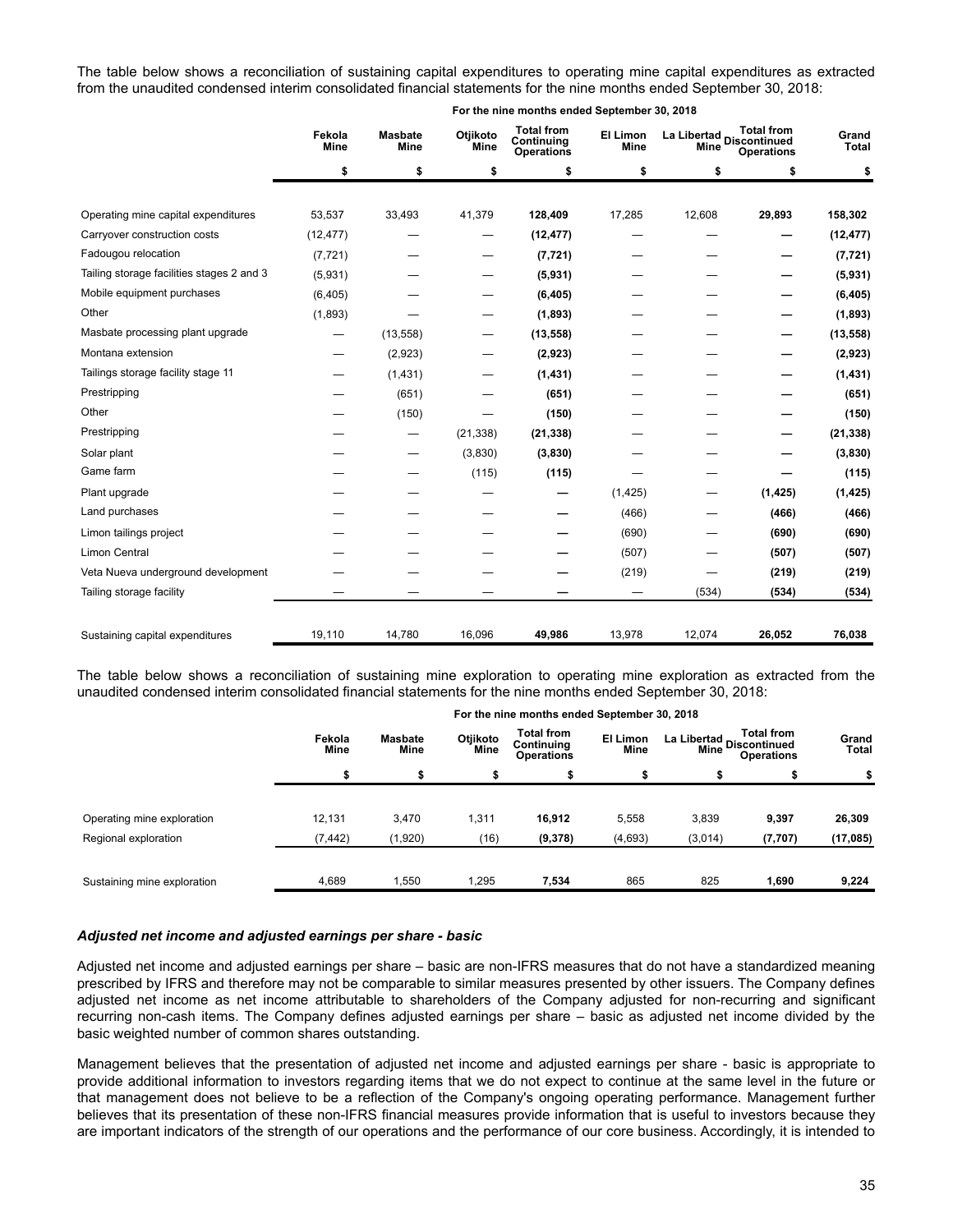provide additional information and should not be considered in isolation as a substitute for measures of performance prepared in accordance with IFRS. Other companies may calculate this measure differently.

A reconciliation of net income (including results from the Nicaraguan Assets) to adjusted net income as extracted from the unaudited condensed interim consolidated financial statements is set out in the table below:

|                                                                                                 | Three months ended |          | Nine months ended |           |  |
|-------------------------------------------------------------------------------------------------|--------------------|----------|-------------------|-----------|--|
|                                                                                                 | September 30,      |          | September 30,     |           |  |
|                                                                                                 | 2019               | 2018     | 2019              | 2018      |  |
|                                                                                                 | \$                 | \$       | \$                | \$        |  |
|                                                                                                 | (000's)            | (000's)  | (000's)           | (000's)   |  |
| Net income attributable to Shareholders of the Company for<br>the period:                       | 55.769             | 10,598   | 115,968           | 87,886    |  |
| Adjustments for non-recurring and significant recurring non-<br>cash items:                     |                    |          |                   |           |  |
| Share-based payments                                                                            | 3,687              | 9,133    | 14,936            | 15,892    |  |
| Provision for non-recoverable input taxes                                                       |                    | (1, 140) |                   | (1, 140)  |  |
| Impairment of long-lived assets                                                                 |                    | 2.960    |                   | 21,146    |  |
| Write-down of mineral property interests                                                        | 964                | 499      | 2,181             | 499       |  |
| Unrealized loss (gain) on fair value of convertible notes                                       |                    | 1,441    |                   | (10, 651) |  |
| Unrealized losses (gains) on derivative instruments                                             | 4,999              | (2,269)  | 4,168             | (8,269)   |  |
| Deferred income tax expense                                                                     | 23,328             | 16,910   | 31,712            | 32,822    |  |
| Adjusted net income attributable to Shareholders of the<br>Company for the period               | 88,747             | 38,132   | 168.965           | 138,185   |  |
| Basic weighted average number of common shares<br>outstanding (in thousands)                    | 1,019,307          | 988.795  | 1,009,753         | 985,226   |  |
| Adjusted net earnings attributable to Shareholders of the<br>Company per share-basic (\$/share) | 0.09               | 0.04     | 0.17              | 0.14      |  |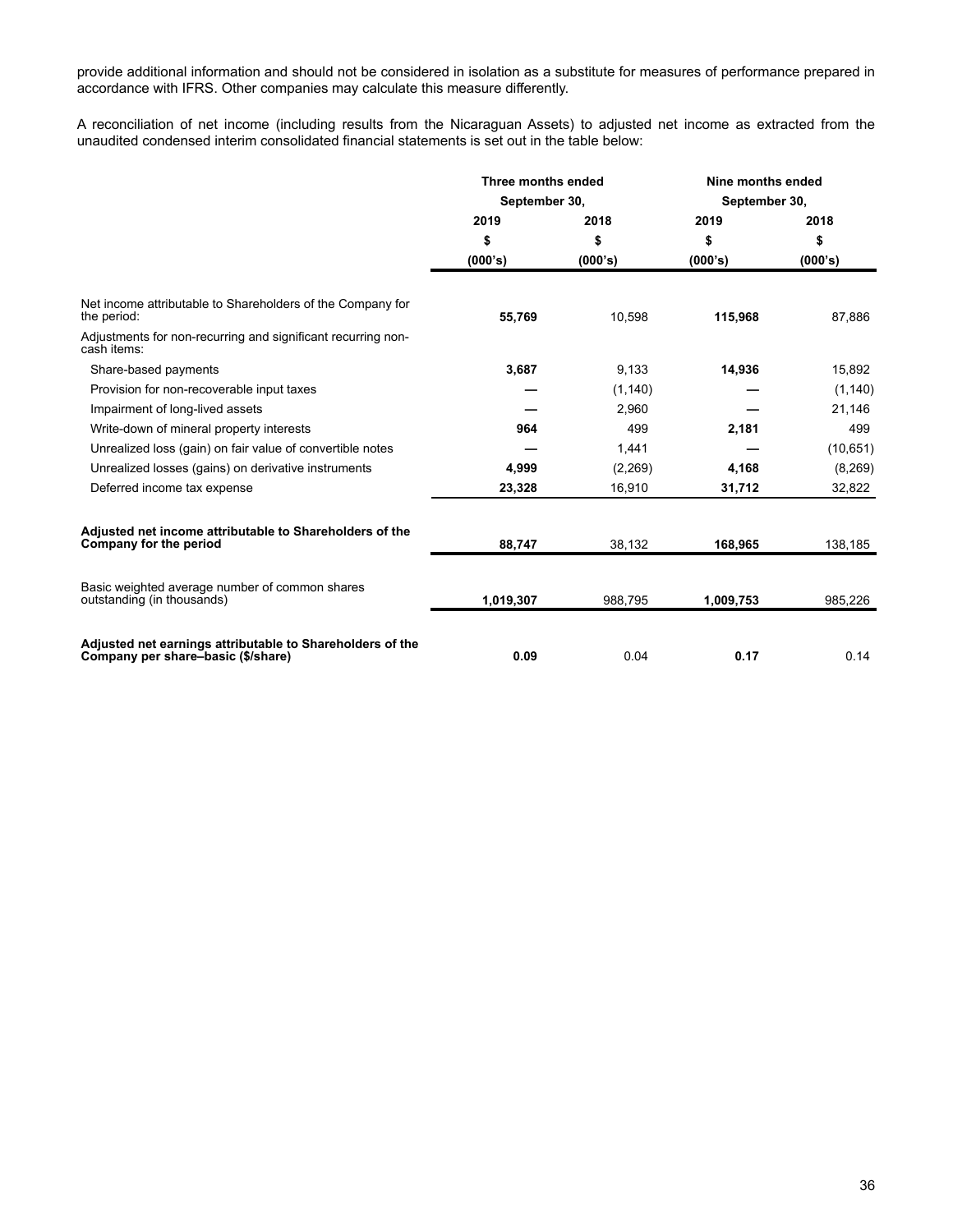# <span id="page-36-0"></span>**SUMMARY OF QUARTERLY RESULTS**

|                                                                                                                          | Q3      | Q <sub>2</sub> | Q1      | Q4        | Q3      | Q2      | Q1      | Q4      |
|--------------------------------------------------------------------------------------------------------------------------|---------|----------------|---------|-----------|---------|---------|---------|---------|
|                                                                                                                          | 2019    | 2019           | 2019    | 2018      | 2018    | 2018    | 2018    | 2017    |
| Gold revenue (\$ in thousands)                                                                                           | 310,783 | 267,213        | 263,982 | 230,910   | 280,044 | 242,311 | 298,159 | 136,469 |
| Net income (loss) for the period $(\$$ in<br>thousands)                                                                  | 65,583  | 41,322         | 26,523  | (49, 676) | 16,036  | 21,333  | 57,428  | 34,466  |
| Earnings (loss) per share $(1)$ – basic (\$)                                                                             | 0.05    | 0.04           | 0.02    | (0.06)    | 0.01    | 0.02    | 0.06    | 0.03    |
| Earnings (loss) per share $(1)$ – diluted (\$)                                                                           | 0.05    | 0.04           | 0.02    | (0.06)    | 0.01    | 0.02    | 0.04    | 0.03    |
| Cash flows from operating activities<br>(\$ in thousands)                                                                | 167,834 | 92,816         | 86,419  | 74,145    | 143,235 | 86,211  | 147,276 | 25,606  |
| Gold sold, excluding Fekola pre-<br>commercial production results and<br>discontinued operations <sup>(2)</sup> (ounces) | 208,900 | 203,700        | 203,400 | 188,029   | 232,209 | 188,029 | 225,429 | 108,286 |
| Average realized gold price $(2)(\frac{1}{2})$ ounce)                                                                    | 1,488   | 1,312          | 1,298   | 1,233     | 1,209   | 1,289   | 1,323   | 1,274   |
| Gold produced, excluding Fekola pre-<br>commercial production results and<br>discontinued operations " (ounces)          | 213,278 | 208,890        | 200,542 | 201,601   | 206,947 | 207,576 | 206,788 | 138,072 |
| Gold produced, total including Fekola pre-<br>commercial production results and<br>discontinued operations (ounces)      | 258,200 | 246,020        | 230,859 | 231,687   | 242,040 | 240.093 | 239,684 | 240,753 |
| Cash operating costs <sup>(2)(3)</sup><br>(\$/ gold ounce sold)                                                          | 507     | 543            | 545     | 507       | 496     | 489     | 471     | 594     |
| Total cash costs $^{(2)(3)}$ (\$/ gold ounce sold)                                                                       | 603     | 624            | 629     | 590       | 571     | 573     | 552     | 649     |
| All-in sustaining costs <sup>(2)(3)</sup><br>(\$/ gold ounce sold)                                                       | 807     | 914            | 848     | 812       | 717     | 758     | 719     | 1,007   |
| Adjusted net income $(1)(2)(3)$ (\$ in thousands)                                                                        | 88,747  | 48,640         | 31,578  | 3,197     | 38,132  | 43,291  | 56,762  | (952)   |
| Adjusted earnings per share $(1)(2)(3)$ - basic<br>$($ \$)                                                               | 0.09    | 0.05           | 0.03    | 0.00      | 0.04    | 0.04    | 0.06    | 0.00    |

*1. Attributable to the shareholders of the Company.*

2. Starting December 1, 2017, the table includes results from the Fekola Mine which reached commercial production November 30, 2017.

3. Non-IFRS Measure. For a description of how these measures are calculated and a reconciliation of these measures to the most directly comparable measures specified, defined or determined *under IFRS and presented in the Company's financial statements, refer to "Non-IFRS Measures".*

The results in the quarters subsequent to the fourth quarter of 2017 reflect the impact of full production from the Fekola Mine, which achieved commercial production on November 30, 2017. Quarterly gold revenue in the first quarter of 2018 increased due to a full quarter of sales from the Fekola Mine, including sales of bullion held in inventory at December 31, 2017, as well as an increase in the average realized gold price. Quarterly gold revenue in the second quarter of 2018 decreased from the first quarter of 2018 due to lower ounces sold and a lower realized gold price. Quarterly gold revenue in the third quarter of 2018 increased from the second quarter of 2018 due to higher ounces sold offset by a lower realized gold price. Quarterly gold revenue in the fourth quarter of 2018 decreased from the third quarter of 2018 due to the timing of bullion shipments. Quarterly gold revenue in the first three quarters of 2019 increased from the fourth quarter of 2018 due to the higher gold price realized. Net income in 2018 reflects the results of the low-cost Fekola production. The net loss in the fourth quarter of 2018 reflects an impairment loss of \$34 million relating to La Libertad Mine and \$9 million of mineral property interest write-downs.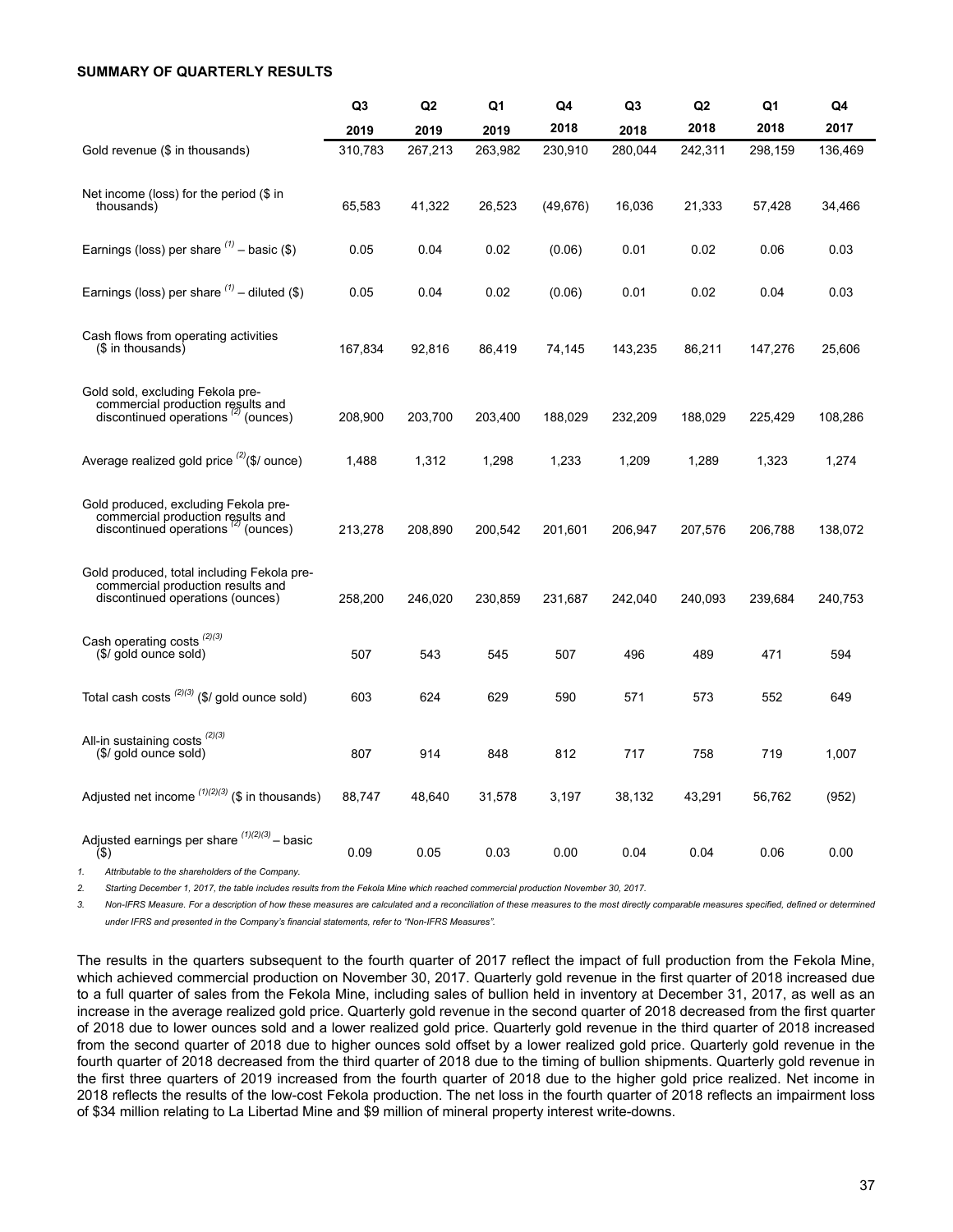<span id="page-37-0"></span>Quarterly cash flows provided by operating activities starting in the first quarter of 2018 reflect the cash flows including commercial production from the Fekola Mine and the timing of gold sales.

# **SUMMARY AND OUTLOOK**

Based on a strong third quarter and year-to-date gold production, the Company remains on track to meet its 2019 project consolidated gold production of between 935,000 and 975,000 ounces. In 2019, the Company completed infill drilling of the Fekola Deposit, converting mineral resources from inferred to indicated. Additional exploration drilling has continued to expand the Fekola mineralization to the north and remains open. Exploration drilling also continues on the highly prospective Anaconda Zones, 20 km north of Fekola and the Cardinal Zone, west of Fekola.

In the third quarter of 2019, the Company announced that it had reached an agreement in principle relating to the Gramalote Project in Colombia which will see B2Gold increase its interest to 50% and assume the position of Manager of the Gramalote Joint Venture Project effective January 1, 2020. As part of that agreement, the companies agreed to a budget of up to \$40 million for 2020 to complete significant resource infill drilling and complete a feasibility study for the Project. Gramalote has the potential to become a large open pit gold mine.

On October 15, 2019, the Company completed a restructuring of its interests in its Nicaraguan Assets by closing a deal with Calibre Mining Corp., whereby Calibre acquired the La Libertad and El Limon mines in return for gross consideration totalling \$100 million (plus additional working capital adjustments of approximately \$20 million) of which \$40 million was received in Calibre shares. Subsequent to the transaction, the Company still retains an approximate 30% indirect interest in the Nicaraguan Assets and will continue to share in any exploration success or economic upside realized for those operations.

The Company is on schedule to realize a significant increase in gold production from the Fekola Mine in 2020 (approximately 600,000 ounces) based on the addition of a larger mining fleet and the optimization of the mining sequence. In addition, B2Gold's construction team is on schedule to complete the Fekola mill expansion in the third quarter of 2020, which will significantly increase mill throughput, yielding projected annual production averaging 550,000 ounces of gold over the next five years based on current assumptions.

In addition to these strategic actions and evaluations, B2Gold has also continued to execute on its financial strategy of using debt and operating cash flow from existing operations rather than equity to fund the construction of the Fekola and Otjikoto mines. Now that Fekola is nearing the end of its second full year of commercial operations, the Company has repaid a further \$100 million of the balance outstanding on its RCF in the first three quarters of 2019 and expects to repay a further \$100 million of the RCF later in the fourth quarter of 2019, which would leave the Company with \$200 million outstanding under the RCF by year-end, well below industry averages. Total debt outstanding at December 31, 2019, including equipment loans and leases, is forecast to be approximately \$260 million, a reduction in the year of \$220 million from opening total debt of approximately \$480 million. Looking forward through the balance of 2019 and beyond, the Company will continue to execute on its strategic objectives. B2Gold plans to continue to maximize cash flows, maintain a strong financial position by continuing the impressive operational and financial performance from our existing mines, continue to reduce debt, expand the Fekola Mine throughput and annual gold production, pursue additional internal growth through further exploration, development and expansion of existing projects, and pursuit of high-quality exploration projects alone or in joint ventures.

In conjunction with these initiatives, the Company has also reinforced its commitment to maximizing shareholder value by declaring its first quarterly dividend, for the fourth quarter of 2019 and announcing its intention to maintain the payment of a quarterly dividend going forward. Payment of a dividend is the culmination of the Company's rapid and successful growth from an exploration Company to a successful, globally-diverse producer and marks the achievement of another of the Company's strategic objectives which was to become a sustainable, low cost produced that utilizes cash flow to continue growth and to pay a dividend to its shareholders.

# **OUTSTANDING SHARE DATA**

At November 5, 2019, 1,026,040,489 common shares were outstanding. In addition, there were approximately 38 million stock options outstanding with exercise prices ranging between Cdn.\$1.12 to Cdn.\$4.53 per share and approximately 4 million RSUs outstanding.

# **CAUTION ON FORWARD-LOOKING INFORMATION**

Production results and production guidance presented in this MD&A reflect the total production at the mines B2Gold operates on a 100% basis. Please see in conjunction our Annual Information Form, dated March 19, 2019 for a discussion of our ownership interest in the mines B2Gold operates. In respect of La Libertad and El Limon, production is presented on a 100% basis for the period up until October 14, 2019 and on a 30% basis (to reflect B2Gold's approximate interest in Calibre thereafter).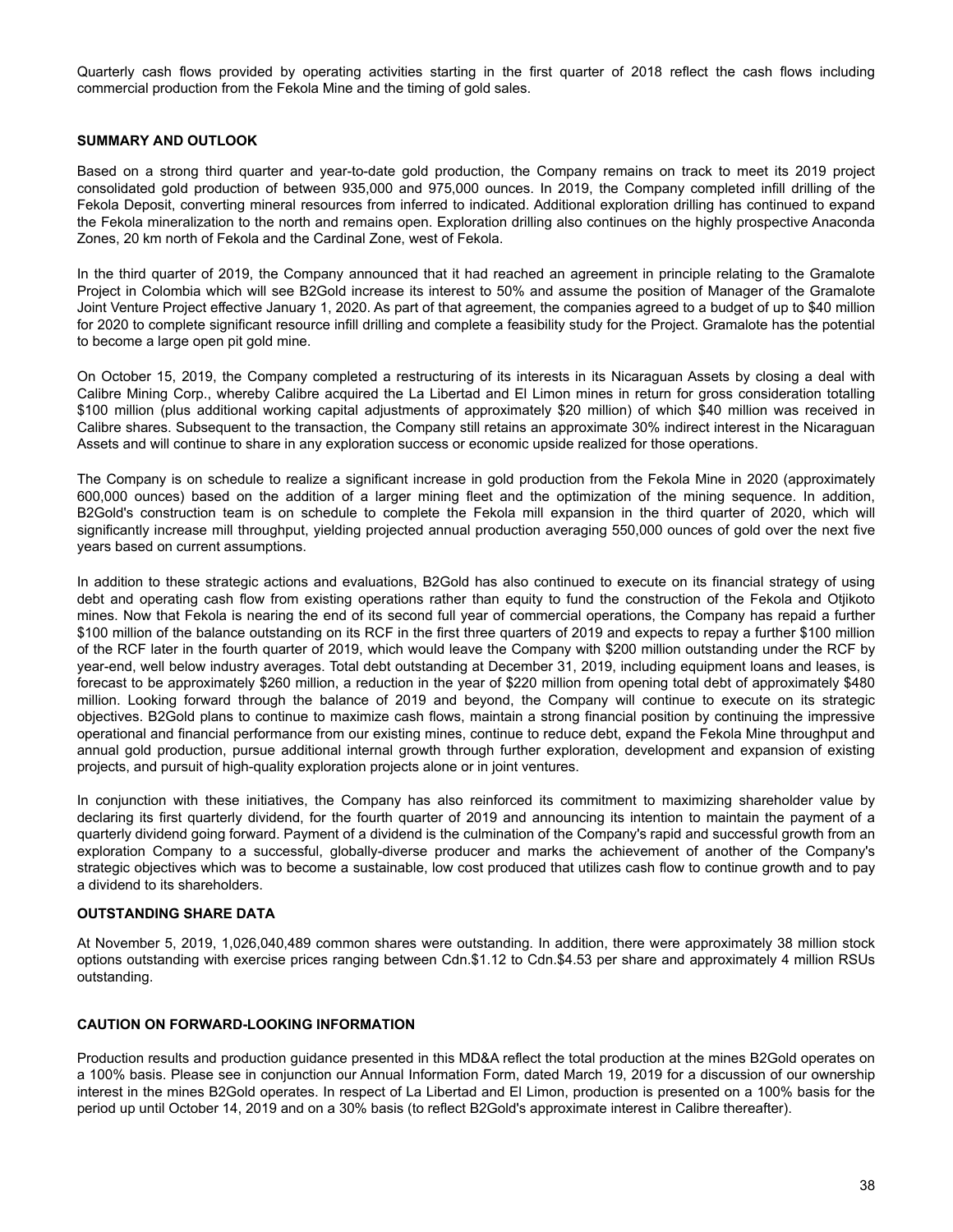This MD&A includes certain "forward-looking information" and "forward-looking statements" (collectively "forward-looking statements") within the meaning of applicable Canadian and United States securities legislation, including: projections; outlook; guidance; forecasts; estimates; and other statements regarding future or estimated financial and operational performance events, gold production and sales, revenues and cash flows, capital and operating costs, including projected cash operating costs and all-in sustaining costs, and budgets; statements regarding future or estimated mine life, metal price assumptions, ore grades and sources, stripping ratios, throughput, ore processing; statements regarding anticipated exploration, drilling, development, construction, permitting and other activities or achievements of B2Gold; and including, without limitation: the potential payment of future dividends, including the timing and amount of any such dividends; B2Gold remaining well positioned for continued strong operational and financial performance in 2019; projected consolidated gold production of between 935,000 and 975,000 ounces in 2019 and that the Company expects to meet the approximate mid-point of its guidance in 2019; increased production offsetting the Company's reduced share of production at La Libertad and El Limon in 2019; the anticipated repayment of a further \$100 million of the outstanding RCF balance in the fourth quarter of 2019; future debt levels; the results of the Fekola PEA; the completion of the million expansion at Fekola and the results thereof and anticipated production; the Fekola expansion being expected to increase life-of-mine to 2030 and project pre-tax net present value, increase processing throughput and produce more gold over a longer life with higher average gold production, revenues and cash flows than the previous life-ofmine and the timing of such expansion; the anticipated cost of the fleet expansion at Fekola; the anticipated cost, timing and results for the addition of a solar plant to the Fekola Mine; potential upgrades of inferred mineral resources to indicated mineral resources and potential increases in mineral resources and mineral reserves at Fekola; the Masbate expansion project resulting in production at the Masbate Mine being projected to average approximately 200,000 ounces per year during the mining phase and above 100,000 ounces per year when the low-grade stockpiles are processed at the end of the open-pit mine life; the anticipated timing for the issuance of a permit for the Montana Pit Extension at the Masbate Mine; anticipated changes in the ownership and management of Gramalote; the completion and results of a feasibility study at Gramalote and its potential to become a large low-cost open pit gold mine; the outcome of the ongoing tax assessment by the Colombian Tax Office (DIAN) in respect of the Gramalote property; future receipt and the amount of the final payment from Calibre for working capital; estimated total cash income tax payments for 2019 being approximately \$130 million; the availability of future takedowns under the RCF; planned exploration, the potential results of such exploration and the expected budgets, methods, targets and locations of such exploration; and B2Gold remaining focused on reducing debt, expanding the Fekola Mine and annual production, advancing development and exploration projects and evaluate exploration opportunities. Estimates of mineral resources and reserves are also forward-looking statements because they constitute projections regarding the amount of minerals that may be encountered in the future and/or the anticipated economics of production, should a production decision be made. All statements in this MD&A that address events or developments that we expect to occur in the future are forward-looking statements. Forward-looking statements are statements that are not historical facts and are generally, although not always, identified by words such as "expect", "plan", "anticipate", "project", "target", "potential", "schedule", "forecast", "budget", "estimate", "intend" or "believe" and similar expressions or their negative connotations, or that events or conditions "will", "would", "may", "could", "should" or "might" occur. All such forward-looking statements are based on the opinions and estimates of management as of the date such statements are made.

Forward-looking statements necessarily involve assumptions, risks and uncertainties, certain of which are beyond B2Gold's control, including risks associated with or related to: the volatility of metal prices and B2Gold's common shares; changes in tax laws; the dangers inherent in exploration, development and mining activities; the uncertainty of reserve and resource estimates; not achieving production, cost or other estimates; actual production, development plans and costs differing materially from the estimates in B2Gold's feasibility studies; the ability to obtain and maintain any necessary permits, consents or authorizations required for mining activities; and the ramifications thereof; environmental regulations or hazards and compliance with complex regulations associated with mining activities; climate change and climate change regulations; the ability to replace mineral reserves and identify acquisition opportunities; the unknown liabilities of companies acquired by B2Gold; the ability to successfully integrate new acquisitions; fluctuations in exchange rates; the availability of financing; financing and debt activities, including potential restrictions imposed on B2Gold's operations as a result thereof and the ability to generate sufficient cash flows; operations in foreign and developing countries and the compliance with foreign laws, including those associated with operations in Mali, Namibia, the Philippines and Burkina Faso and including risks related to changes in foreign laws and changing policies related to mining and local ownership requirements or resource nationalization generally; remote operations and the availability of adequate infrastructure; fluctuations in price and availability of energy and other inputs necessary for mining operations; shortages or cost increases in necessary equipment, supplies and labour; regulatory, political and country risks, including local instability or acts of terrorism and the effects thereof; the reliance upon contractors, third parties and joint venture partners; the lack of sole decision-making authority related to Filminera Resources Corporation, which owns the Masbate Project; challenges to title or surface rights; the dependence on key personnel and the ability to attract and retain skilled personnel; the risk of an uninsurable or uninsured loss; adverse climate and weather conditions; litigation risk; competition with other mining companies; community support for B2Gold's operations, including risks related to strikes and the halting of such operations from time to time; conflicts with small scale miners; failures of information systems or information security threats; the final outcome of the audit by the Philippines Department of Environment and Natural Resources in relation to the Masbate Project; the outcome of the ongoing tax assessment by the Colombian Tax Office (DIAN) in respect of the Gramalote property; the ability to maintain adequate internal controls over financial reporting as required by law, including Section 404 of the Sarbanes-Oxley Act; compliance with anti-corruption laws and sanctions or other similar measures; social media and B2Gold's reputation; risks affecting Calibre having an impact on the value of the Company's investment in Calibre; as well as other factors identified and as described in more detail under the heading "Risk Factors" in B2Gold's most recent Annual Information Form, B2Gold's current Form 40-F Annual Report and B2Gold's other filings with Canadian securities regulators and the U.S. Securities